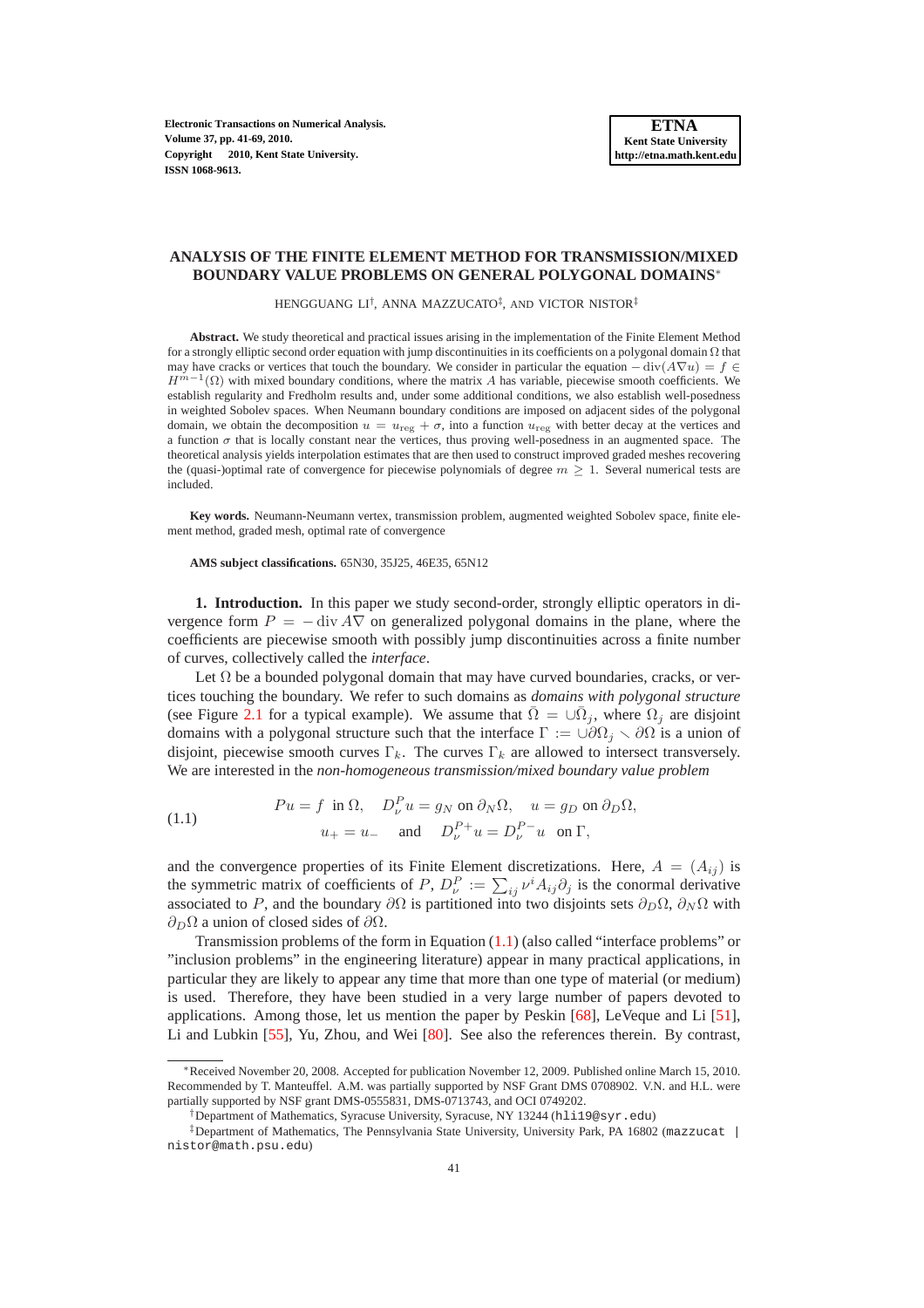relatively fewer papers were devoted to these problems from the point of view of qualitative properties of Partial Differential Equations. Let us nevertheless mention here the papers of Kellogg [\[44\]](#page-27-2), Kellogg and Aziz [\[6\]](#page-26-0), Mitrea, Mitrea, and Shi [\[61\]](#page-28-2), Li and Nirenberg [\[53\]](#page-27-3), Li and Vogelius [\[54\]](#page-27-4), Roitberg and Sheftel [\[71,](#page-28-3) [72\]](#page-28-4), and Schechter [\[75\]](#page-28-5). Our paper starts with some theoretical results for transmission problems and then provides applications to numerical methods. See also the papers of Kellogg  $[43]$  and Nicaise and Sändig  $[67]$  $[67]$ , and the books of Nicaise [\[66\]](#page-28-7) and Harutyunyan and Schulze [\[40\]](#page-27-6).

The equation  $Pu = f$  in  $\Omega$  has to be interpreted in a weak sense and then the discontinuity of the coefficients  $A^{ij}$  leads to "transmission conditions" at the interface Γ. Since Γ is a union of piecewise smooth curves, we can locally choose a labeling of the non-tangential limits  $u_+$  and  $u_-$  of u at the smooth points of the interface Γ. We can label similarly  $D_{\nu}^{P+}$ and  $D_{\nu}^{P-}$  the two conormal derivatives associated to P at the two sides of the interface. Then the usual transmission conditions  $u^+ = u^-$  and  $D_{\nu}^{P+}u = D_{\nu}^{P-}u$  at the two sides of the smooth points of the interface are a consequence of the weak formulation, and will always be considered as part of Equation [\(1.1\)](#page-0-0). This equation does not change if we switch "+" to "−," so our choice of labeling is not essential. At the *non-smooth* points of Γ, we assign no meaning to the interface condition  $D_{\nu}^{P+}u = D_{\nu}^{P-}u$ . The more general conditions  $u^{+} - u^{-} = h_0$ and  $D_{\nu}^{P+}u - D_{\nu}^{P-}u = h_1$  can be treated with only minor modifications. We also allow the cracks to ramify as part of  $\partial\Omega$ .

It is well-known that when  $\partial\Omega$  is not smooth there is a loss of regularity in elliptic boundary-value problems. Because of this loss of regularity, a quasi-uniform sequence of triangulations on Ω does *not* give optimal rates of convergence for the Galerkin approximations u<sup>h</sup> of the solution of [\(1.1\)](#page-0-0) [\[78\]](#page-28-8). One needs to consider *graded* meshes instead (see for example  $[7, 12, 70]$  $[7, 12, 70]$  $[7, 12, 70]$  $[7, 12, 70]$ ). We approach the problem  $(1.1)$  using higher regularity in weighted Sobolev spaces. For transmission problems, these results are new (see Theorems [3.1–](#page-7-0)[3.3\)](#page-8-0).

We therefore begin by establishing regularity results for  $(1.1)$  in the weighted Sobolev spaces  $\mathcal{K}_{\overrightarrow{a}}^{m}(\Omega)$ , where the weight may depend on each vertex of  $\Omega$  (see Definition [\(2.7\)](#page-5-0)). We identify the weights that make P Fredholm following the results of Kondratiev [\[46\]](#page-27-7) and Nicaise [\[66\]](#page-28-7). If no two adjacent sides are assigned Neumann boundary conditions (i. e., when there are no Neumann–Neumann vertices), we also obtain a well-posedness result for the weight parameter  $\vec{a}$  close to 1. In the general case, we first compute the Fredholm index of P, and then we use this computation to obtain a decomposition  $u = u_{reg} + \sigma$  of the solution of u of  $(1.1)$  into a function with good decay at the vertices and a function that is locally constant near the vertices. This decomposition leads to a new well-posedness result if there are Neumann–Neumann vertices.

Our main focus is the analysis of the Finite Element Method for Equation  $(1.1)$ . We are especially interested in obtaining a sequence of meshes that provides quasi-optimal rates of convergence. For this reason, in this paper we restrict to domains in the plane. However, Theorems [3.1,](#page-7-0) [3.2,](#page-8-1) and [3.3](#page-8-0) extend to 3D (see [\[58\]](#page-27-8) for proofs in the absence of interfaces and [\[16\]](#page-26-3) for a proof of the regularity in the presence of interfaces in n-dimensions). We assume that Ω has straight faces and consider a sequence  $\mathcal{T}_n$  of triangulations of Ω. We let

$$
S_n \subset H^1_D(\Omega) := H^1(\Omega) \cap \{u = 0 \text{ on } \partial_D\Omega\}
$$

be the finite element space of continuous functions on  $\Omega$  that restrict to a polynomial of degree  $m \geq 1$  on each triangle of  $\mathcal{T}_n$ , and let  $u_n \in S_n$  be the Finite Element approximation of u, defined by equation  $(5.1)$ . We then say that  $S_n$  provides *quasi-optimal rates of convergence* for  $f \in H^{m-1}(\Omega)$  if there exists  $C > 0$  such that

$$
(1.2) \t\t\t ||u - u_n||_{H^1} \leq C \dim(S_n)^{-m/2} ||f||_{H^{m-1}},
$$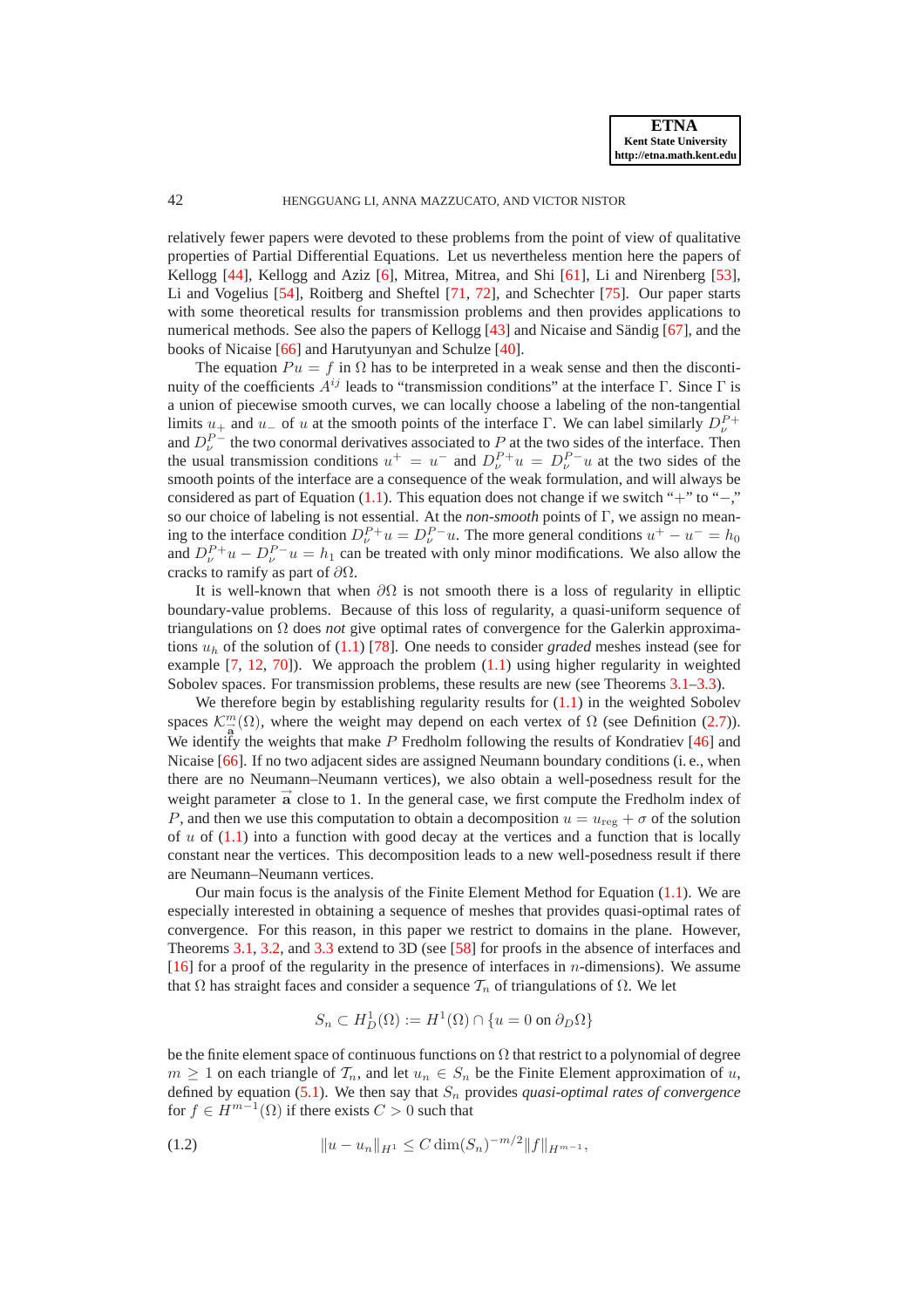for all  $f \in H^{m-1}(\Omega)$ . We do *not* assume  $u \in H^{m+1}(\Omega)$ . (In three dimensions, the power  $m/2$  has to be replaced with  $m/3$ .) Hence the sequence  $S_n$  provides a quasi-optimal rate of convergence if it recovers the asymptotic order of convergence that is expected if  $u \in H^{m+1}(\Omega)$  and if quasi-uniform meshes are used. See the papers of Brenner, Cui, and Sung  $[26]$ , Brannick, Li, and Zikatanov  $[24]$ , and Guzmán  $[38]$  $[38]$  for other applications of graded meshes. Corner singularities and discontinuous coefficients have been studied also using "least squares methods" [\[21,](#page-26-6) [22,](#page-26-7) [29,](#page-26-8) [50,](#page-27-10) [49\]](#page-27-11). Here we concentrate on improving the convergence rate of the usual Galerkin Finite Element Method, to approximate singular solutions in the transmission problem [\(1.1\)](#page-0-0). The *new* a priori estimates in augmented weighted Sobolev spaces developed in Section [4](#page-10-0) play a crucial role in our analysis of the numerical method.

The problem of constructing sequences of meshes that provide quasi-optimal rates of convergence has received much attention in the literature – we mention in particular the work of Apel  $[2]$ , Babuška and collaborators  $[7, 11, 12, 13, 37]$  $[7, 11, 12, 13, 37]$  $[7, 11, 12, 13, 37]$  $[7, 11, 12, 13, 37]$  $[7, 11, 12, 13, 37]$  $[7, 11, 12, 13, 37]$  $[7, 11, 12, 13, 37]$  $[7, 11, 12, 13, 37]$  $[7, 11, 12, 13, 37]$  $[7, 11, 12, 13, 37]$ , Bacuta, Nistor, and Zikatanov  $[17]$ , Bacuta, Bramble, and Xu [\[14\]](#page-26-13), Costabel and Dauge [\[33\]](#page-27-13), Dauge [\[34\]](#page-27-14), Grisvard [\[36\]](#page-27-15), Lubuma and Nicaise [\[56\]](#page-27-16), Schatz, Sloan, and Wahlbin [\[74\]](#page-28-10). Let us mention the related approach of adaptive mesh refinements, which also leads to quasi-optimal rates of convergence in two dimensions [\[23,](#page-26-14) [59,](#page-28-11) [63\]](#page-28-12). Similar results are needed for the study of stress-intensity factors [\[25,](#page-26-15) [28\]](#page-26-16). However, the case of hyperbolic equations is more difficult [\[60\]](#page-28-13). Cracks are important in Engineering applications, see [\[35\]](#page-27-17) and the references therein. Transmission problems are important in optics and acoustics [\[30\]](#page-27-18)

We exploit the theoretical analysis of the operator P to obtain an *a priori* bound and interpolation inequalities. These in turn allow us to verify that the sequence of graded meshes we explicitly construct yields quasi-optimal rates of convergence. For transmission problems, we recover quasi-optimal rates of convergence if the data is in  $H^{m-1}(\Omega_j)$  for each j. To account for the pathologies in  $\Omega$ , we work in weighted Sobolev spaces with weights that depend on a particular vertex a more general setting than the one considered in [\[18\]](#page-26-17). The use of inhomogeneous norms allows us to theoretically justify the use of different grading parameters at different vertices when constructing graded meshes. A priori estimates are a well-established tool in Numerical Analysis; see e.g., [\[4,](#page-26-18) [5,](#page-26-19) [8,](#page-26-20) [10,](#page-26-21) [20,](#page-26-22) [27,](#page-26-23) [31,](#page-27-19) [39,](#page-27-20) [45,](#page-27-21) [62,](#page-28-14) [77\]](#page-28-15).

At the same time, we address several issues that are of interest in concrete applications, but have received little attention. For instance, we consider cracks and higher regularity for transmission problems. Regularity and numerical issues for transmission problems were studied before by several authors; see for example Nicaise  $[66]$  and Nicaise and Sändig  $[67]$  $[67]$  and references therein. As in these papers, we use weighted Sobolev spaces, but our emphasis is not on singular functions, but rather on well-posedness results. This approach leads to a unified way to treat mixed boundary conditions and interface transmission conditions. In particular, there is no additional computational complexity in treating Neumann–Neumann vertices. Thus, although the theoretical results we establish are different in the case of Neumann– Neumann corners than in the case of Dirichlet–Neumann or simply Dirichlet boundary conditions, the numerical method that results is *the same* in all these cases, which should be an advantage in implementation.

The paper is organized as follows. In Section [2,](#page-3-1) we introduce the notion of domain with polygonal structure and discuss the precise formulation of the transmission/boundary value problem [\(1.1\)](#page-0-0) in the weighted Sobolev space  $\mathcal{K}_{\overrightarrow{a}}^{m}(\Omega)$ . In Section [3,](#page-7-1) we state and prove preliminary results concerning regularity and solvability of the problem [\(1.1\)](#page-0-0) when the interface is smooth and no two adjacent sides of  $\Omega$  are given Neumann boundary conditions (Theorems [3.1,](#page-7-0) [3.2,](#page-8-1) [3.3\)](#page-8-0). In Section [4,](#page-10-0) we consider the more difficult case of Neumann-Neumann vertices and non-smooth interfaces. We exploit these results and spectral analysis to obtain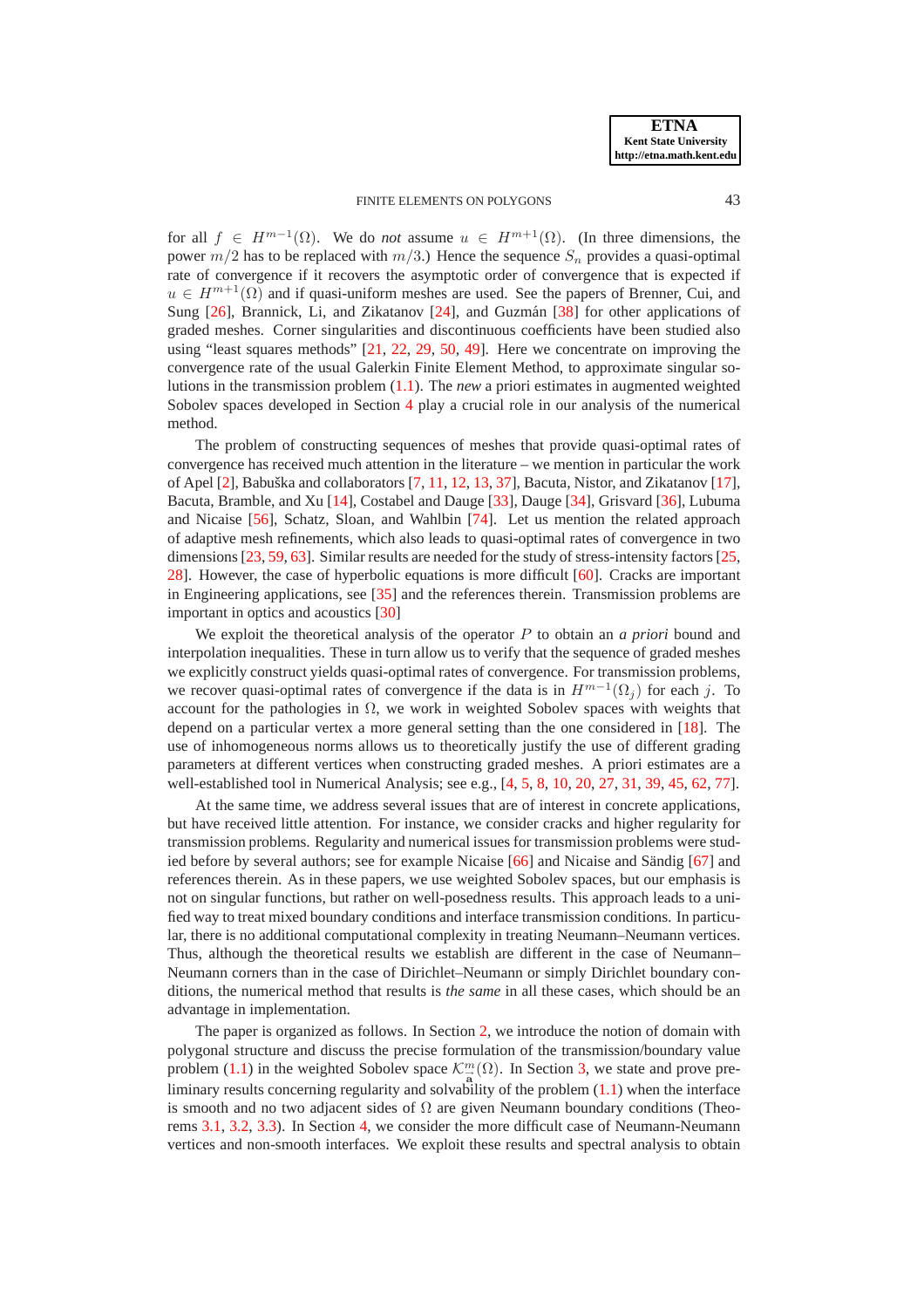

FIG. 2.1. *A domain with a polygonal structure.*

a new well-posedness result in a properly augmented space  $\mathcal{K}^1_{\overline{a}+1}(\Omega) + W_s$ , and *arbitrarily high* regularity of the weak solution u in each subdomain  $\Omega_j$  (Theorems [4.5](#page-12-0) and [4.7\)](#page-14-0). For simplicity, we state and prove these results for the model example of  $P = \text{div}(A\nabla u)$ , A a piecewise constant function, which will be used for numerical tests. By contrast, when interfaces cross, compatibility conditions on the coefficients need be imposed to obtain higher regularity in  $H^s(\Omega)$ ,  $1 < s < 3/2$  [\[69\]](#page-28-16). In Section [5,](#page-14-1) we tackle the explicit construction of graded meshes giving quasi-optimal rates of convergence for the FEM solution of the mixed boundary/transmission problem [\(1.1\)](#page-0-0) in the case of a piecewise linear domain, and derive the necessary interpolation estimates (Theorems [5.11](#page-18-0) and [5.12\)](#page-19-0). In Section [6,](#page-20-0) we test our methods and results on several examples and verify the optimal rate of convergence.

We hope to extend our results to three dimensional polyhedral domains. The regularity results are known to extend to that case  $[16]$ . The problem is that the space of singular functions is infinite dimensional in the three dimensional case. Further ideas will therefore be needed to handle the case of three dimensions.

<span id="page-3-1"></span>**2. Formulation of the problem .** We start by describing informally the class of "domains with a polygonal structure"  $\Omega$ , a class of domains introduced (with different names and slightly different definitions) by many authors. Here we follow most closely [\[34\]](#page-27-14). Next we describe in more detail the formulation of the transmission/mixed boundary value problem [\(1.1\)](#page-0-0) associated to P and interface  $\Gamma$ . The coefficients of P may have jumps at  $\Gamma$ .

<span id="page-3-0"></span>**2.1. The domain.** The purpose of this section is to provide an informal description of the domains under consideration, emphasizing their rich structure and their suitability for transmission/mixed boundary value problems. In Figure [2.1,](#page-3-0) we exemplify the various types of singularities, some of geometric nature, others stemming from solving the transmission/mixed boundary value problem  $(1.1)$ . These singularities are discussed in more detail below.

We consider bounded polygonal-like domains  $\Omega$  that may have cracks or vertices that touch a smooth part of the boundary. Recall that polygonal domains are not always Lipschitz domains, however, the outer normal to the boundary is well-defined except at the vertices. If cracks are present, then the outer normal is not well-defined since  $\partial\overline{\Omega}\neq\partial\Omega$ . In order to study cracks, we model each smooth part of a crack as a double covering of a smooth curve. We then distinguish the two normal directions in which we approach the boundary. This distinction is also needed when we study vertices that touch the boundary. When cracks ramify, we need further to differentiate from which direction we approach the point of ramification. This distinction will be achieved by considering the connected neighborhoods of  $B(x, r) \cap \Omega$ , when  $x$  is on the boundary, as in Dauge  $[34]$ . More precisely, we will distinguish for each point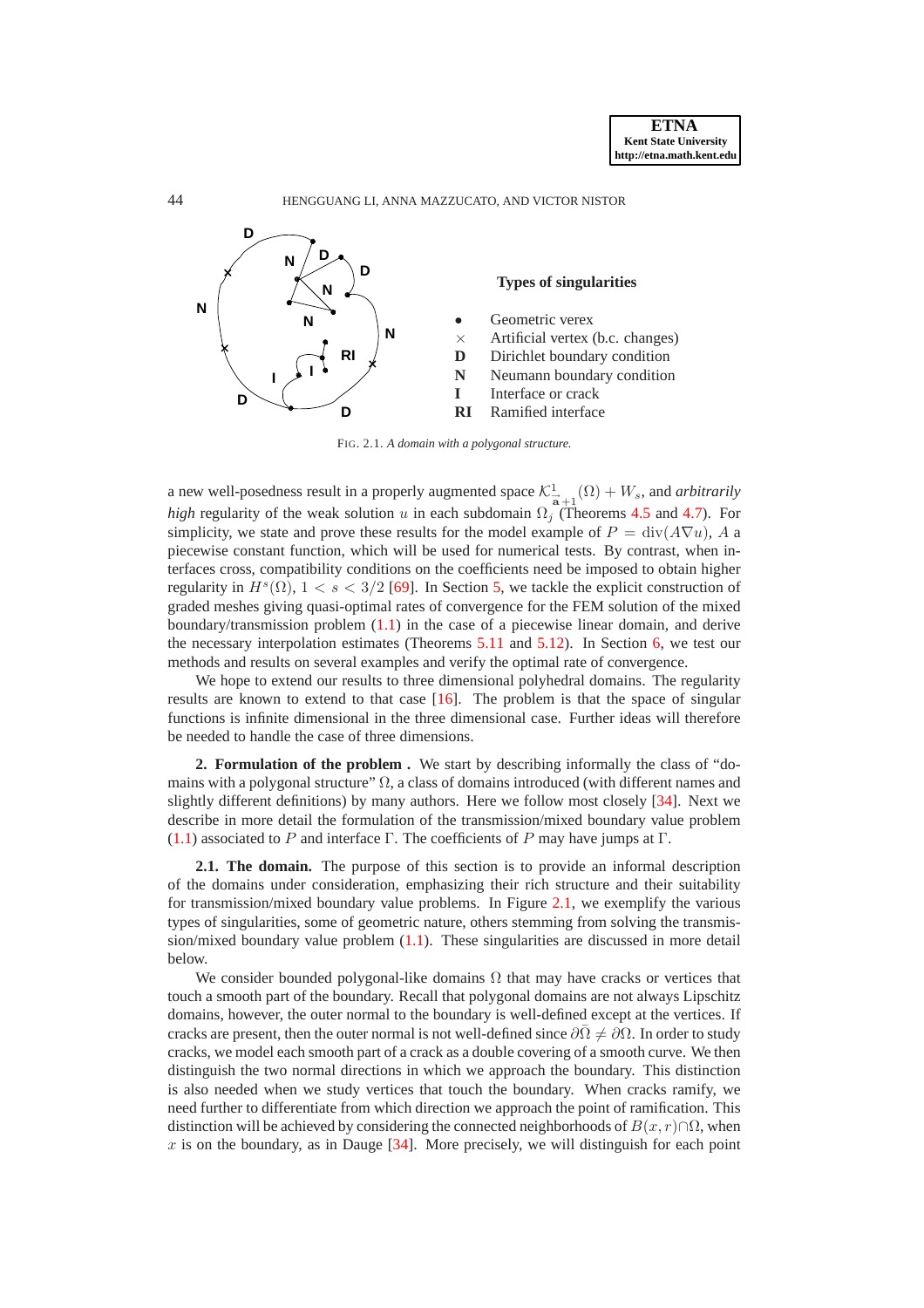of the boundary the side from which we approach it. This defines, informally, the "unfolded boundary"  $\partial^u \Omega$  of  $\Omega$ . What is most important for us in this concept, is that each smooth crack point p of  $\Omega$  will be replaced in  $\partial^u \Omega$  by two points, corresponding to the two sides of the crack and the two possible non-tangential limits at p of functions defined on  $\Omega$ .

We really need the distinction between the usual boundary  $\partial\Omega$  and the unfolded boundary  $\partial^u \Omega$ , since it plays a role in the implementations. Moreover, we can define the "inner-pointing normal" vector consistently  $\tilde{\nu}$  at every smooth point of  $\partial^u \Omega$ , even at crack points (but not at vertices). The *outer normal* to  $\partial^u \Omega$  is defined by  $\nu = -\tilde{\nu}$ . Similarly, we defined the "unfolded closure"  $^u\overline{\Omega} := \Omega \cup \partial^u\Omega$ . The test functions used in our implementation will be defined on  $\sqrt[n]{\Omega}$  and *not* on  $\overline{\Omega}$  (this point is especially relevant for the difficult and important case of cracks that are assigned Neumann boundary conditions on each side). More details will be included in a forthcoming paper [\[52\]](#page-27-22).

When considering mixed boundary conditions, it is well known that singularities appear at the points where the boundary conditions change (from Dirichlet to Neumann). These singularities are very similar in structure to the singularities that appear at geometric vertices. We therefore view "vertices" simply as points on the boundary with special properties, the geometric vertices being "true vertices" and all others being "artificial vertices." The set of artificial vertices includes, in particular, all points where the type of boundary conditions change, but may include other points as well (coming from the interface for example). This choice allows for a greater generality, which is convenient in studying operators with singular coefficients.

We therefore fix a finite set  $V \subset \partial^u \Omega$ , which will serve as the set where we allow singularities in the solution of our equation. We shall call the set V the set of vertices of  $\Omega$ . The set of vertices  $V$  will contain at a minimum all non-smooth points of the boundary or of the interface, all points where the boundary conditions change, and all points where the boundary intersects the interface, but there could be other points in  $\mathcal V$  as well. In particular,  $\mathcal V$ is such that all connected components of  $\partial^u \Omega \setminus \mathcal{V}$  consist of smooth curves on which a unique type of boundary condition (Dirichlet or Neumann) is given. In particular, the structure on  $\Omega$ determined by  $V$  is not entirely given by the geometry and depends also on the specifics of the transmission/boundary value problem. This structure, in turns, when combined with the introduction of the unfolded boundary, gives rise to the concept of a *domain with a polygonal structure*, introduced in [\[34\]](#page-27-14) and discussed at length in [\[58\]](#page-27-8) (except the case of a vertex touching a smooth side).

<span id="page-4-0"></span>**2.2. The equation.** We consider a second order *scalar* differential operator with real coefficients  $P: C_c^{\infty}(\Omega) \to C_c^{\infty}(\Omega)$ 

(2.1) 
$$
Pu := -\operatorname{div}(A\nabla u) = -\sum_{i,j=1}^{2} \partial_j A^{ij} \partial_i u.
$$

We assume, for simplicity, that  $A^{ij} = A^{ji}$ . The model example, especially for the numerical implementation, is the operator  $P = \text{div } A \nabla$ , where A is a piece-wise constant function. Under some mild assumptions on the lower-order coefficients, the results in the paper extend also to operators of the form  $P = -\sum_{i,j=1}^{2} \partial_j A^{ij} \partial_i + \sum_{i=1}^{2} b^i \partial_i + c$ . Our methods apply as well to systems and complex-valued operators, but we restrict to the scalar case for the sake of clarity of presentation. In [\[58\]](#page-27-8), we studied the system of anisotropic elasticity  $P =$  $-$  div  $\circ \mathbb{C} \circ \nabla$  in 3 dimensions (in the notation above [\(2.1\)](#page-4-0),  $A^{ij} = [C_{pq}]^{ij}$ ).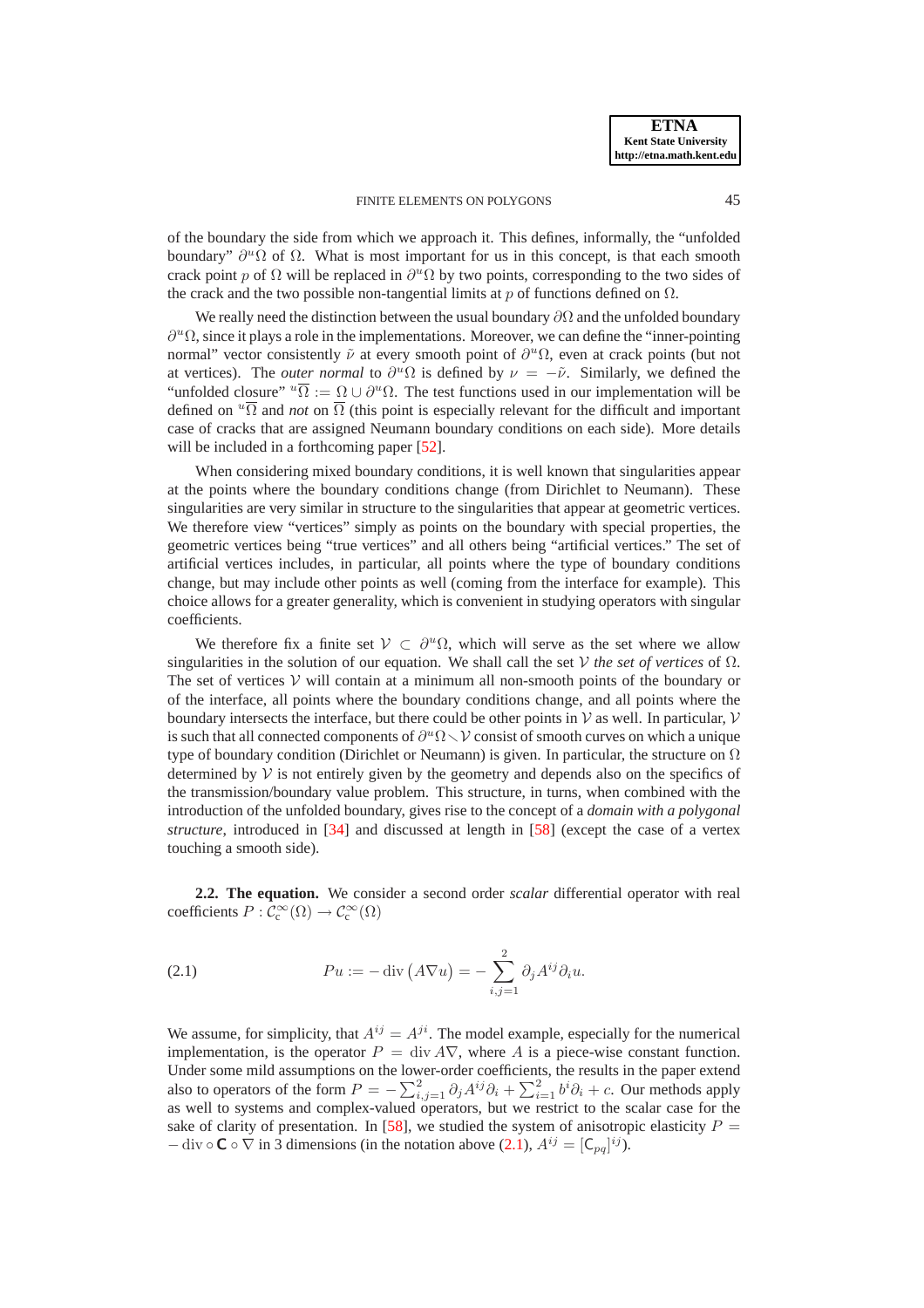<span id="page-5-1"></span>We assume throughout the paper that P is *uniformly strongly elliptic*, i.e.,

(2.2) 
$$
\sum_{i,j=1}^{2} A^{ij}(x)\xi_{i}\xi_{j} \geq C \|\xi\|^{2},
$$

for some constant  $C > 0$  independent of  $x \in \overline{\Omega}$  and  $\xi \in \mathbb{R}^2$ . We also assume that we are given a decomposition

$$
\overline{\Omega} = \cup_{j=1}^{N} \overline{\Omega}_j,
$$

where Ω<sup>j</sup> are disjoint domains with a polygonal structure, and define the *interface*

(2.4) 
$$
\Gamma := \left(\bigcup_{j=1}^N \partial \Omega_j\right) \setminus \partial \Omega,
$$

which we assume to be the union of finitely many piecewise smooth curves  $\Gamma_k$ . We allow the curves  $\Gamma_k$  to intersect, but we require these intersections to be transverse, i. e., not tangent. We take the coefficients of the differential operator P to be *piecewise smooth* in Ω with possible jumps only along Γ, that is, the coefficients of P on  $\Omega_i$  extend to smooth functions on  $\overline{\Omega}_i$ . *Also, we assume that all the vertices of the domains with a polygonal structure*  $\Omega_i$  *that are on the boundary of* Ω *are already included in the set* V *of vertices of* Ω.

To formulate our problem, we introduce *inhomogeneous* weighted Sobolev spaces, where the weight depends on the vertex, considered before in [\[57\]](#page-27-23). Let  $d(x, Q)$  be the distance from x to  $Q \in \mathcal{V}$ , computed using paths in  $\sqrt[n]{\Omega}$  and let

<span id="page-5-2"></span>(2.5) 
$$
\vartheta(x) = \prod_{Q \in \mathcal{V}} d(x, Q).
$$

Let  $\vec{a} = (a_Q)$  be a vector with real components indexed by  $Q \in \mathcal{V}$ . We denote  $t + \vec{a} =$  $(t + a_Q)$ , but write t instead of  $\vec{a}$  if all the components of  $\vec{a}$  are equal to t. We then set

(2.6) 
$$
\vartheta^{t+\vec{a}}(x) := \prod_{Q \in \mathcal{V}} d(x,Q)^{t+a_Q} = \vartheta^t(x)\vartheta^{\vec{a}}(x),
$$

and define the *mth weighted Sobolev space with weight*  $\vec{a}$  by

(2.7) 
$$
\mathcal{K}_{\overrightarrow{a}}^m(\Omega) := \{ f : \Omega \to \mathbb{C}, \ \vartheta^{|\alpha| - \overrightarrow{a}} \partial^{\alpha} f \in L^2(\Omega), \text{ for all } |\alpha| \leq m \}.
$$

The distance function  $\vartheta$  is continuous on  $\sqrt[n]{\Omega}$  but it is not smooth at the vertices. Whenever derivatives of  $\vartheta$  are involved, *we implicitly assume that*  $\vartheta$  *has been replaced by a more regular weight function*  $r_{\Omega}$ . This weight function is comparable to  $\vartheta$  and induces an equivalent norm on  $\mathcal{K}_{\overrightarrow{a}}^m$ . One can describe the spaces  $\mathcal{K}_{\overrightarrow{a}}^m(\Omega)$  also using certain dyadic partitions of unity. See  $\left[1, 33, 47, 58\right]$  $\left[1, 33, 47, 58\right]$  $\left[1, 33, 47, 58\right]$  $\left[1, 33, 47, 58\right]$  $\left[1, 33, 47, 58\right]$  $\left[1, 33, 47, 58\right]$  $\left[1, 33, 47, 58\right]$  for example. Such partitions of unity allow also to define spaces on the (unfolded) boundary of  $\Omega$ ,  $\mathcal{K}_{\vec{a}}^s$  ( $\partial^u \Omega$ ),  $s \in \mathbb{R}$ , for which the usual interpolation, duality, and trace properties still apply.

Our first goal is to study solvability of the problem [\(1.1\)](#page-0-0) in  $\mathcal{K}^{m+1}_{\vec{a}}(\Omega)$ ,  $m \geq 0$ . The boundary conditions are given on *each side* in the unfolded boundary  $\partial^u Ω$ , where we assume that

<span id="page-5-0"></span>
$$
\partial^{u} \Omega = \partial_{N} \Omega \cup \partial_{D} \Omega, \quad \partial_{D} \Omega \cap \partial_{N} \Omega = \emptyset,
$$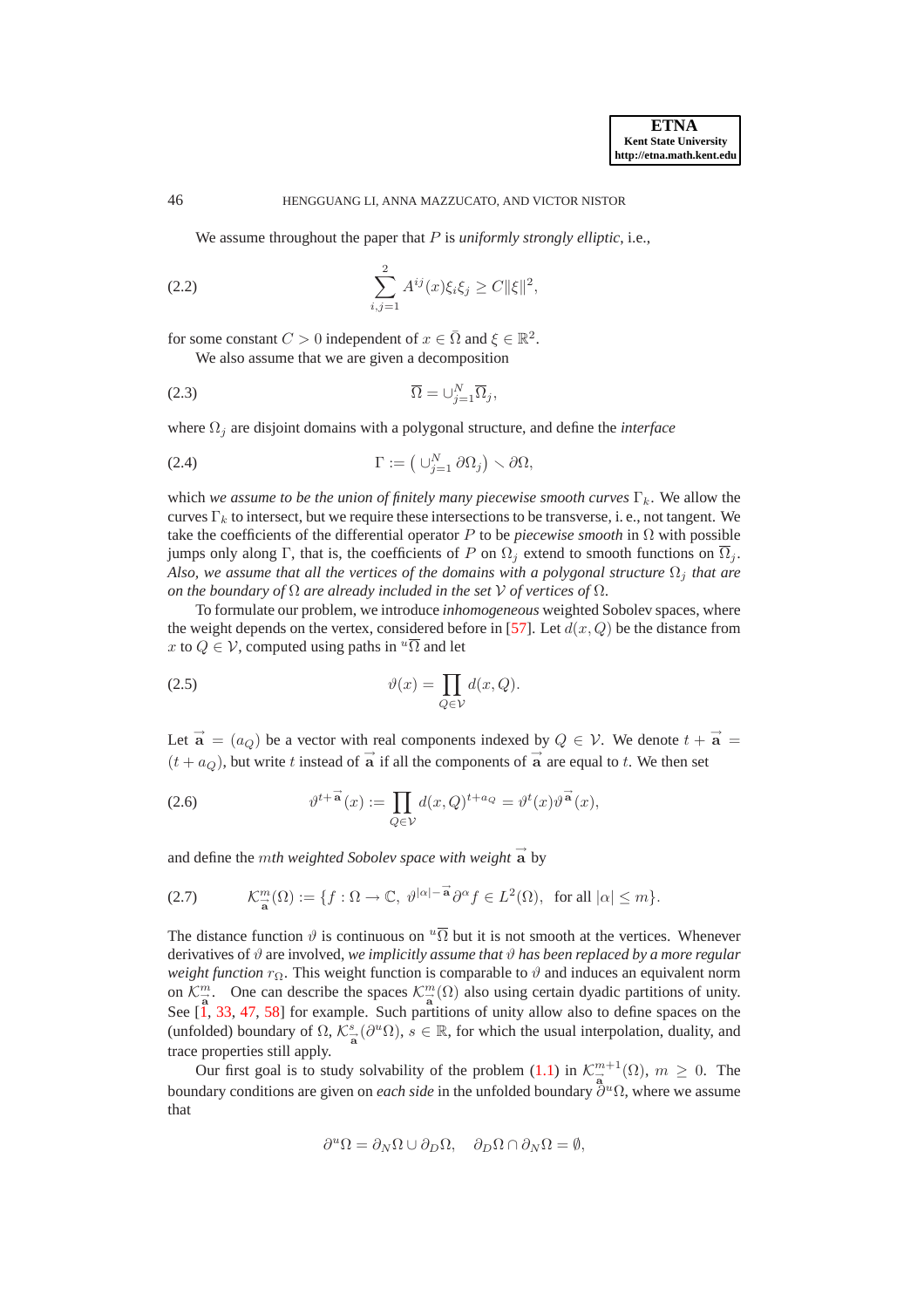such that  $\partial_D \Omega$  a union of closed sides of  $\Omega$ . We impose Neumann data  $g_N \in \mathcal{K}^{m-1/2}_{\vec{a}-1/2}(\partial_N \Omega)$ and Dirichlet data  $g_D \in \mathcal{K}^{m+1/2}_{\overrightarrow{a}+1/2}(\partial_D \Omega), m \ge 0$ . By the surjectivity of the trace map, we can reduce to the case  $q_D = 0$  (in trace sense).

For  $m = 0$ , the problem [\(1.1\)](#page-0-0) must be interpreted in an appropriate weak (or variational) sense, which we now discuss. For each  $u, v \in H^1(\Omega)$ , we define the bilinear form  $B_P(u, v)$ 

(2.8) 
$$
B_P(u,v) := \sum_{ij} \int_{\Omega} A^{ij} \partial_i u \, \partial_j v \, dx, \qquad 1 \leq i, j \leq 2,
$$

and denote by  $D_{\nu}^{P}$  the *conormal derivative* operator associated to  $P$ , given by

(2.9) 
$$
(D_{\nu}^P u) := \sum_{ij} \nu_i A^{ij} \partial_j.
$$

The definition of  $D_{\nu}^{P} u$  is understood in the sense of the trace at the boundary. In particular, when u is regular enough  $D_{\nu}^{P} u$  is defined almost everywhere as a non-tangential limit, consistently with  $\nu$  being defined only almost everywhere on  $\partial^u \Omega$ . We recall that  $\nu$  is defined on  $\partial^u \Omega$  except at the vertices because the smooth crack points of  $\partial \Omega$  are doubled in  $\partial^u \Omega$ .

Since  $\Omega$  is a finite union of Lipschitz domains, Green's Lemma holds for functions in  $H^2(\Omega)$  [\[36\]](#page-27-15), that is,

$$
(2.10) \t(Pu,v)_{L^2(\Omega)} = B_P(u,v) - (D^P_\nu u,v)_{L^2(\partial^u \Omega)}, \t u, v \in H^2(\Omega).
$$

<span id="page-6-2"></span>Hence, we let

(2.11) 
$$
\mathcal{H}_{\vec{a}} := \{ u \in \mathcal{K}_{1+\vec{a}}^1(\Omega), u = 0 \text{ on } \partial_D \Omega \},
$$

<span id="page-6-1"></span>and we define the weak solution u of equation [\(1.1\)](#page-0-0) with  $g_D = 0$  as the unique  $u \in \mathcal{H}^$ satisfying

(2.12) 
$$
B_P(u, v) = \Phi(v) \quad \text{for all } v \in \mathcal{H}_{-\vec{a}}.
$$

where  $\Phi \in (\mathcal{H}_{-\mathbf{a}}^{\mathbf{a}})^*$  is defined by  $\Phi(u) = \int_{\Omega} f u \, dx + \int_{\partial_N \Omega} g_N u \, dS(x)$ , the integrals being duality pairings between distributions and (suitable) functions.

<span id="page-6-0"></span>When u is regular enough, problem  $(1,1)$  is equivalent to the following mixed boundary value/interface problem

(2.13) 
$$
\begin{cases}\nPu = f & \text{in } \Omega, \\
u = g_D = 0 & \text{on } \partial_D \Omega \subset \partial^u \Omega, \\
D_\nu^P u = g_N & \text{on } \partial_N \Omega \subset \partial^u \Omega, \\
u^+ = u^- \text{ and } D_\nu^{P+} u = D_\nu^{P-} u & \text{on } \Gamma,\n\end{cases}
$$

where it is crucial that  $\partial_N \Omega$  and  $\partial_D \Omega$  are subsets of the *unfolded boundary*. (Recall that the unfolded boundary is defined by doubling the smooth points of the crack. In particular, one can have Dirichlet boundary conditions on one side of the crack and Neumann boundary conditions on the other side of the crack.) In [\(2.13\)](#page-6-0),  $u^+$  and  $u^-$  denote the two non-tangential limits of u at the two sides of the interface Γ. This choice can be done consistently at each smooth point of Γ. Similarly,  $D_{\nu}^{P+}$  and  $D_{\nu}^{P-}$  denote the two conormal derivatives associated to  $P$  and the two sides of  $\Gamma$ . Note that the singularities in the coefficients of  $A$  are taken into account in the definitions of  $D^{P+}_{\nu}$  and  $D^{P-}_{\nu}$ . If u is only in  $\mathcal{K}^1_{\vec{a}+1}(\Omega)$  and satisfy [\(2.12\)](#page-6-1), then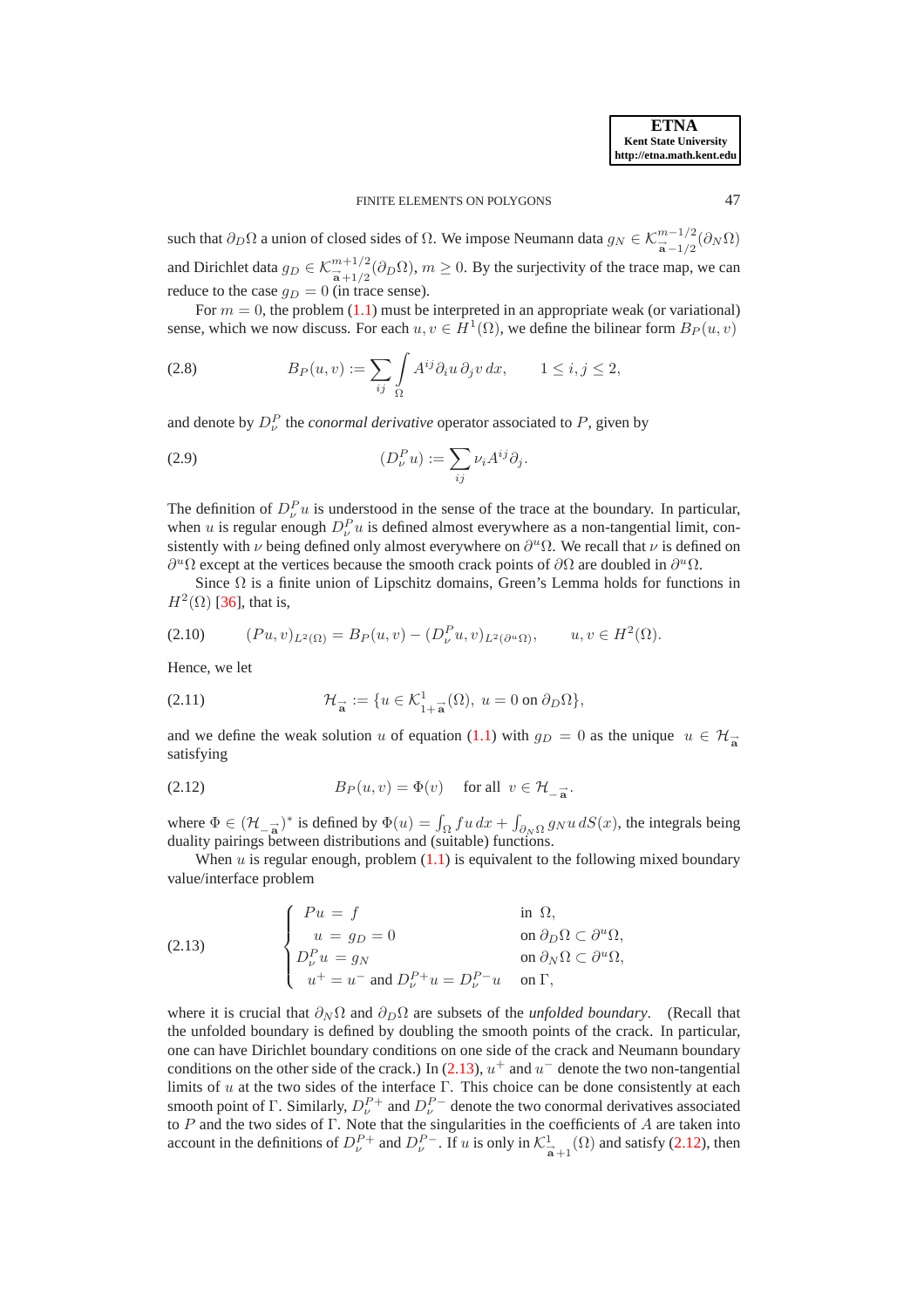the difference  $D_{\nu}^{P+}u - D_{\nu}^{P-}u$  may be non-zero (so [\(2.13\)](#page-6-0) is not strictly satisfied), but may be included as a distributional term in f.

Thus the usual transmission conditions  $u^+ = u^-$  and  $D_{\nu}^{P+} u = D_{\nu}^{P-} u$  at the two sides of the interface are a consequence of the weak formulation, and will always be considered as part of equation [\(1.1\)](#page-0-0). The slightly more general conditions  $u^+ - u^- = h_0$  and  $D_{\nu}^{P+}u - D_{\nu}^{P-}u =$  $h_1$  can be treated with only minor modifications, as explained in [\[67\]](#page-28-6). More precisely, the term  $h_0$  can be treated using extensions similarly to the term  $g_D$ . The term  $h_1$  can be treated by introducing in the the weak formulation the term  $\int_{\Gamma} h_1 u ds$ , where ds is arc length on  $\Gamma$ .

In order to establish regularity and solvability of  $(2.13)$ , under the hypothesis that P is uniformly strongly elliptic, we shall use coercive estimates. We say that P is *coercive on*  $\mathcal{H}_0 := \mathcal{H}_{\vec{a}}$  if there exists  $\theta > 0$  and  $\gamma \in \mathbb{R}$  such that

$$
(2.14) \tB_P(u,u) \ge \theta(\nabla u, \nabla v)_{L^2(\Omega)} - \gamma(\vartheta^{-2}u, v)_{L^2(\Omega)}, \text{ for all } u, v \in \mathcal{H}_0.
$$

If this inequality holds for some  $\gamma < 0$ , we say that P is *strictly coercive on*  $\mathcal{H}_0$  (or *strictly positive*) and write  $P > 0$ . The operator P in [\(2.1\)](#page-4-0) is always coercive on  $H_0$ . If there are no Neumann–Neumann vertices and the interface  $\Gamma$  is smooth, then P is strictly coercive on  $\mathcal{H}_0$ , as it will be discussed in the next section.

<span id="page-7-1"></span>**3. Preliminary results.** Our approach in studying singularities for problem  $(2.13)$  is based on solvability in weighted spaces rather than on singular functions expansions. We begin with three results on regularity and well-posedness for the boundary-value problem [\(2.13\)](#page-6-0), which we first state and then prove. See [\[17,](#page-26-12) [18,](#page-26-17) [42,](#page-27-25) [43,](#page-27-5) [44,](#page-27-2) [6,](#page-26-0) [46,](#page-27-7) [47,](#page-27-24) [65,](#page-28-17) [66,](#page-28-7) [67\]](#page-28-6) for related results. In particular our result should be compared with [\[66\]](#page-28-7), especially Theorem 3.12. By "well-posedness" we mean "existence and uniqueness of solutions and continuous dependence on the data." Recall that for transmission problems we assume that all the vertices of the domains with a polygonal structure  $\Omega_i$  that are on the boundary of  $\Omega$  are included in the set of vertices of  $\Omega$ . Below, if no interface is given, we take  $\Omega = \Omega_1$ . When  $\Omega \neq \Omega_1 \neq \emptyset$ , we have a *proper transmission problem.*

We first deal with the general case of an interface that is the union of finitely many *piecewise smooth curves with transverse intersections*, and establish that the transmission/mixed boundary problem [\(1.1\)](#page-0-0) satisfies a regularity property. We assume that the non-smooth points of the interface Γ are included in the vertices of the adjacent domains  $\Omega_i$  (the self-intersection points, which are assumed to be transverse, are also included in the set of vertices). This regularity result is crucial in obtaining the necessary *a priori* estimates for quasi-optimal rates of convergence in Section [5](#page-14-1) for transmission problems.

We first state our main results on regularity and well-posedness and then we prove them.

<span id="page-7-0"></span>THEOREM 3.1. Assume that  $P = -$  div  $A\nabla$  is a uniformly strongly elliptic, scalar *operator in divergence form on* Ω *with piecewise smooth coefficients. Also, assume that*  $u: \Omega \to \mathbb{R}$  with  $u \in \mathcal{K}^1_{\overline{\mathbf{a}}+1}(\Omega)$  is a solution of the transmission/mixed boundary problem [\(1.1\)](#page-0-0)*.* Let  $m \geq 0$ , and suppose that  $g_N \in \mathcal{K}_{\overline{a}-1/2}^{m-1/2}(\partial_N \Omega)$ ,  $g_D \in \mathcal{K}_{\overline{a}+1/2}^{m+1/2}(\partial_D \Omega)$ , and  $f: \Omega \to \mathbb{R}$  is such that  $f|_{\Omega_j} \in \mathcal{K}^{m-1}_{\overline{\mathbf{a}}-1}(\Omega_j)$ . Then  $u|_{\Omega_j} \in \mathcal{K}^{m+1}_{\overline{\mathbf{a}}+1}(\Omega_j)$ , for each j, and we *have the estimate*

$$
||u||_{\mathcal{K}^{1}_{\frac{1}{\mathbf{a}}+1}(\Omega)}+||u||_{\mathcal{K}^{m+1}_{\frac{1}{\mathbf{a}}+1}(\Omega_{j})} \leq C \Big( \sum_{k=1}^{N} ||f||_{\mathcal{K}^{m-1}_{\frac{1}{\mathbf{a}}-1}(\Omega_{k})} + ||g_{N}||_{\mathcal{K}^{m-1/2}_{\frac{1}{\mathbf{a}}-1/2}(\partial_{N}\Omega)} +
$$
  

$$
||g_{D}||_{\mathcal{K}^{m+1/2}_{\frac{1}{\mathbf{a}}+1/2}(\partial_{D}\Omega)} + ||u||_{\mathcal{K}^{0}_{\frac{1}{\mathbf{a}}+1}(\Omega)} \Big)
$$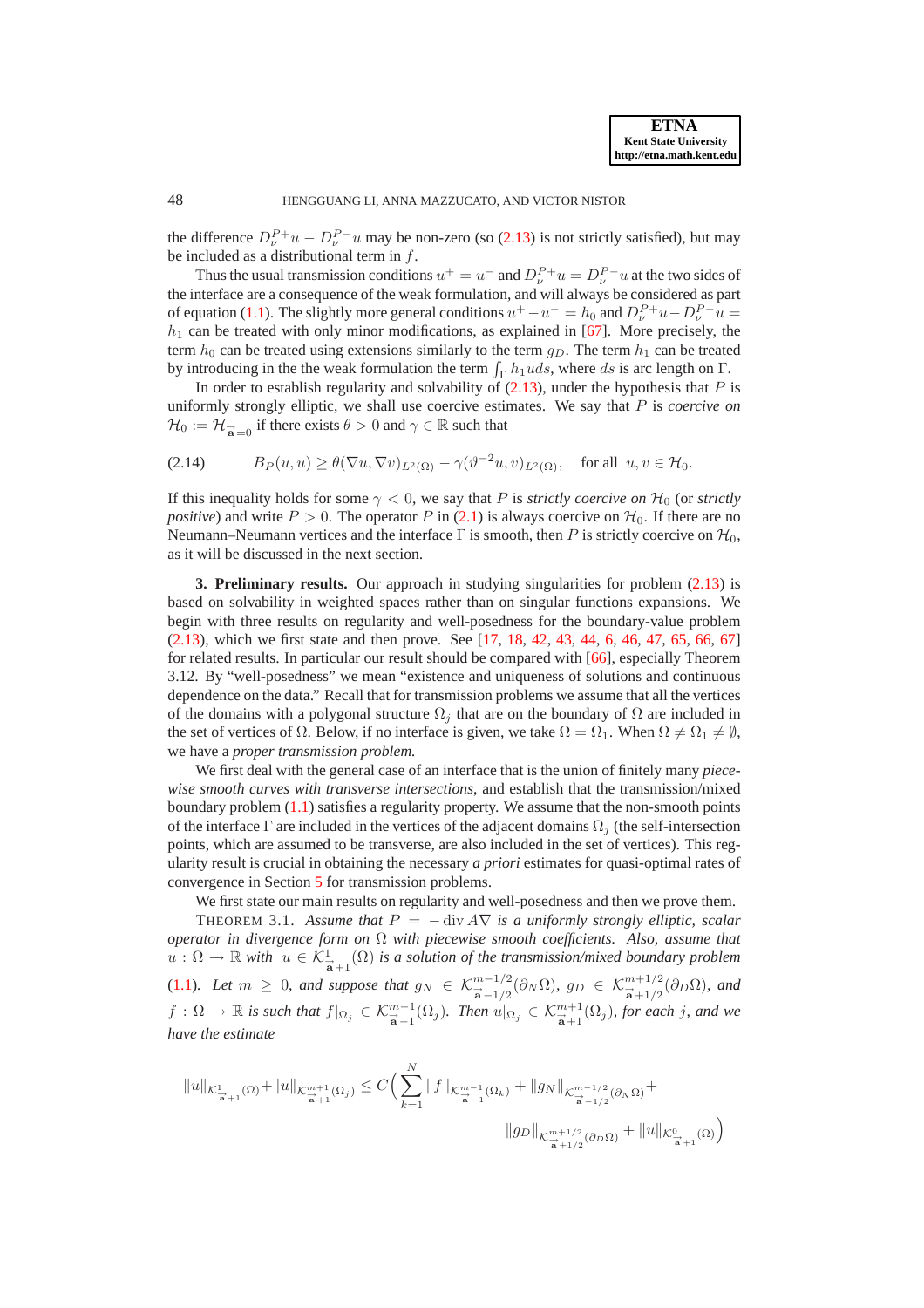*for a constant* C *that is independent of* u *and the data* f,  $g_N$ *, and*  $g_D$ *.* 

Note that, in the above result, the spaces  $\mathcal{K}_{\vec{a}-1}^{m-1}(\Omega_k)$  are defined intrinsically, i.e., without reference to  $\mathcal{K}_{\vec{a}-1}^{m-1}(\Omega)$ , using as weight the distance to the set of vertices of  $\Omega_k$ , which includes also the points of  $\overline{\Omega}_i$  where  $\Gamma$  is not smooth or where it ramifies.

The next two results deal with solvability of the problem  $(1.1)$ , in the case of a smooth interface and when  $\partial^u \Omega$  contains no adjacent sides with Neumann boundary conditions. (The condition that  $\Gamma$  is smooth in particular implies that  $\Gamma$  is a disjoint union of smooth curves.) These results are also the basis for the analysis in Section [4](#page-10-0) in the presence of Neumann-Neumann vertices and general interfaces (Theorems [4.5](#page-12-0) and [4.7,](#page-14-0) where an augmented domain for the operator is required). Recall that the weak solution  $u$  is given in equation [\(2.12\)](#page-6-1) with  $\Phi = (f, g_N) \in \mathcal{H}_{-a}^*$  (because we take  $g_D = 0$ ).

<span id="page-8-1"></span>THEOREM 3.2. Assume that  $P$  is a uniformly strongly elliptic, scalar operator on  $\Omega$ *. Assume also that no two adjacent sides of* Ω *are given Neumann boundary conditions and that the interface* Γ *is smooth. Then* P *is strongly coercive on* H<sup>0</sup> *and for each vertex* Q *of*  $\Omega$  there exists a positive constant  $\eta_Q$  with the following property: for any  $\Phi \in \mathcal{H}_{-\vec{a}}^*$  with  $|a_Q| < \eta_Q$ , there exists a unique weak solution  $u \in \mathcal{K}^1_{\overline{a}+1}(\Omega)$ ,  $u = 0$  on  $\partial_D\Omega$  of equation [\(2.13\)](#page-6-0)*, and we have the estimate*

$$
||u||_{\mathcal{K}^1_{\overrightarrow{B}+1}(\Omega)} \leq C||\Phi||
$$

*for a constant*  $C = C(\vec{a})$  *that is independent of*  $\Phi$ *.* 

When the data is more regular, we can combine the above two theorems into a wellposedness result for the transmission/mixed boundary problem. We note that continuous dependence of the solution on the data immediately follows from the estimate below since the boundary-value problem is linear.

<span id="page-8-0"></span>THEOREM 3.3. Let  $m \geq 1$ . In addition to the assumptions of Theorem [3.2,](#page-8-1) assume  $\mathit{that}\ g_N\in\mathcal{K}^{m-1/2}_{\overrightarrow{\mathbf{a}}-1/2}(\partial_N\Omega),\ g_D\in\mathcal{K}^{m+1/2}_{\overrightarrow{\mathbf{a}}+1/2}(\partial_D\Omega),\ and\ that\ f:\Omega\to\mathbb{R} \ \textit{is such that}\ f|_{\Omega_j}\in\mathcal{K}^{m-1/2}_{\overrightarrow{\mathbf{a}}-1/2}$  $\mathcal{K}_{\overrightarrow{\mathbf{a}}-1}^{m-1}(\Omega_j)$ . Then the solution  $u \in \mathcal{K}_{\overrightarrow{\mathbf{a}}+1}^{1}(\Omega)$  of equation [\(2.13\)](#page-6-0) satisfies  $u|_{\Omega_j} \in \mathcal{K}_{\overrightarrow{\mathbf{a}}+1}^{m+1}(\Omega_j)$ , *for all* j*, and we have the estimate*

$$
||u||_{\mathcal{K}_{\overrightarrow{\mathbf{a}}+1}^{m+1}(\Omega_j)} \leq C \Big( \sum_{k} ||f||_{\mathcal{K}_{\overrightarrow{\mathbf{a}}-1}^{m-1}(\Omega_k)} + ||g_N||_{\mathcal{K}_{\overrightarrow{\mathbf{a}}-1/2}^{m-1/2}(\partial_N \Omega)} + ||g_D||_{\mathcal{K}_{\overrightarrow{\mathbf{a}}+1/2}^{m+1/2}(\partial_D \Omega)} \Big).
$$

If  $P = -\sum_{i,j=1}^{2} \partial_j A^{ij} \partial_i + \sum_{i=1}^{2} b^i \partial_i + c$ , that is, if lower order coefficients are included,

our results extend to the case when  $2c - \nabla \cdot \vec{b} \ge 0$  in  $\Omega$  and  $\nu \cdot \vec{b} \ge 0$  on  $\partial_N \Omega$ , where  $\vec{b} = (b^i)$ . Let us denote by  $\tilde{P}v = (\bigoplus P|_{\Omega_j}, D^P_\nu)v := (Pv|_{\Omega_1}, \dots, Pv|_{\Omega_N}, D^P_\nu v)$ , decorated with

<span id="page-8-2"></span>various indices. As a corollary to the theorem, we establish the following isomorphism. COROLLARY 3.4. *We proceed as in [\[58\]](#page-27-8). Let*  $m \geq 1$ *. Under the assumptions of Theorem [3.3,](#page-8-0) the map*

$$
\tilde{P}_{m,\vec{\mathbf{a}}} := (\oplus P|_{\Omega_j}, D_{\nu}^P) : \{ u \in \mathcal{K}_{\vec{\mathbf{a}}+1}^1(\Omega), u|_{\Omega_j} \in \mathcal{K}_{\vec{\mathbf{a}}+1}^{m+1}(\Omega_j), u = 0 \text{ on } \partial_D \Omega,
$$
  

$$
u^+ = u^- \text{ and } D_{\nu}^{P+}u = D_{\nu}^{P-}u \text{ on } \Gamma \} \to \oplus_j \mathcal{K}_{\vec{\mathbf{a}}-1}^{m-1}(\Omega_j) \oplus \mathcal{K}_{\vec{\mathbf{a}}-1/2}^{m-1/2}(\partial_N \Omega)
$$

*is an isomorphism for*  $|a_Q| < \eta_Q$ . See [\[58\]](#page-27-8) *for more details of this method.* 

We next turn to the proofs of Theorems [3.1,](#page-7-0) [3.2,](#page-8-1) and [3.3.](#page-8-0) We will only sketch proofs and concentrate on the new issues raised by the presence of interfaces, referring for more details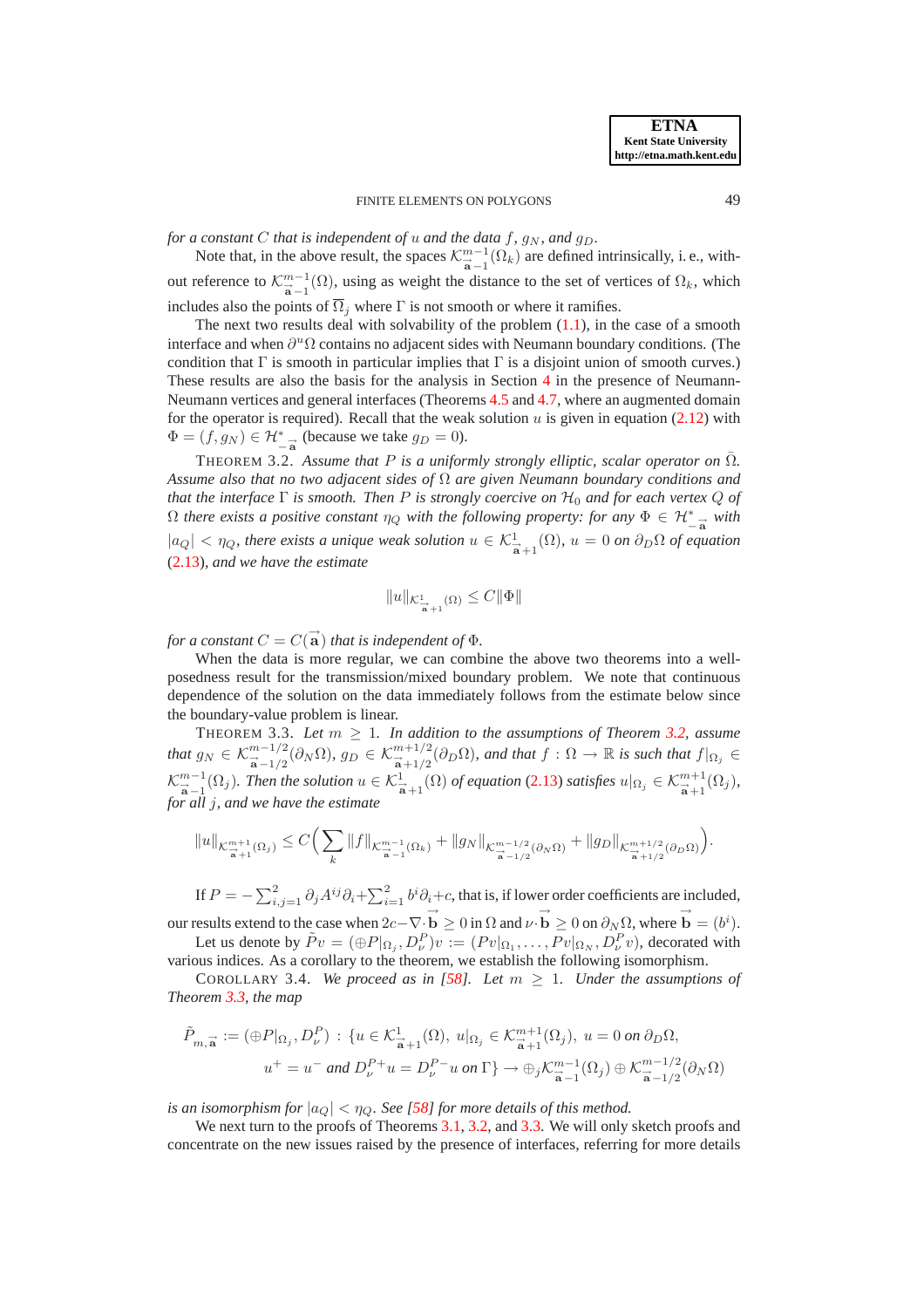to [\[1,](#page-26-24) [17,](#page-26-12) [58\]](#page-27-8), where similar results were established for mixed boundary value problems in homogeneous  $\mathcal{K}_a^m$  spaces.

*Proof of Theorem [3.1.](#page-7-0)* Using a partition of unity, it is enough to prove the result on the model problem [\(2.13\)](#page-6-0) with  $\Omega = \mathbb{R}^n$  and  $\Gamma = \{x_n = 0\}$ , that is, no boundary and one interface. We can assume without loss of generality that  $u$  has compact support on a fixed ball B centered at the origin. Then by known regularity results [\[71\]](#page-28-3) (see also [\[66\]](#page-28-7) and references therein), if  $u \in H_0^1(B)$  and  $Pu|_{\mathbb{R}_\pm} \in H^{m-1}(\mathbb{R}^n_\pm)$ ,  $u|_{\mathbb{R}_\pm} \in H^{m+1}(\mathbb{R}^n_\pm)$ .

We next turn to the proof of well-posedness for the transmission/mixed boundary prob-lem [\(2.13\)](#page-6-0), namely, to the proofs of Theorems [3.2](#page-8-1) and [3.3.](#page-8-0) As before, we denote  $\mathcal{H}_{\vec{a}} :=$  ${u \in \mathcal{K}_{1+\vec{a}}^1(\Omega), u = 0 \text{ on } \partial_D\Omega}$ , where  $\partial_D\Omega$  is assumed non empty, and we set  $\mathcal{H}_0 = \mathcal{H}_{\vec{0}}^{\dagger}$ . Strict coercivity of P on  $H_0$  then ensues in the standard fashion from a weighted form of Poincaré inequality, which we now recall.

<span id="page-9-0"></span>LEMMA 3.5. Let  $\Omega \subset \mathbb{R}^2$  *be a domain with a polygonal structure. Let*  $\vartheta(z)$  *be the canonical weight function on*  $\Omega$  *and let*  $\partial_D \Omega$  *be a non-empty closed subset of the unfolded boundary*  $\partial^u \Omega$  *such that*  $\partial_N \Omega = \partial^u \Omega \setminus \partial_D \Omega$  *is a union of oriented open sides of*  $\Omega$ *, no two of which are adjacent. Then there exists a constant*  $C_{\Omega} > 0$  *such that* 

$$
||u||_{\mathcal{K}_1^0(\Omega)}^2 := \int_{\Omega} \frac{|u(z)|^2}{\vartheta(z)^2} dz \leq C_{\Omega} \int_{\Omega} |\nabla u(z)|^2 dz
$$

*for any*  $u \in H^1(\Omega)$  *satisfying*  $u = 0$  *on*  $\partial_D \Omega$ *.* 

In particular, any  $u \in H^1(\Omega)$  satisfying the assumptions of the above theorem will be automatically in  $\mathcal{K}_1^0(\Omega)$ . This estimate is a consequence of the corresponding estimate on a sector, which can be proved in the usual way, given that are only finitely many vertices and that near each vertex Q,  $^u\overline{\Omega}$  is diffeomorphic to a sector of angle  $0 < \alpha \leq 2\pi$  [\[17,](#page-26-12) [65\]](#page-28-17) (the angle is  $2\pi$  at crack tips).

*Proof of Theorems [3.2](#page-8-1) and [3.3.](#page-8-0)* We first observe that

$$
B_P(u, u) = \int_{\Omega} \sum_{ij} A^{ij}(x) \partial_i u(x) \partial_j u(x) dx \ge C_P \int_{\Omega} |\nabla u(x)|^2 dx, \qquad u \in \mathcal{H}_0,
$$

using the strong ellipticity condition, equation [\(2.2\)](#page-5-1). By Lemma [3.5,](#page-9-0)  $-\Delta$  is strictly coercive on  $\mathcal{H}_0$ , given the hypotheses on  $\partial^u \Omega$ . Therefore, if  $u \in \mathcal{H}_0$ 

$$
B_P(u, u) = \int_{\Omega} \sum_{ij} A^{ij}(x) \partial_i u(x) \partial_j u(x) dx \geq C_P \int_{\Omega} |\nabla u(x)|^2 dx \geq C_{P,\Omega} ||u||^2_{\mathcal{K}^0_1(\Omega)}.
$$

The first part of Theorem [3.2](#page-8-1) is proved.

Next, we employ the maps

$$
\tilde{P}_{m,\overrightarrow{\mathbf{a}}} := (\oplus P|_{\Omega_j}, D_{\nu}^P) : \{ u \in \mathcal{K}_{\overrightarrow{\mathbf{a}}+1}^1(\Omega), u|_{\Omega_j} \in \mathcal{K}_{\overrightarrow{\mathbf{a}}+1}^{m+1}(\Omega_j), u = 0 \text{ on } \partial_D \Omega, \newline u^+ = u^- \text{ and } D_{\nu}^P + u = D_{\nu}^P - u \text{ on } \Gamma \} \to \oplus_j \mathcal{K}_{\overrightarrow{\mathbf{a}}-1}^{m-1}(\Omega_j) \oplus \mathcal{K}_{\overrightarrow{\mathbf{a}}-1/2}^{m-1/2}(\partial_N \Omega)
$$

of Corollary [3.4.](#page-8-2) To prove the rest of the Theorems [3.2](#page-8-1) and [3.3,](#page-8-0) we will show that  $\tilde{P}_{m,\vec{a}}$  is an isomorphism for  $m \geq 0$  and  $|a_Q| < \eta_Q$ . Since  $B_P$  is strictly coercive on  $\mathcal{H}_0$ , it satisfies the assumptions of the Lax-Milgram lemma, and hence  $B_P^*: \mathcal{H}_0 \to \mathcal{H}_0^*$  is an isomorphism, where  $B_P^*(u)(v) = B_P(u, v)$ . That is,  $\tilde{P}_{0,0}$  is an isomorphism. Hence, Theorems [3.2](#page-8-1) and [3.3](#page-8-0) are established for  $m = 0$  and  $\vec{a} = 0$ .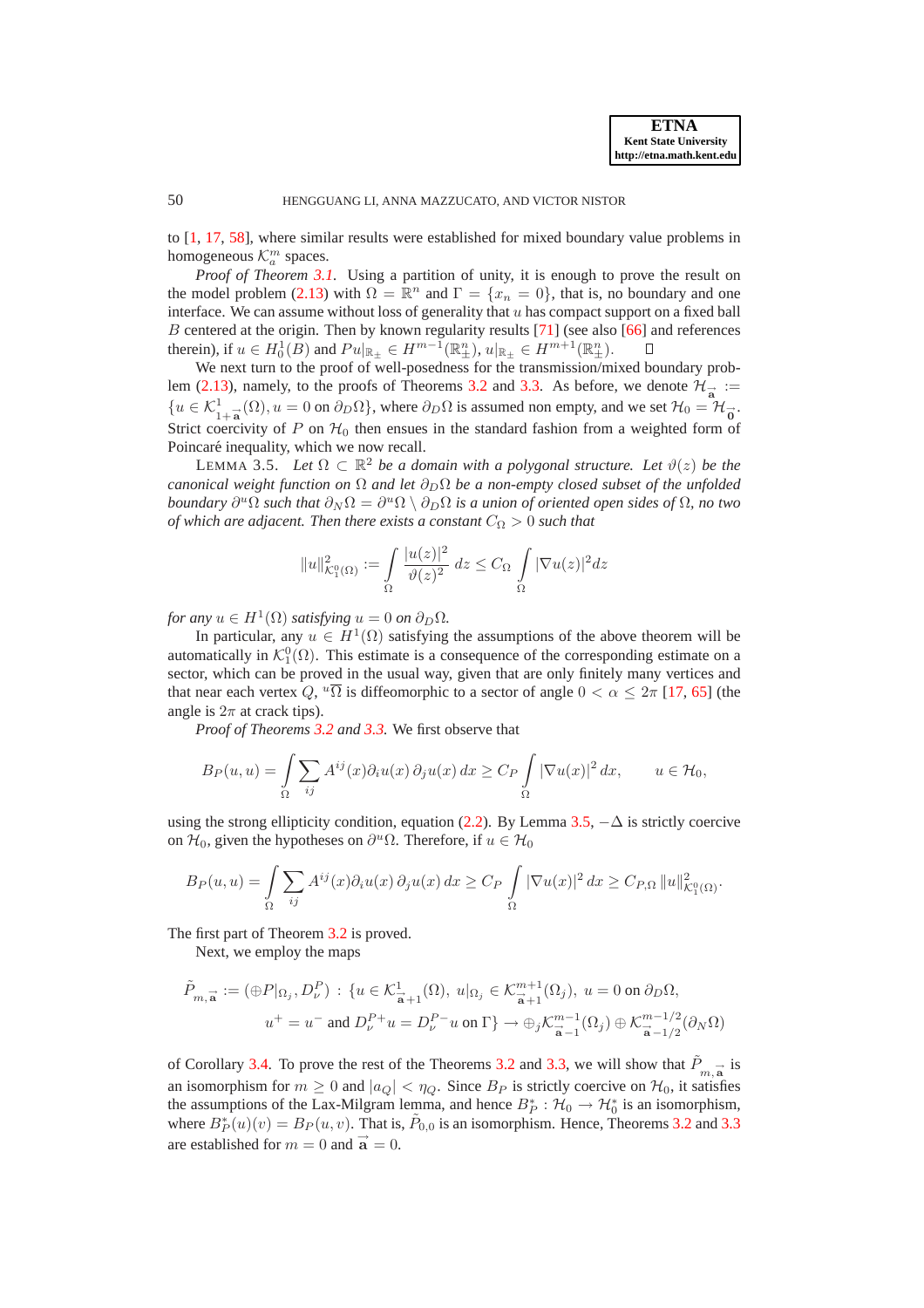To extend the results to the case  $\vec{a} \neq 0$  with  $|a_Q| < \eta_Q$ , we exploit continuity. Let  $r_{\Omega}$  be a smoothing of  $\vartheta$  outside the vertices. As in [\[1,](#page-26-24) [58\]](#page-27-8), the family of operators  $r_{\Omega}^{-\vec{a}} P_{m,\vec{a}} r_{\Omega}^{\vec{a}}$  act on the same space and depend continuously on  $\overrightarrow{a}$ . Since  $P_{0,0}$  is an isomorphism, we obtain that  $P_{0,\vec{a}}$  is an isomorphism for  $\vec{a}$  close to 0. In particular, there exists  $\eta_Q > 0$  such that for  $|a_Q| < \eta_Q$ ,  $P_{0,\vec{a}}$  is an isomorphism. The proof of Theorems [3.2](#page-8-1) and [3.3](#page-8-0) are complete for  $m = 0$ .

It only remains to prove Theorem [3.3](#page-8-0) for  $m \ge 1$ . Indeed, Theorem [3.1](#page-7-0) gives that  $\tilde{P}_{m, \vec{a}}$ is surjective for  $|a_Q| < \eta_Q$ , since it is surjective for  $m = 0$ . This map is also continuous and injective (because it is injective for  $m = 0$ ), hence it is an isomorphism. Consequently  $\tilde{P}_{m, \vec{a}}$ ,  $|a_Q| < \eta_Q$ , is an isomorphism by the open mapping theorem.

The above three theorems extend to the case of polyhedral domain in three dimensions using the methods of  $[58]$  and  $[16]$ . The case of three dimensions will be however treated separately, because the 3D Neumann problem is significantly more complex, especially when it comes to devising efficient numerical methods. The case of Neumann–Neumann adjacent faces in 3D cannot be treated by the methods of this paper alone, however.

<span id="page-10-0"></span>**4. Neumann-Neumann vertices and nonsmooth interfaces.** In this section, we obtain a new type of well-posedness for the problem [\(1.1\)](#page-0-0) in the spaces  $\mathcal{K}_{\overrightarrow{a}}^{m}$  that applies also to general interfaces and to Neumann-Neumann vertices. Our result combines the singular function decompositions with more typical well-posedness results. Singular function decompositions for interface problems have been discussed also in [\[43,](#page-27-5) [42,](#page-27-25) [66,](#page-28-7) [67\]](#page-28-6) and more recently [\[79\]](#page-28-18), to give just a few examples.

We restrict to a special class of operators  $P$ , for which the spectral analysis is amenable. Specifically, we consider the case of the Laplace operator  $\Delta$ , when there are Neumann-Neumann vertices but no interface, and the case of  $-$  div  $A\nabla$ , with A piecewise constant, when there are interfaces. In this last case, the operator is still a multiple of the Laplacian on each subdomain. Except for the explicit determination of the constants  $\eta_O$ , our results extend to variable coefficients. In both cases, we can compute explicitly the values of the weight  $a_Q$  for which the operator P is Fredholm. These values will be used to construct the graded meshes in Section [5.](#page-14-1)

**4.1. The Laplace operator.** When  $P = -\Delta$ , the Laplace operator, it is possible to explicitly determine the values of the constants  $\eta_Q$  appearing in Theorems [3.2](#page-8-1) and [3.3.](#page-8-0) In this *subsection, we therefore assume that*  $P = -\Delta$  *and there are no interfaces, that is,*  $\Omega = \Omega_1$ *.* 

Recall that to a Fredholm operator  $T : X \to Y$  between Banach spaces is associated a unique number, called the *index*, defined by the formula ind(T) = dim ker(T) – dim(Y/X). For a discussion of Fredholm operators, see e.g., [\[73\]](#page-28-19).

<span id="page-10-1"></span>For each vertex  $Q \in V$ , we let  $\alpha_Q$  be the *interior* angle of  $\partial^u \Omega$  at  $Q$ . In particular,  $\alpha_Q = 2\pi$  if Q is the tip of a crack, and  $\alpha_Q = \pi$  if Q is an artificial vertex. We then define

$$
(4.1) \t\t \Sigma_Q := \{ k\pi/\alpha_Q \},
$$

where  $k \in \mathbb{Z}$  if  $Q \in \mathcal{V}$  is a Neumann–Neumann vertex,  $k \in \mathbb{Z} \setminus \{0\}$  if  $Q \in \mathcal{V}$  is a Dirichlet– Dirichlet vertex, and  $k \in 1/2 + \mathbb{Z}$  otherwise. The operator pencil  $P_Q(\tau)$  (or *indicial family*) associated to  $-\Delta$  at  $Q$  is  $P_Q(\tau) := (\tau - \nu \epsilon)^2 - \partial_\theta^2$ , where  $(r, \theta)$  are local polar coordinates at Q. The operator  $P_Q(\tau)$  is defined on functions in  $H^2([0, \alpha_Q])$  that satisfy the given boundary conditions, and is obtained by evaluating

(4.2) 
$$
-\Delta(r^{i\tau+\epsilon}\phi(\theta)) = r^{i\tau+\epsilon-2}\Big((\tau-\imath\epsilon)^2-\partial_\theta^2\Big)\phi(\theta).
$$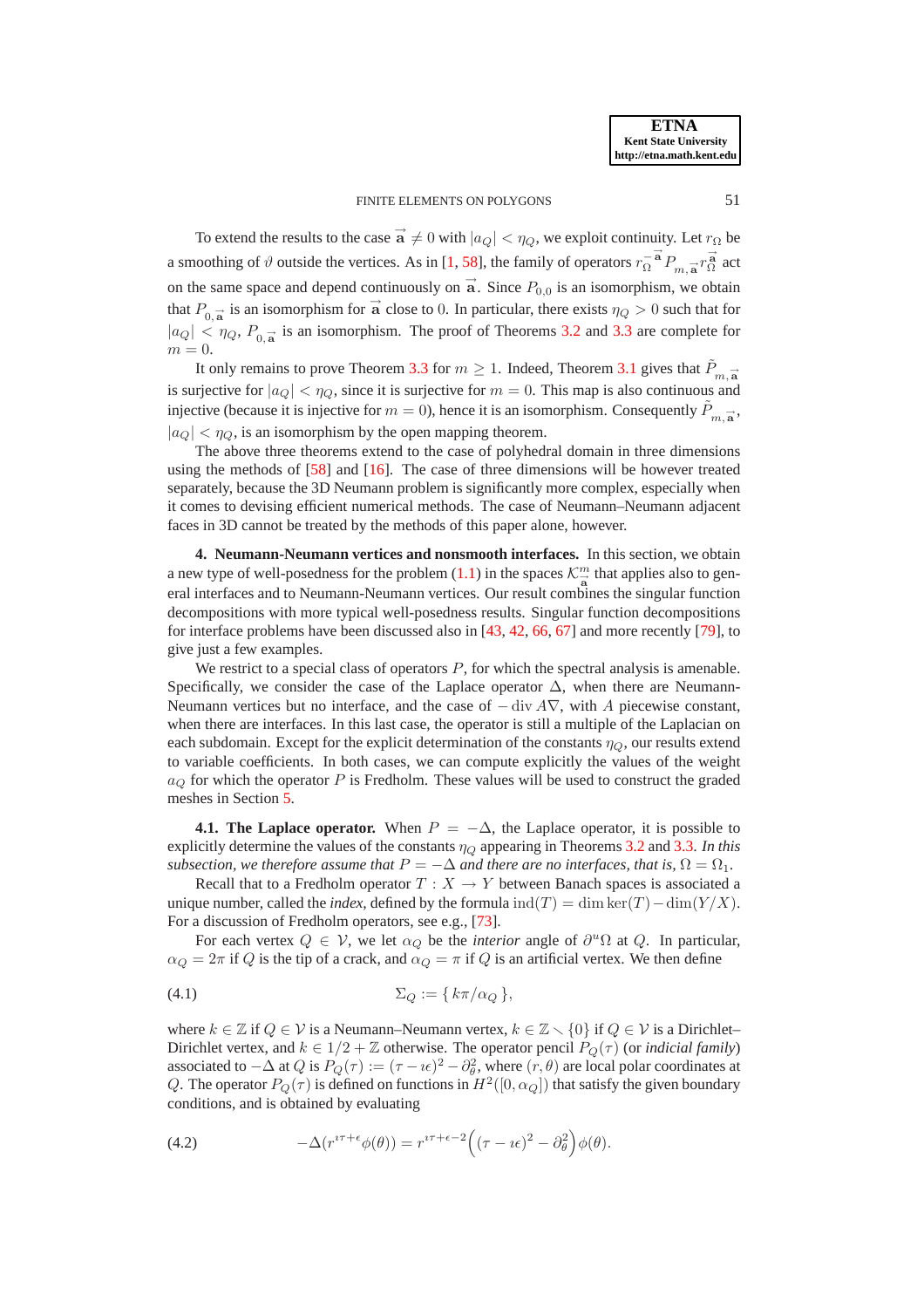$P(\tau)$  is invertible for all  $\tau \in \mathbb{R}$ , as long as  $\epsilon \notin \Sigma_Q$ .

<span id="page-11-0"></span>We are again interested in the well-posedness of the problem  $(1.1)$  when Neumann– Neumann vertices exist. We therefore consider the operator

$$
(4.3) \qquad \tilde{\Delta}_{\overrightarrow{\mathbf{a}}} := (\Delta, \partial_{\nu}) : \mathcal{K}^{m+1}_{\overrightarrow{\mathbf{a}}+1}(\Omega) \cap \{u|_{\partial_D\Omega} = 0\} \to \mathcal{K}^{m-1}_{\overrightarrow{\mathbf{a}}-1}(\Omega) \oplus \mathcal{K}^{m-1/2}_{\overrightarrow{\mathbf{a}}-1/2}(\partial_N\Omega),
$$

<span id="page-11-1"></span>which is well defined for  $m \ge 1$ . Recall that we can extend  $\Delta_{\vec{a}}$  to the case  $m = 0$  as

(4.4) 
$$
\tilde{\Delta}_{\vec{a}} : \mathcal{H}_{\vec{a}} \to (\mathcal{H}_{-\vec{a}})^*, \quad (\tilde{\Delta}u, v) := -(\nabla u, \nabla v),
$$

where  $u \in \mathcal{H}_{\overrightarrow{a}}$  and  $v \in \mathcal{H}_{-\overrightarrow{a}}$  (recall that  $\mathcal{H}_{\overrightarrow{a}}$  is defined in [\(2.11\)](#page-6-2)). For transmission problems, a similar formula allows to extend the operator  $(P, \partial_P^{\nu})$  to the case  $m = 0$ .

Following Kondratiev [\[46\]](#page-27-7) and Nicaise (for the case of transmission problems) [\[66\]](#page-28-7) we can prove the result below, using also the regularity theorem [3.1.](#page-7-0)

<span id="page-11-2"></span>THEOREM 4.1. Let  $P = -\Delta$ ,  $m \ge 0$ , and  $\vec{a} = (a_Q)$ . Also, let  $\tilde{\Delta}_{\vec{a}}$  be the operator *defined in equations* [\(4.3\)](#page-11-0) *and* [\(4.4\)](#page-11-1) *for the case when there is no interface. Then*  $\tilde{\Delta}_{\vec{a}}$  *is Fredholm if, and only if,*  $a_{\Omega} \notin \Sigma_{\Omega}$ *. Moreover, its index is independent of m.* 

*Proof.* The Fredholm criterion is well known [\[46,](#page-27-7) [48,](#page-27-26) [76\]](#page-28-20). (The case  $m = 0$  was not treated explicitly, but it is proved in exactly the same way.) We prove that the index is independent of m. Indeed, if  $u \in \mathcal{H}_{\overrightarrow{a}}$  is such that  $\Delta_{\overrightarrow{a}}u = 0$ , then the regularity theorem, Theorem [3.1,](#page-7-0) implies that  $u \in \mathcal{K}^{\infty}_{\vec{a}+1}(\Omega)$ . The same observation for the adjoint problem shows that the index is independent of m.

See also [\[32,](#page-27-27) [48,](#page-27-26) [76\]](#page-28-20) and references therein.

<span id="page-11-5"></span>The case  $m = 0$  is relevant because in that case

$$
\left(\tilde{\Delta}_{\overrightarrow{a}}\right)^* = \tilde{\Delta}_{-\overrightarrow{a}},
$$

an equation that does not make sense (in any obvious way) for other values of  $m$ . It is then possible to determine the index of the operators  $\tilde{\Delta}_{\vec{a}}$  by the following index calculation. Recall that in this subsection we assume the interface to be empty. Let  $\vec{a} = (a_Q)$  and  $\vec{b} = (b_Q)$  be two vectorial weights that correspond to Fredholm operators in Theorem [4.1.](#page-11-2) Let us assume that there exists a vertex Q such that  $a_Q < b_Q$  but  $a_R = b_R$  if  $R \neq Q$ . We count the number of values in the set  $(a_Q, b_Q) \cap \Sigma_Q$ , with the values corresponding to  $k = 0$  in the definition of  $\Sigma_Q$ , equation [\(4.1\)](#page-10-1), counted twice (because of multiplicity, which happens only in the case of Neumann–Neumann boundary conditions). Let N be the total number. The following result, which can be found in [\[66\]](#page-28-7) (see also [\[32,](#page-27-27) [46,](#page-27-7) [47,](#page-27-24) [64,](#page-28-21) [65\]](#page-28-17)), holds.

<span id="page-11-3"></span>THEOREM 4.2. *Assume the conditions of Theorem [4.1](#page-11-2) are satisfied. Also, let us assume that*  $a_Q < b_Q$  *but*  $a_R = b_R$  *if*  $R \neq Q$ *, and let* N *be defined as in the paragraph above. Then* 

$$
\operatorname{ind}(\tilde{\Delta}_{\overrightarrow{\mathbf{b}}}) - \operatorname{ind}(\tilde{\Delta}_{\overrightarrow{\mathbf{a}}}) = -N.
$$

This theorem allows to determine the index of  $\tilde{\Delta}_{\vec{a}}$ . For simplicity, we compute the index only for  $a_Q > 0$  and small. Let  $\delta_Q$  be the minimum values of  $s \in \Sigma_Q \cap (0,\infty)$ . Then  $\delta_Q = \pi/\alpha_Q$ , if both sides meeting at Q are assigned the same type of boundary conditions, and by  $2\delta_Q = \pi/\alpha_Q$  otherwise.

<span id="page-11-4"></span>THEOREM 4.3. Assume the conditions of Theorem [4.1](#page-11-2) are satisfied and let  $N_0$  be the *number of vertices* Q *such that both sides adjacent to* Q *are assigned Neumann boundary conditions. We assume the interface to be empty. Then*  $\tilde{\Delta}_a$  *is Fredholm for*  $0 < a_Q < \delta_Q$ *with index*

$$
\operatorname{ind}(\tilde{\Delta}_{\overrightarrow{\mathbf{a}}}) = -N_0.
$$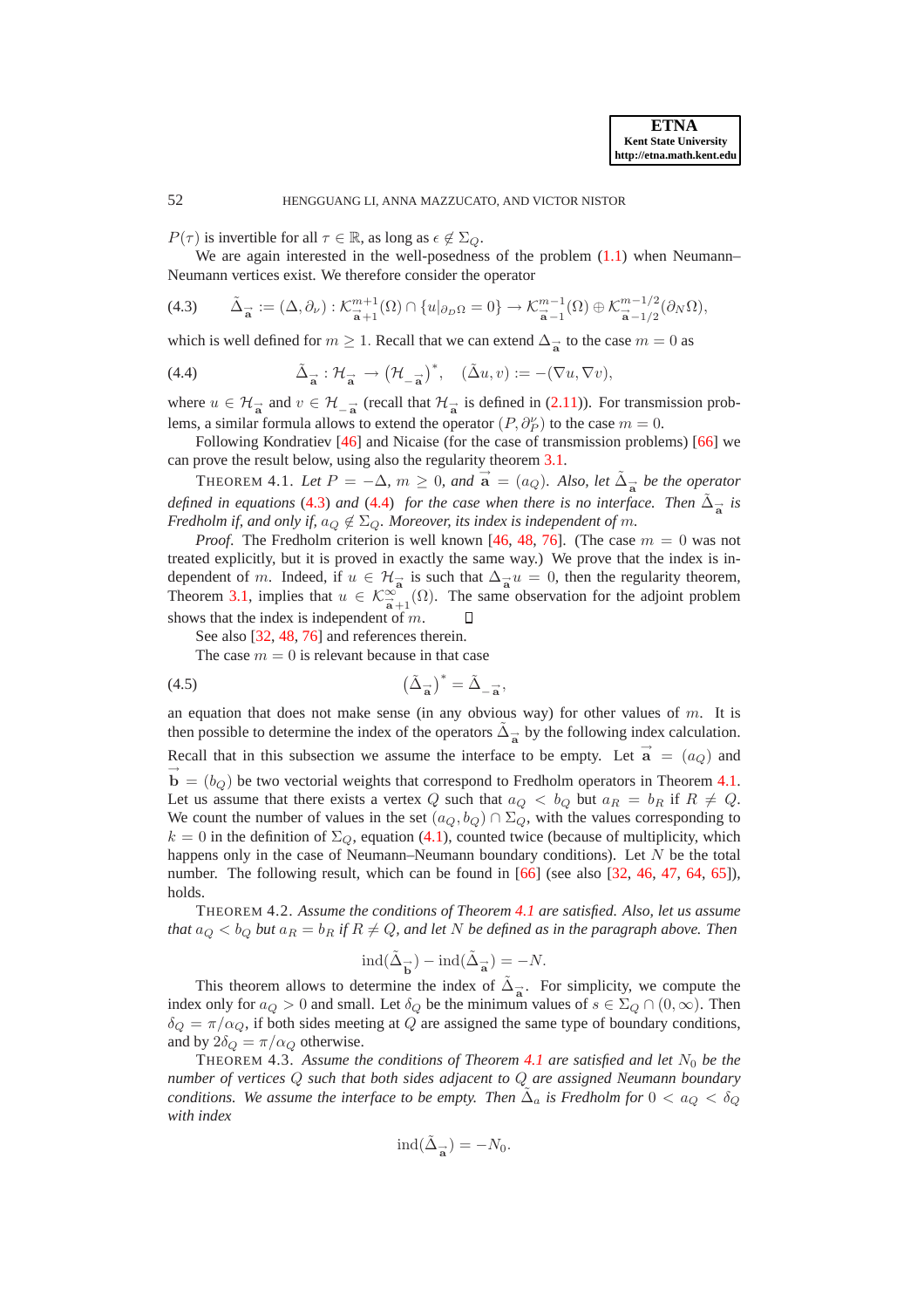*Consequently,*  $\tilde{\Delta}_{-\vec{a}}$  *has index*  $-N_0$  *for*  $0 < a_Q < \delta_Q$ *.* 

For transmission problems, we shall count in  $N_0$  also the points where the interface Γ is not smooth. Each such point is counted exactly once. On the other hand, a point where a crack ramifies is counted as many times as it is covered in thick closure  $^u\overline{\Omega}$ , so in effect we are counting the vertices in  $^u\overline{\Omega}$  and not in  $\Omega$ .

*Proof.* Since the index is independent of  $m \geq 0$ , we can assume that  $m = 0$ . A repeated application of Theorem [4.2](#page-11-3) (more precisely of its generalization for  $m = 0$ ) for each weight  $a_Q$  gives that  $\text{ind}(\tilde{\Delta}_{\vec{a}}) - \text{ind}(\tilde{\Delta}_{-\vec{a}}) = -2N_0$  (each time when we change an index from  $-a_Q$  to  $a_Q$  we lose a 2 in the index, because the value  $k = 0$  is counted twice). Since  $\tilde{\Delta}_{-\vec{a}} = \tilde{\Delta}_{\vec{a}}^*$ , we have  $\text{ind}(\tilde{\Delta}_{-\vec{a}}) = -\text{ind}(\tilde{\Delta}_{\vec{a}})$ , and therefore the desired result.

We now proceed to a more careful study of the invertibility properties of  $\tilde{\Delta}_{\vec{a}}$ . In particular, we will determine the constants  $\eta_Q$  appearing in Theorems [3.2](#page-8-1) and [3.3.](#page-8-0)

For each vertex  $Q \in V$  we choose a function  $\chi_Q \in C^\infty(\overline{\Omega})$  that is constant equal to 1 in a neighborhood of Q and satisfies  $\partial_{\nu}\chi_{Q} = 0$  on the boundary. We can choose these functions to have disjoint supports.

Let  $W_s$  *be the linear span of the functions*  $\chi_Q$  *that correspond to Neumann–Neumann vertices*  $Q$ . (For transmission problems, we have to take into account also the points where the interface Γ is not smooth. This is achieved by including a function of the form  $\chi_{\mathcal{O}}$  for each point Q of the interface where the interface is not smooth. The condition  $\partial_{\nu}\chi_{Q} = 0$ on the boundary becomes, of course, unnecessary.) We shall need the following version of Green's formula.

<span id="page-12-2"></span>LEMMA 4.4. *Assume all*  $a_Q \ge 0$  *and*  $u, v \in \mathcal{K}^2_{\overline{\mathbf{a}}+1}(\Omega) + W_s$ . *Then* 

$$
(\Delta u, v) + (\nabla u, \nabla v) = (\partial_{\nu} u, v)_{\partial \Omega}.
$$

*Proof.* Assume first u and v are constant close to the vertices, then we can apply the usual Green's formula after smoothing the vertices without changing the terms in the formula. In general, we notice that  $C(u, v) := (\Delta u, v) + (\nabla u, \nabla v) = (\partial_{\nu} u, v)_{\partial \Omega}$  depends continuously<br>on u and v (since by hypothesis  $a_{\Omega} > 0$   $\forall \Omega$ ) and we can then use a density argument. on u and v (since by hypothesis  $a_Q \geq 0 \forall Q$ ) and we can then use a density argument.

Recall that we assume the interface to be empty. Then we have the following solvability (or well-posedness) result.

<span id="page-12-0"></span>THEOREM 4.5. Let  $\vec{a} = (a_Q)$  with  $0 < a_Q < \delta_Q$  and  $m \ge 1$ . Assume  $\partial_D \Omega \ne \emptyset$ . Then *for any*  $f \in \mathcal{K}_{\overrightarrow{a}-1}^{m-1}(\Omega)$  *and any*  $g_N \in \mathcal{K}_{\overrightarrow{a}-1/2}^{m-1/2}(\Omega)$ *, there exists a unique*  $u = u_{\text{reg}} + w_s$ *,*  $u_{\text{reg}} \in \mathcal{K}_{\overrightarrow{a}+1}^{m+1}(\Omega)$ ,  $w_s \in W_s$  *satisfying*  $-\Delta u = f$ ,  $u = 0$  *on*  $\partial_D \Omega$ , and  $\partial_\nu u = g_N$  *on*  $\partial_N \Omega$ . *Moreover,*

<span id="page-12-1"></span>
$$
\|u_{\rm reg}\|_{\mathcal{K}^{m+1}_{\frac{\alpha}{\alpha}+1}(\Omega)}+\|w_s\|\leq C\big(\|f\|_{\mathcal{K}^{m-1}_{\frac{\alpha}{\alpha}-1}(\Omega)}+\|g_N\|_{\mathcal{K}^{m-1/2}_{\frac{\alpha}{\alpha}-1/2}(\Omega)}\big),
$$

*for a constant*  $C > 0$  *independent of f and*  $g_N$ *. When*  $\partial_D \Omega = \emptyset$  *(the pure Neumann problem), the same conclusions hold if constant functions are factored out.*

*Proof.* Using the surjectivity of the trace map, we can reduce to the case  $g_D = 0$  and  $g_N = 0$ . Let  $V = \{u \in \mathcal{K}_{\vec{a}+1}^{m+1}(\Omega), u|_{\partial_D \Omega} = 0, \ \partial_\nu u|_{\partial_N \Omega} = 0\} + W_s$ . Since  $m \ge 1$ , the map

(4.6) 
$$
\Delta: V \to \mathcal{K}_{\vec{a}-1}^{m-1}(\Omega)
$$

is well defined and continuous. Then Theorem  $4.3$  implies that the map of equation  $(4.6)$  has index zero, given that the dimension of  $W_s$  is  $N_0$ . When there is at least a side in  $\partial_D\Omega$ , this map is in fact an isomorphism. Indeed, it is enough to show it is injective. This is seen as follows. Let  $u \in V$  be such that  $\Delta u = 0$ . By Green's formula (Lemma [4.4\)](#page-12-2), we have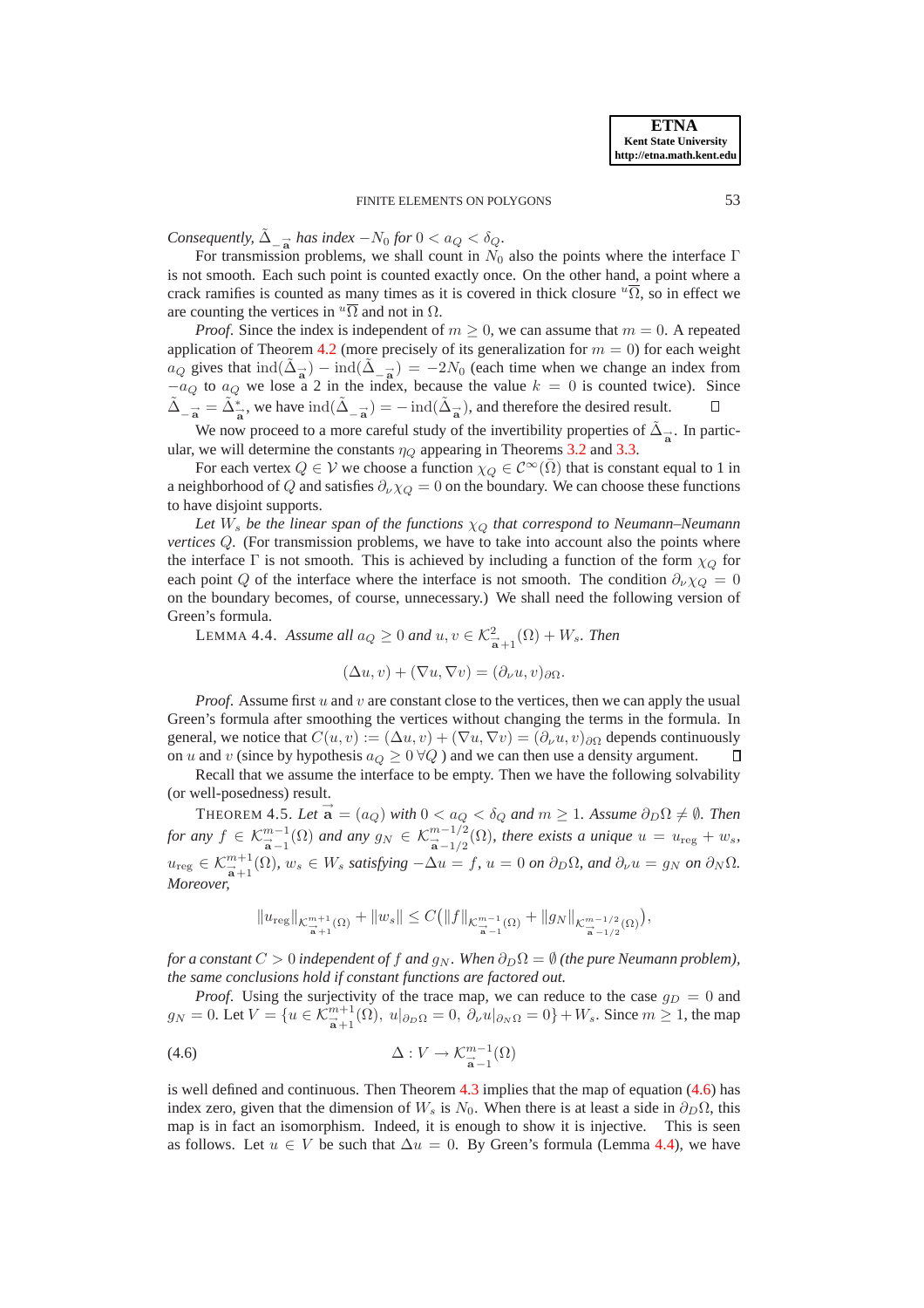$(\nabla u, \nabla u) = (-\Delta u, u) + (\partial_\nu u, u)_{\partial \Omega} = 0$ . Therefore u is a constant. If there is at least one Dirichlet side, the constant must be zero, i.e,  $u = 0$ . In the pure Neumann case, the kernel of the map of equation [\(4.6\)](#page-12-1) consists of constants. Another application of Green's formula shows that  $(\Delta u, 1) = 0$ , which identifies the range of  $\Delta$  in this case as the functions with mean zero.  $\Box$ 

The same argument as in the above proof gives that  $\tilde{\Delta}_{\vec{a}}$  is injective, provided all components of  $\vec{a}$  are non-negative, a condition that we shall write as  $\vec{a} \ge 0$ ). From equation [\(4.5\)](#page-11-5), it then follows that  $\tilde{\Delta}_{-\vec{a}}$  is *surjective* whenever it is Fredholm. This observation implies Theorem [3.2](#page-8-1) for  $\vec{a} = 0$ . Note that  $\tilde{\Delta}_0$  is Fredholm precisely when there are no Neumann– Neumann faces. For operators of the form  $-\text{div } A\nabla$  with A piecewise smooth, we have to assume also that the interface  $\Gamma$  is smooth, otherwise the Fredholm property for the critical weight  $\vec{a} = 0$  is lost.

We can now determine the constants  $\eta_Q$  in Theorems [3.2](#page-8-1) and [3.3.](#page-8-0)

THEOREM 4.6. *Assume*  $P = -\Delta$ *. Then we can take*  $\eta_Q = \delta_Q$  *in Theorem [3.2.](#page-8-1)* 

*Proof.* Assume that  $|a_Q| < \eta_Q$ . Then  $\tilde{\Delta}_{\overrightarrow{a}}$  is Fredholm of index zero, since  $\tilde{\Delta}_{\overrightarrow{a}}$  depends continuously on  $\vec{a}$  and it is of invertible for  $\vec{a} = 0$  as observed above in the context of Theorem [3.2.](#page-8-1) Assume then  $\tilde{\Delta}_{\vec{a}} u = 0$  for some  $u \in \mathcal{H}_{\vec{a}}$ . The singular function expansion of u close to each vertex implies  $u \in \mathcal{H}_{\overrightarrow{b}}$  for all  $\overrightarrow{b} = (b_Q)$  with  $0 < b_Q < \eta_Q$  [\[47,](#page-27-24) [66\]](#page-28-7), where  $\eta_Q$  is the exponent s of the first singular function  $r^s \phi(\theta)$ , in polar coordinates centered at Q. Since  $\tilde{\Delta}_{\overrightarrow{b}}$  is injective for  $b_Q > 0$ ,  $\tilde{\Delta}_{\overrightarrow{a}}$  is injective for  $|a_Q| < \eta_Q$ . Hence it must be an isomorphism, as it is Fredholm of index zero.  $\Box$ 

**4.2. Transmission problems.** The results of the previous section remain valid for general operators and transmission problems with  $\overline{\Omega} = \cup \overline{\Omega}_j$ , with a different (more complicated) definition of the sets  $\Sigma_Q$ . We consider only the case  $P = -\text{div } A \nabla u = \Delta_A$ , where A is a *piecewise constant function*. Then, on each subdomain  $\Omega_i$ ,  $\Delta_A$  is a constant multiple of the Laplacian and the associated conormal derivative is a constant multiple of  $\partial_{\nu}$ ,  $\nu$  the unit outer normal. We assume all singular points on  $\partial\Omega_i$  on the boundary of  $\Omega$  are in the set of vertices of the adjacent domains  $\Omega_j$ . Moreover, we assume that the points where the interfaces intersect are also among the vertices of some  $\Omega_i$ .

Then for each vertex Q, the set  $\Sigma_Q$  is determined by  $\{\pm\sqrt{\lambda}\}\$ , where  $\lambda$  ranges through the set of eigenvalues of  $-\partial_{\theta}A\partial_{\theta}$  on  $H^2([0, \alpha_Q])$  with suitable boundary conditions. When Q an *internal singular point*, we consider the operator  $-\partial_{\theta}A\partial_{\theta}$  on  $H^2([0, 2\pi])$  with *periodic* boundary conditions. We still take  $\eta_Q > 0$  to be the least value in  $\Sigma_Q \cap (0, \infty)$ .

We define again  $\tilde{\Delta}_{\vec{a}} = (\Delta_A, \partial_\nu)$  but only for  $m = 0$  or 1. For  $m = 0$ , it is given as in equation [\(4.4\)](#page-11-1) with  $(\tilde{\Delta}_A u, v) = -(A\nabla u, \nabla v)$ . For  $m = 1$ , the transmission conditions  $u^+ = u^-$  and  $A^+ \partial^+_\nu u = A^- \partial^-_\nu u$  must be incorporated. Here  $A^+$  and  $A^-$  are the limit values of A at the two sides of the interface  $\Gamma$  (notice that A is only locally constant on  $\Gamma$ ). In view of Corollary [3.4,](#page-8-2) we set

$$
(4.7) \quad \tilde{\Delta}_{\vec{a}} := (\Delta, \partial_{\nu}) : \mathcal{D}_{\vec{a}} \to \mathcal{K}_{\vec{a}-1}^{0}(\Omega) \oplus \mathcal{K}_{\vec{a}-1/2}^{1/2}(\partial_{N}\Omega),
$$
\n
$$
\mathcal{D}_{\vec{a}} := \{ u : \Omega \to \mathbb{R}, \ u|_{\Omega_{j}} \in \mathcal{K}_{\vec{a}+1}^{2}(\Omega_{j}), \ u|_{\partial_{D}\Omega} = 0,
$$
\n
$$
u^{+} = u^{-}, \text{ and } A^{+}\partial_{\nu}^{+}u = A^{-}\partial_{\nu}^{-}u \}.
$$

For higher values of m, additional conditions at the interface are needed. (These conditions are not included in [\(2.13\)](#page-6-0).) We will however obtain higher regularity on each subdomain.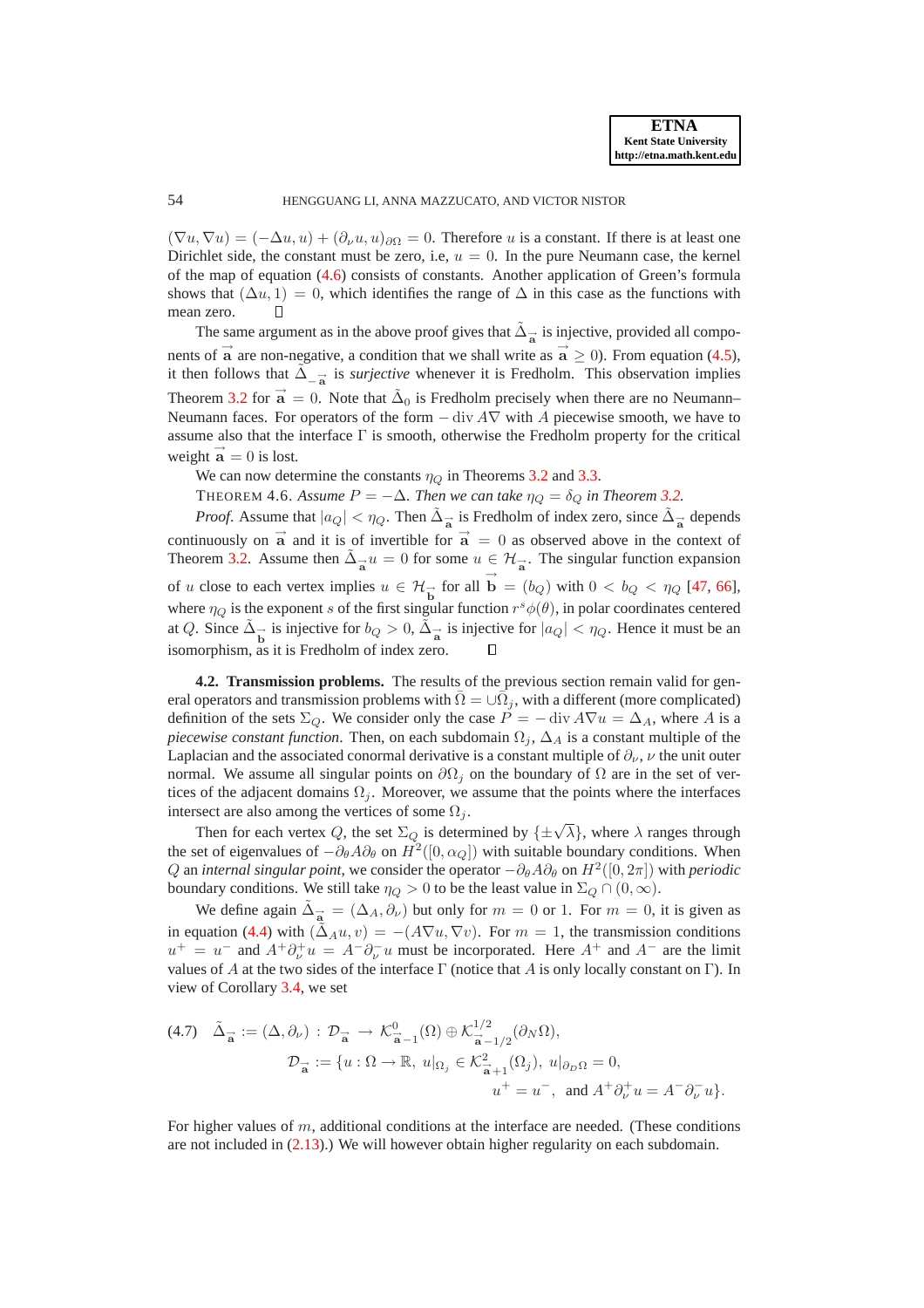The theorems of the previous section then remain true for the transmission problem with the following changes. In Theorem [4.1,](#page-11-2) we take only  $m = 0$  or  $m = 1$ . In Theorem [4.3,](#page-11-4) we again assume only  $m = 0$  or  $m = 1$  and in  $N_0$  we also count the number of internal vertices (that is, the vertices on the interface that are not on the boundary). The proofs are as in Kondratiev's paper [\[46\]](#page-27-7). Theorem [4.2](#page-11-3) is essentially unchanged. In particular, we continue to count twice  $0 \in (a_Q, b_Q) \cap \Sigma_Q$ , so that  $N_0$  is the number of Neumann–Neumann vertices plus the number of internal vertices. The points where the boundary conditions change (Dirichlet-Neumann points) *are not* included in the calculation of  $N_0$ .

Let us state explicitly the form of Theorem [4.5,](#page-12-0) which will be needed in applications. In the following statement,  $W_s$  is the linear span of the functions  $\chi_O$  with Q corresponding to Neumann–Neumann vertices *and* internal vertices. We require that all the functions  $\chi_Q$  have disjoint supports. Also, recall that for each Neumann–Neumann vertex  $Q$ , the function  $\chi_Q$ satisfies  $\chi_Q = 0$  on  $\partial_D \Omega$  and  $\partial_\nu \chi_Q = 0$  on  $\partial_N \Omega$ . However, the functions  $\chi_Q$  corresponding to internal vertices Q need not satisfy any boundary conditions.

<span id="page-14-0"></span>THEOREM 4.7. Let  $\vec{a} = (a_Q)$  with  $0 < a_Q < \delta_Q$  and  $m \ge 1$ . Assume that  $\partial_D\Omega \neq \emptyset$ . Then for any  $f : \Omega \to \mathbb{R}$  such that  $f|_{\Omega_j} \in \mathcal{K}_{\overrightarrow{a}-1}^{m-1}(\Omega_j)$ , for all j, and any  $g_N \in \mathcal{K}^{m-1/2}_{\vec{\mathbf{a}}-1/2}(\partial_N \Omega)$ , we can find a unique  $u = u_{\text{reg}} + w_s$ ,  $u_{\text{reg}} : \Omega \to \mathbb{R}$ ,  $u_{\text{reg}}|_{\Omega_j} \in$  $\mathcal{K}_{\vec{a}+1}^{m+1}(\Omega_j)$ *,*  $w_s \in W_s$  satisfying  $-\text{div } A\nabla u = f$ *,*  $u = 0$  *on*  $\partial_D \Omega$ *,*  $\partial_\nu u = g_N$  *on*  $\partial_N \Omega$ *, and the transmission conditions*  $u^+ = u^-$  *and*  $A^+ \partial^+_\nu u = A^- \partial^-_\nu u$  *on the interface* Γ*. Moreover,* 

$$
||u_{\text{reg}}||_{\mathcal{K}^1_{\frac{1}{\mathbf{a}}+1}(\Omega)} + \sum_{j} ||u_{\text{reg}}||_{\mathcal{K}^{m+1}_{\frac{1}{\mathbf{a}}+1}(\Omega_j)} + ||w_s|| \leq C \Big( \sum_{j} ||f||_{\mathcal{K}^{m-1}_{\frac{1}{\mathbf{a}}-1}(\Omega_j)} + ||g_N||_{\mathcal{K}^{m-1/2}_{\frac{1}{\mathbf{a}}-1/2}(\partial_N \Omega)} \Big),
$$

*for a constant*  $C > 0$  *independent of f and*  $q_N$ *. The same conclusions hold for the pure Neumann problem if constant functions are factored.*

*Proof.* Assume first  $m = 1$ . Then the same proof as that of Theorem [4.5](#page-12-0) applies, since in this case we can restrict to the boundary and apply Green's formula. For the other values of m we use the case  $m = 1$  to show the existence of a solution and then use the regularity result of Theorem [3.1](#page-7-0) in each  $\Omega_j$ .  $\Box$ 

We conclude this section with a few simple observations. First of all, any norm can be used on the finite-dimensional space  $W_s$ , as they are all equivalent. Secondly,  $W_s \cap$  $\mathcal{K}^1_{\vec{a}+1}(\Omega) = 0$ , whenever  $a_Q > 0$  for any Neumann–Neumann vertex Q or internal Q. Finally, the condition  $a_Q \in (0, \eta_Q)$  can be relaxed to  $|a_Q| < \eta_Q$  for the vertices that are either Dirichlet-Dirichlet or Dirichlet-Neumann. We can also increase  $a_Q$ , provided that we include more singular functions. Most importantly, since  $W_s \cap \mathcal{K}^1_{\vec{a}+1}(\Omega) \subset H^1(\Omega)$ , it follows that the solution provided by the Theorem [4.7](#page-14-0) is the same as the weak solution of the Neumann problem provided by the coercivity of the form  $B_P$  on  $H^1(\Omega)$ .

<span id="page-14-1"></span>**5. Estimates for the Finite Element Method.** The purpose of this section is to construct a sequence of (graded) triangular meshes  $\mathcal{T}_n$  in the domain  $\Omega$  that give the quasioptimal rate of convergence for the Finite Element approximation of the mixed boundary value/interface problem [\(2.13\)](#page-6-0).

For this and next section we make the following conventions. *We assume that the boundary of* <sup>Ω</sup> *and the interface* <sup>Γ</sup> *are piecewise linear and we fix a constant* <sup>m</sup> <sup>∈</sup> <sup>N</sup> *corresponding to the degree of approximation. For simplicity, we also assume for the theoretical analysis that there are no cracks or vertices touching the boundary, that is that*  $\overline{\Omega} = {^u\overline{\Omega}}$ . The case when  $\overline{\Omega} \neq u\overline{\Omega}$  can be addressed by using neighborhoods and distances in  $u\overline{\Omega}$ .

**5.1. A note on implementation.** We include a numerical test on a domain with a crack in Section [6.](#page-20-0) In these tests, the "right" space of approximation functions consists of functions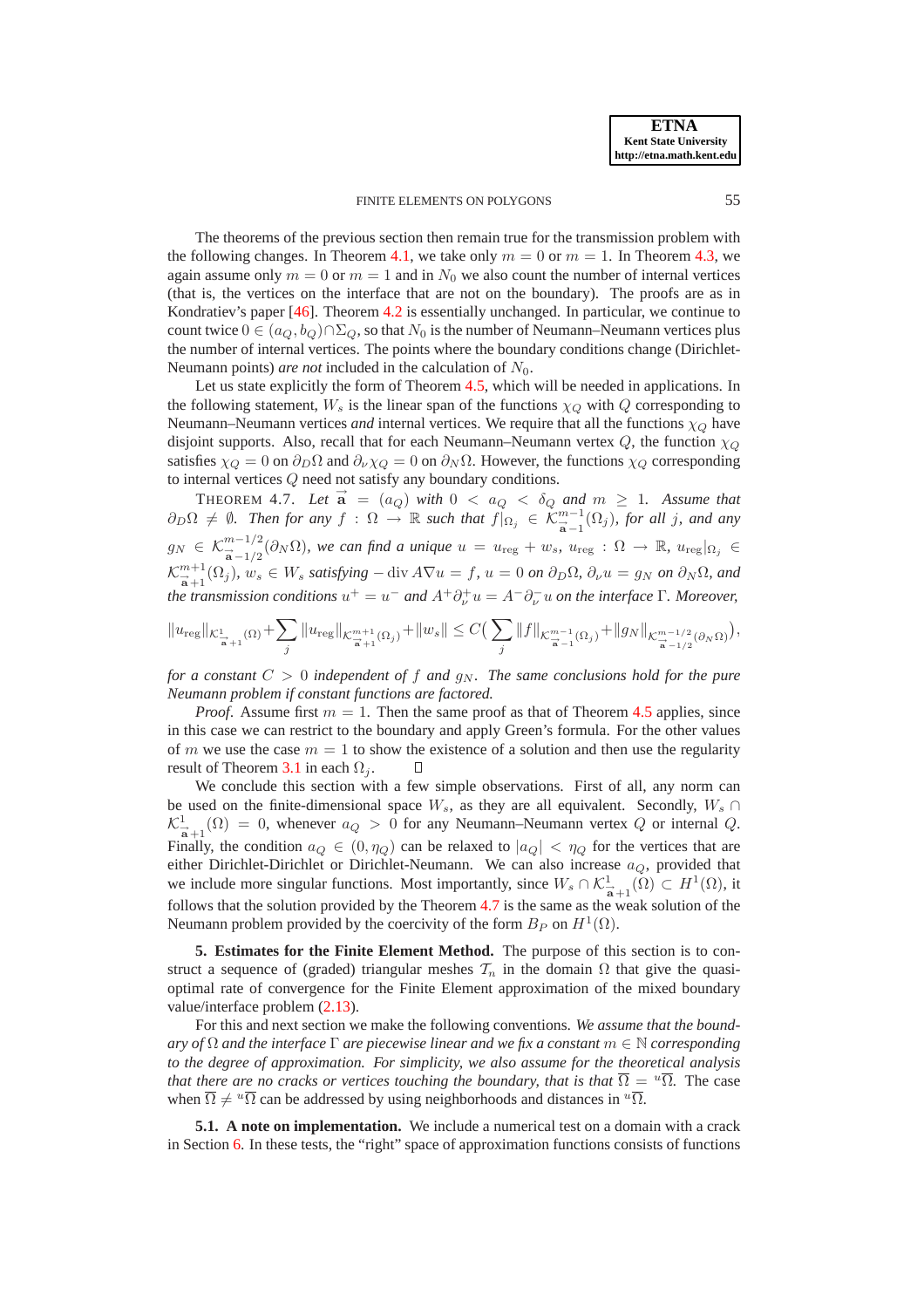defined on  $\overline{u\Omega}$ , and not on  $\overline{\Omega}$  (we need different limits according to the connected component from which we approach a crack point). Therefore the nodes used in the implementation will include the vertices of  $\sqrt[u]{\Omega}$ , counted *as many times as they appear in that set*. The same remark applies to ramifying cracks, where even more points have to be considered where the crack ramifies.

<span id="page-15-2"></span>**5.2. Approximation away from the vertices.** We start by discussing the simpler approximation of the solution u *far* from the singular points. We recall that all estimates in the spaces  $\mathcal{K}_{\frac{m}{8}}^{m}$  localize to subsets of  $\Omega$ .

Let  $\tilde{T}$  be a mesh of  $\Omega$ . By a mesh or a triangulation of  $\Omega$  we shall mean the same thing. We denote by  $\tilde{S}(\mathcal{T},m)$  the Finite Element space associated to the mesh T. That is,  $\tilde{S}(\mathcal{T},m)$ consists of all continuous functions  $\chi : \Omega \to \mathbb{R}$  such that  $\chi$  coincides with a polynomial of degree  $\leq m$  on each triangle  $T \in \mathcal{T}$ . Eventually, we will restrict ourselves to the smaller subspace  $S(T, m) \subset \tilde{S}(T, m)$  of functions that are zero on the Dirichlet part of the boundary  $\partial_D \Omega$ . To simplify our presentation, we assume  $g_N = 0$  in this section although our results extend to the case  $g_N \neq 0$ . Then, the Finite Element solution  $u_S \in S(\mathcal{T}, m)$  for equation  $(2.13)$  is given by

<span id="page-15-0"></span>(5.1) 
$$
a(u_S, v_S) := \sum_{i,j=1}^2 \int_{\Omega} A^{ij} \partial_i u_n \partial_j v_n dx = (f, v_S), \quad \forall v_S \in S(\mathcal{T}, m).
$$

We denote by  $u_I = u_{I,\mathcal{T},m} \in \tilde{S}(\mathcal{T},m)$  the Lagrange interpolant of  $u \in \mathcal{C}(\Omega)$ . We recall its definition for the benefit of the reader. First, given a triangle T, let  $[t_0, t_1, t_2]$  be the barycentric coordinates on  $T$ . The nodes of the degree  $m$  Lagrange triangle  $T$  are the points of T whose barycentric coordinates  $[t_0, t_1, t_2]$  satisfy  $mt_j \in \mathbb{Z}$ . The *degree* m *Lagrange interpolant*  $u_{I,T,m}$  of u is the unique function  $u_{I,T,m} \in \tilde{S}(T,m)$  such that  $u = u_{I,T,m}$  at the nodes of each triangle  $T_i \in \mathcal{T}$ . The shorter notation  $u_I$  will be used when only one mesh is understood in the discussion (recall that m is fixed). The interpolant  $u_I$  has the following approximation property [\[8,](#page-26-20) [27,](#page-26-23) [31,](#page-27-19) [77\]](#page-28-15).

THEOREM 5.1. Let  $T$  be a triangulation of  $\Omega$ . Assume that all triangles  $T_i$  in  $\mathcal{T}$  have  $angles \geq \alpha$  *and sides of length*  $\leq h$ *. Let*  $u \in H^{m+1}(\Omega)$  *and let*  $u_I := u_{I,\mathcal{T},m} \in \mathcal{S}(\mathcal{T},m)$ *be the degree* m *Lagrange interpolant of u. Then, there exist a constants*  $C(\alpha, m) > 0$ *independent of* u *such that*

$$
||u - u_I||_{H^1(\Omega)} \le C(\alpha, m)h^m ||u||_{H^{m+1}(\Omega)}.
$$

The following estimate for the interpolation error on a proper subdomain of  $\Omega$  then follows from the equivalence of the  $H^m(\Omega)$ -norm and the  $\mathcal{K}^m_{\overrightarrow{a}}(\Omega)$ -norm on proper subsets  $\Omega$ . Recall the modified distance function  $\vartheta$  defined in equation [\(2.5\)](#page-5-2). If G is an open subset of  $\Omega$ , we define

(5.2) 
$$
\mathcal{K}_{\overrightarrow{\mathbf{a}}}^{m}(G;\vartheta) := \{f : \Omega \to \mathbb{C}, \ \vartheta^{|\alpha|-\overrightarrow{\mathbf{a}}}\partial^{\alpha}f \in L^{2}(G), \text{ for all } |\alpha| \leq m\}.
$$

<span id="page-15-1"></span>and we let  $||u||_{\mathcal{K}_{\overrightarrow{a}}^m(G;\vartheta)}$  denote the corresponding norm.

PROPOSITION 5.2. *Fix*  $\alpha > 0$  *and*  $0 < \xi < \tilde{l}$ . Let  $G \subset \Omega$  *be an open subset such that*  $\vartheta > \xi$  *on* G. Let  $\mathcal{T} = (T_i)$  be a triangulation of  $\Omega$  with angles  $> \alpha$  and sides  $\leq h$ . Then for  $\vec{e}$  each given weight  $\vec{a}$ , there exists  $C = C(\alpha, \xi, m, \vec{a}) > 0$  such that

$$
||u - u_I||_{\mathcal{K}_1^1(G; \vartheta)} \le C h^m ||u||_{\mathcal{K}_{\overrightarrow{\mathbf{a}}+1}^{m+1}(G; \vartheta)}, \qquad \forall u \in \mathcal{K}_{\overrightarrow{\mathbf{a}}+1}^{m+1}(\Omega).
$$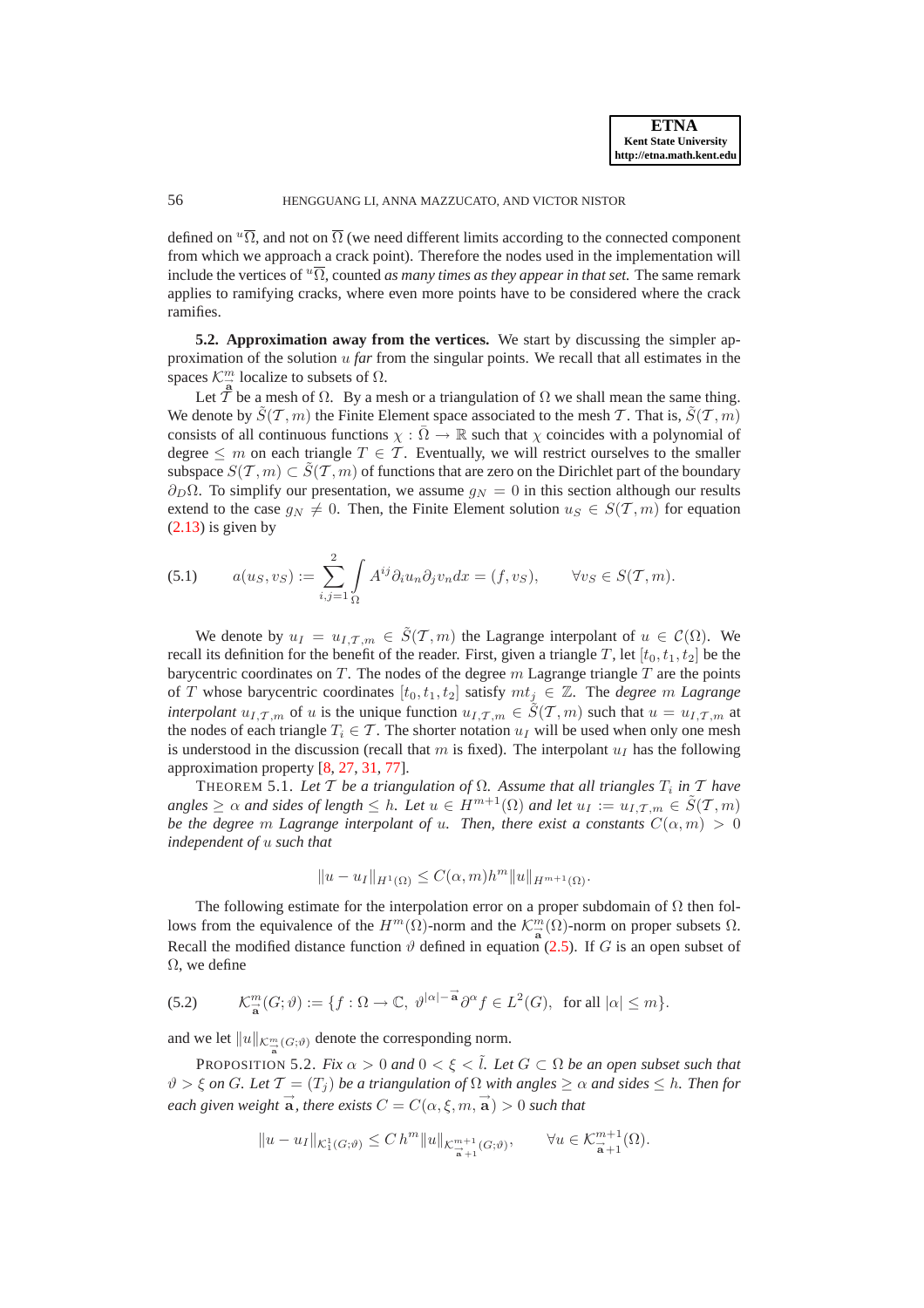The next step is to extend the above estimates to hold near the vertices. To this end, we consider the behavior of the  $\mathcal{K}_{\overline{a}}^m$  under appropriate dilations. Let us denote by  $B(Q,\tilde{\ell})$  the ball centered at a vertex Q with radius  $\ell$ . We choose a positive number  $\ell$  such that

(i) the sets  $\mathcal{V}_i := \Omega \cap B(Q_i, \tilde{\ell})$  are disjoint,

(ii)  $\vartheta(x) = |x - Q_i|$  on  $\vartheta_i$ ,

(iii)  $\vartheta(x) \ge \tilde{\ell}/2$  outside the set  $\vartheta := \cup \vartheta_i$ .

We note that the space  $\mathcal{K}_{\vec{a}}^m(\mathcal{V}_i; \vartheta)$  depends only on the weight  $a_{Q_i}$ . Hence we will denote it simply by  $\mathcal{K}_a^m(\mathcal{V}_i; \vartheta)$  with  $a = a_{Q_i}$ .

For the rest of this subsection, we fix a vertex  $Q = Q_i$ , and with abuse of notation we set  $\mathcal{V} := \mathcal{V}_i = \Omega \cap B(Q, l)$ . We then study the local behavior with respect to dilations of a function  $v \in \mathcal{K}_{\overrightarrow{a}}^m(\Omega)$  with support in the neighborhood  $\mathcal V$  of a vertex  $Q$ . Therefore, we translate the origin to agree with Q and call again  $(x, y)$  the new coordinates. Let G be a subset of V such that  $\xi \le \vartheta(x) \le \tilde{l}$  on G. For any fixed  $0 < \lambda < 1$ , we set  $G' := \lambda G =$  $\{\lambda x \mid x \in G\}$ . Then, we define the dilated function  $v_{\lambda}(x) := v(\lambda x)$ , for all  $(x, y) \in G$ . We observe that since  $\mathcal V$  is a (straight) sector, if  $G \subset \mathcal V$  then  $G' \subset \mathcal V$ . The following simple dilation lemma can be proved by direct calculation.

<span id="page-16-0"></span>LEMMA 5.3. Let  $G \subset V$  and  $G' = \lambda G$ ,  $0 < \lambda < 1$ . If  $u_{\lambda}(x) := u(\lambda x)$ , then  $||u_\lambda||_{\mathcal{K}_a^m(G;\vartheta)} = \lambda^{a-1}||u||_{\mathcal{K}_a^m(G';\vartheta)}$  for any  $u \in \mathcal{K}_a^m(\mathcal{V};\vartheta)$ .

Lemma [5.3](#page-16-0) and Proposition [5.2](#page-15-1) easily give the following interpolation estimate near a vertex Q.

<span id="page-16-2"></span>LEMMA 5.4. *Let*  $G' \subset V$  *be a subset such that*  $\vartheta > \xi > 0$  *on*  $G'$ *. Let*  $T$  *be triangulation of* G' with angles  $\geq \alpha$  and sides  $\leq h$ . Given  $u \in \mathcal{K}_{a+1}^{m+1}(\mathcal{V}, \theta)$ ,  $a \geq 0$ , the degree  $m$  Lagrange *interpolant*  $u_I, \tau$  *of*  $u$  *satisfies* 

<span id="page-16-3"></span>
$$
||u - u_{I,T}||_{\mathcal{K}_1^1(G',\vartheta)} \leq C(\kappa, \alpha, m) \xi^a(h/\xi)^m ||u||_{\mathcal{K}_{\alpha+1}^{m+1}(G',\vartheta)}
$$

*with*  $C(\kappa, \alpha, m)$  *independent of*  $\xi$ *, h, a, and u.* 

This lemma will be used for  $\xi \to 0$ , while Proposition [5.2](#page-15-1) will be used with a fixed  $\xi$ .

**5.3. Approximation near the vertices.** We are now ready to address approximation near the singular points. To this extent, we work with the smaller Finite Element Space  $S(T, m)$  defined for any mesh T of  $\Omega$  as

(5.3) 
$$
S(\mathcal{T},m):=\tilde{S}(\mathcal{T},m)\cap\mathcal{H}_{\vec{a}}=\{\chi\in\tilde{S}(\mathcal{T},m),\ \chi=0\ \text{on}\ \partial_D\Omega\},
$$

where  $\mathcal{H}_{\vec{a}} = \{u \in \mathcal{K}_{1+\vec{a}}^1(\Omega), u = 0 \text{ on } \partial_D\Omega\}$ . This definition takes into account that the variational space associated to the mixed boundary value/interface problem [\(1.1\)](#page-0-0) is  $\mathcal{H}_{\vec{a}}$ .

<span id="page-16-1"></span>REMARK 5.5. We recall that when the interface is not smooth or there are Neumman-Neumann vertices, by Theorem [3.2](#page-8-1) for any  $|a_Q| < \eta_Q$  the variational solution u of [\(1.1\)](#page-0-0) can be written  $u = u_{\text{reg}} + w_s$  with  $u_{\text{reg}} : \Omega \to \mathbb{R}$ ,  $u_{\text{reg}}|_{\Omega_j} \in \mathcal{K}_{\mathbf{a}+1}^{m+1}(\Omega_j)$ , and  $w_s \in W_s$ . The space  $W_s$  is the linear span of functions  $\chi_i \in C_c^{\infty}(\mathcal{V}_i)$ , one for each Neumann-Neumann or interface vertex  $Q_i$ , such that  $\chi_i$  equals 1 on  $\mathcal{V}_i$  and satisfied  $\partial^\nu \chi_i = 0$  on  $\partial \Omega$ . For each vertex Q, we therefore fix  $a_Q \in (0, \eta_Q)$ , and we let  $\epsilon = \min\{a_Q\}$ . With this choice, we have that  $u_{reg} \in H^{1+\epsilon}(\Omega) \subset \mathcal{C}(\overline{\Omega})$ , so that the interpolants of u can be defined directly, since  $W_s$  consists of smooth functions. Moreover, the condition that  $\vartheta^{-(1+\epsilon)}u_{\text{reg}}$  be integrable in a neighborhood of each vertex shows that  $u_{\text{reg}}$  must vanish at each vertex. Therefore  $u(Q) = w(Q)$  for each Neumann-Neumann or interface vertex Q.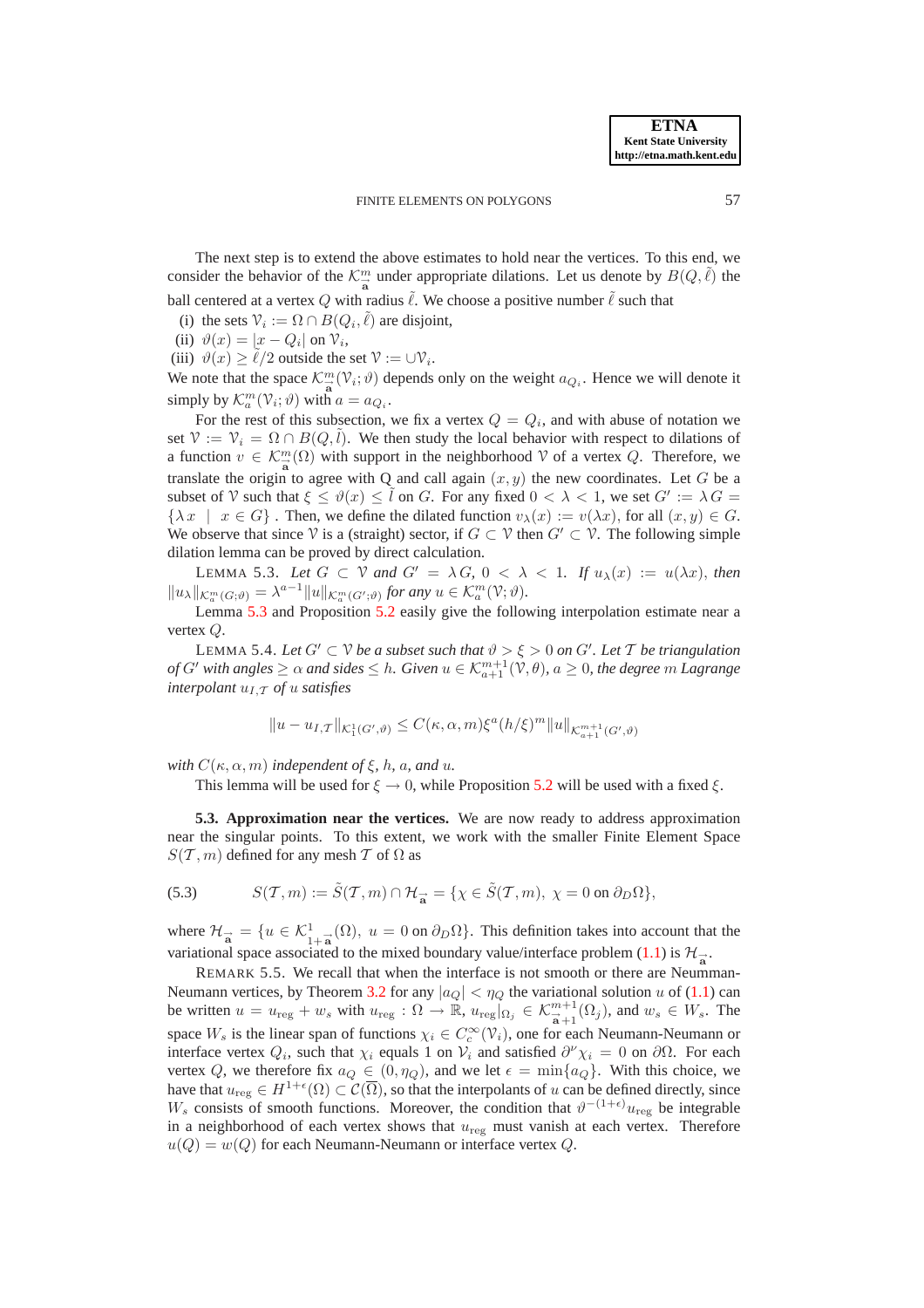

FIG. 5.1. *One refinement of the triangle* T *with vertex*  $Q$ ,  $\kappa = l_1/l_2$ .

We now ready to introduce the mesh refinement procedure. For each vertex Q, we choose a number  $\kappa_Q \in (0, 1/2]$  and set  $\kappa = (\kappa_Q)$ .

<span id="page-17-2"></span>DEFINITION 5.6. *Let* T *be a triangulation of* Ω *such that no two vertices of* Ω *belong to the same triangle of*  $\mathcal T$ *. The*  $\kappa$  refinement of  $\mathcal T$ *, denoted by*  $\kappa(\mathcal T)$  *is obtained by dividing each side* AB *of* T *in two parts as follows. If neither* A *nor* B *is a vertex, then we divide* AB *into two equal parts. Otherwise, if* A *is a vertex, we divide* AB *into* AC *and* CB *such that*  $|AC| = \kappa_Q |AB|$ *.* 

This procedure will divide each triangle  $T$  into four triangles. (See Figure [5.1\)](#page-21-0). Let us notice that the assumption that no two vertices of  $\Omega$  belong to the same triangle of the mesh is not really needed. Any reasonable division of an initial triangulation will achieve this condition. For instance, we suggest that if two vertices of  $\Omega$  belong to the same triangle of the mesh, then the corresponding edge should be divided into equal parts or in a ratio given by the ratio of the corresponding  $\kappa$  constants.

<span id="page-17-1"></span>DEFINITION 5.7. *We define by induction*  $T_{n+1} = \kappa(T_n)$ *, where the initial mesh*  $T_0$  *is such that every vertex of*  $\Omega$  *is a vertex of a triangle in*  $\mathcal{T}_0$  *and all sides of the interface*  $\Gamma$ *coincide with sides in the mesh. In addition, we choose*  $T_0$  *such that there is no triangle that contains more than one vertex and each edge in the mesh has length*  $\leq \ell/2$  *(with*  $\ell$  *chosen as in Section [5.2\)](#page-15-2).*

We observe that, near the vertices, this refinement coincides with the ones introduced in [\[3,](#page-26-25) [12,](#page-26-2) [17,](#page-26-12) [70\]](#page-28-9) for the Dirichlet problem. One of the main results of this work is to show that the same type of mesh gives optimal rates of convergence for mixed boundary value and interface problems as well.

We denote by  $u_{I,n} = u_{I,\mathcal{T}_n,m} \in S_n := S(\mathcal{T}_n,m)$  the degree m Lagrange interpolant associated to  $u \in \mathcal{C}(\overline{\Omega})$  and the mesh  $\mathcal{T}_n$  on  $\Omega$ , and investigate the approximation properties afforded by the triangulation  $\mathcal{T}_n$  close to a fixed vertex  $Q$ . The most interesting cases are when Q is either a Neumann-Neumann vertex or a vertex of the interface. We shall therefore assume that this is the case in what follows. With abuse of notation we let  $a = a<sub>O</sub>$  and  $\kappa = \kappa_Q$  with  $\kappa_Q \in (0, 2^{-m/a_Q})$ . We also fix a triangle  $T \in \mathcal{T}_0$  that has  $Q$  as a vertex. Then Theorem [4.7](#page-14-0) gives that the solution u of our interface problem decomposes as  $u = u_{reg} + w_s$ , with  $u_{reg} \in \mathcal{K}_{a+1}^{m+1}(T; \vartheta)$  and  $w_s \in W_s$ , if  $f \in \mathcal{K}_{\overline{a}-1}^{m-1}(\Omega_j)$  and  $T \subset \Omega_j$ .

We next let  $T_{\kappa^n} = \kappa^n T \in \mathcal{T}_n$  be the triangle that is similar to T with ratio  $\kappa^n$ , has Q as a vertex, and has all sides parallel to the sides of T. Then  $T_{\kappa^n} \subset T_{\kappa^{n-1}}$  for  $n \geq 1$ (with  $T_{\kappa^{\circ}} = T$ ). Furthermore, since  $\kappa < 1/2$  and the diameter of T is  $\leq \ell/2$ , we have  $T_{\kappa}$  $\in \mathcal{V} = B(O,\tilde{\ell}) \cap \Omega$  for all  $n \geq 0$ . Recall that we assume all functions in  $W_s$  are constant on neighborhoods of vertices. We continue to fix  $T \in T_0$  with vertex Q. The following interpolation estimate holds.

<span id="page-17-0"></span>LEMMA 5.8. Let  $0 < \kappa = \kappa_Q \leq 2^{-m/a_Q}$  and  $0 < a = a_Q < \eta_Q$ . Let us denote by  $T_{\kappa^N} = \kappa^N T \subset T$  the triangle with vertex Q obtained from T after N refinements. Let  $u_{I,N}$ *be the degree*  $m$  *Lagrange interpolant of*  $u$  *associated to*  $\mathcal{T}_N$ *. Then, if*  $u \in (\mathcal{K}_{a+1}^{m+1}(\mathcal{V};\vartheta) +$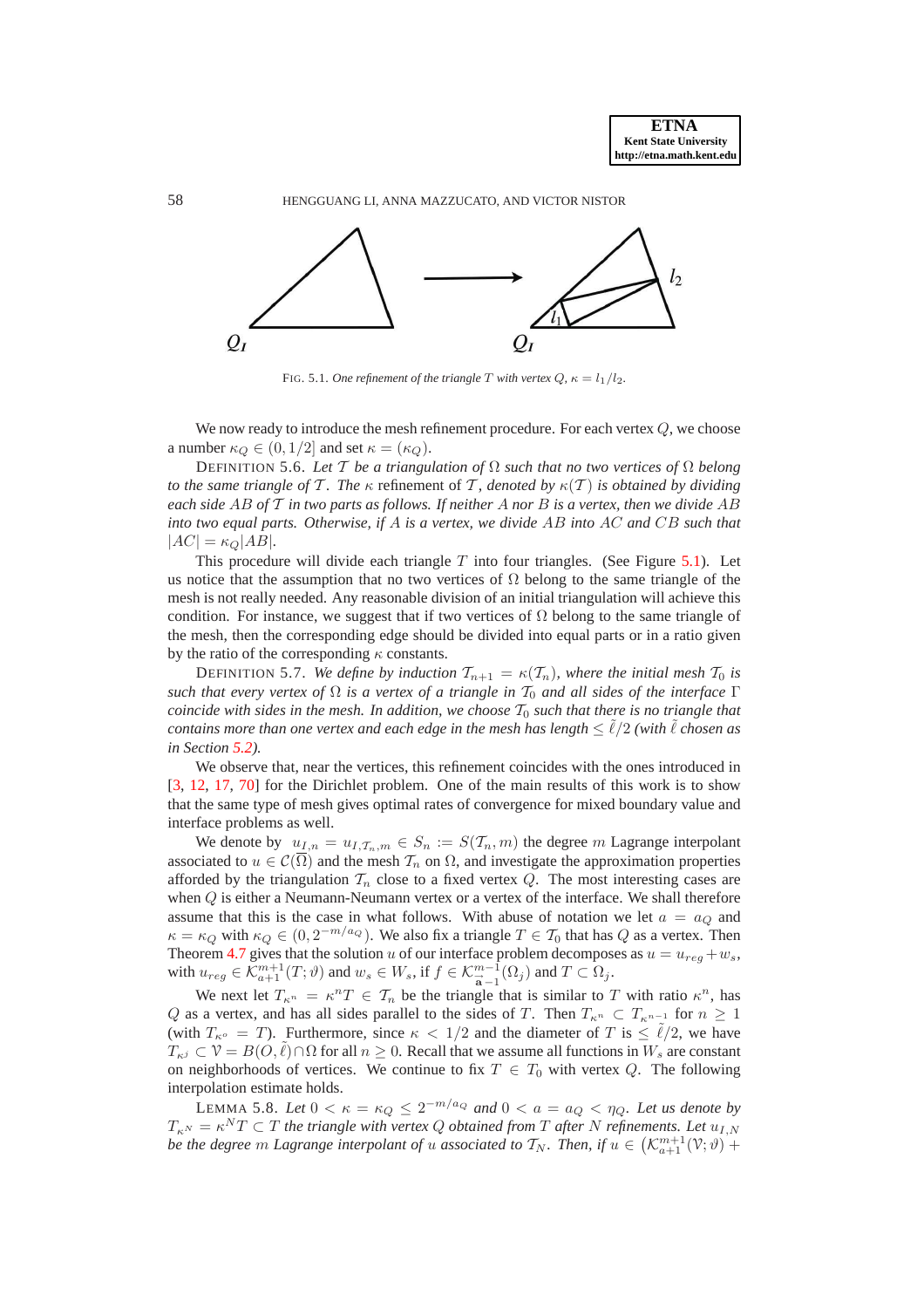$W_s$ )  $\cap$  { $u|_{\partial_D\Omega} = 0$ } on  $T_{\kappa^N} \in T_N$ , we have

$$
||u - u_{I,N}||_{\mathcal{K}_1^1(T_{\kappa^N};\vartheta)} \leq C 2^{-mN} ||u_{\text{reg}}||_{\mathcal{K}_{a+1}^{m+1}(T_{\kappa^N};\vartheta)},
$$

*where* C *depends on* m *and* κ*, but not on* N*.*

*Proof.* By hypothesis  $u = u_{\text{reg}} + w$ , with  $u_{\text{reg}} \in \mathcal{K}_{a+1}^{m+1}(\Omega)$  and  $w \in W_s$ . To simplify the notation, we let  $\phi = u_{\text{reg}}$ . By Remark [5.5,](#page-16-1) if N is large enough we can assume that  $w = u(Q)$  a constant on  $T_{\kappa N}$ . We again denote the dilated function  $\phi_{\lambda}(x, y) = \phi(\lambda x, \lambda y)$ , where  $(x, y)$  are coordinates at Q and  $0 < \lambda < 1$ . We choose  $\lambda = \kappa^{N-1}$ . Then,  $\phi_{\lambda}(x, y) \in$  $\mathcal{K}_{a+1}^{m+1}(T_{\kappa};\vartheta)$  by Lemma [5.3.](#page-16-0) We next introduce the auxiliary function  $v = \chi \phi_{\lambda}$  on  $T_{\kappa}$ , where  $\chi : T_{\kappa} \to [0, 1]$  is a smooth function that depends only on  $\vartheta$  and is equal to 0 in a neighborhood of Q, but is equal to 1 at all the nodal points different from Q. Consequently,

$$
||v||^2_{\mathcal{K}_1^{m+1}(T_{\kappa};\vartheta)} = ||\chi \phi_{\lambda}||^2_{\mathcal{K}_1^{m+1}(T_{\kappa};\vartheta)} \leq C ||\phi_{\lambda}||^2_{\mathcal{K}_1^{m+1}(T_{\kappa};\vartheta)},
$$

where C depends on m and the choice of the nodal points. Moreover, since  $\phi(Q) = 0$  by Remark [5.5,](#page-16-1) the interpolant of v if given by  $v_I = (\phi_\lambda)_I = (\phi_I)_\lambda$  on  $T_\kappa$ . We also observe that the interpolant of w on  $T_{\kappa N}$  is equal to w, because they are both constants, and hence  $u - u_I = \phi - \phi_I$ . Therefore

$$
||u - u_I||_{\mathcal{K}_1^1(T_{\kappa^N};\vartheta)} = ||\phi - \phi_I||_{\mathcal{K}_1^1(T_{\kappa^N};\vartheta)} = ||\phi_{\lambda} - \phi_{\lambda I}||_{\mathcal{K}_1^1(T_{\kappa};\vartheta)}
$$
  
\n
$$
= ||\phi_{\lambda} - v + v - \phi_{\lambda I}||_{\mathcal{K}_1^1(T_{\kappa};\vartheta)} \le ||\phi_{\lambda} - v||_{\mathcal{K}_1^1(T_{\kappa})} + ||v - \phi_{\lambda I}||_{\mathcal{K}_1^1(T_{\kappa};\vartheta)}
$$
  
\n
$$
= ||\phi_{\lambda} - v||_{\mathcal{K}_1^1(T_{\kappa};\vartheta)} + ||v - v_I||_{\mathcal{K}_1^1(T_{\kappa};\vartheta)} \le C ||\phi_{\lambda}||_{\mathcal{K}_1^1(T_{\kappa};\vartheta)} + C ||v||_{\mathcal{K}_1^{m+1}(T_{\kappa};\vartheta)}
$$
  
\n
$$
\le C ||\phi_{\lambda}||_{\mathcal{K}_1^1(T_{\kappa};\vartheta)} + C ||\phi_{\lambda}||_{\mathcal{K}_1^{m+1}(T_{\kappa};\vartheta)} = C ||\phi||_{\mathcal{K}_1^1(T_{\kappa^N};\vartheta)} + C ||\phi||_{\mathcal{K}_1^{m+1}(T_{\kappa^N};\vartheta)}
$$
  
\n
$$
\le C \kappa^{Na} ||\phi||_{\mathcal{K}_{\kappa+1}^{m+1}(T_{\kappa^N};\vartheta)} \le C 2^{-mN} ||\phi||_{\mathcal{K}_{\kappa+1}^{m+1}(T_{\kappa^N};\vartheta)} = C 2^{-mN} ||u_{\text{reg}}||_{\mathcal{K}_{\kappa+1}^{m+1}(T_{\kappa^N};\vartheta)},
$$

which gives the desired inequality. The second and the eighth relations above are due to Lemma [5.3,](#page-16-0) and the sixth is due to Proposition [5.2.](#page-15-1)  $\Box$ 

We now combine the bounds on  $T_{\kappa}N$  of the previous lemma with the bounds on sets of the form  $T_{\kappa j} \setminus T_{\kappa j+1}$  of Lemma [5.4](#page-16-2) to obtain the following estimate on an arbitrary, but fixed, triangle  $T \in \mathcal{T}_0$  that has a vertex Q in common with  $\Omega$  (the more difficult case not handled by Proposition [5.2\)](#page-15-1).

<span id="page-18-1"></span>PROPOSITION 5.9. Let  $T \in \mathcal{T}_0$  such that a vertex Q of T belongs to V. Let  $0 < \kappa_Q \leq$  $2^{-m/a_Q}$ ,  $0 < a_Q < \eta_Q$ . Then there exists a constant  $C > 0$ , such that

$$
||u - u_{I,N}||_{\mathcal{K}_1^1(T; \vartheta)} \leq C2^{-mN} ||u_{\text{reg}}||_{\mathcal{K}_{a+1}^{m+1}(T; \vartheta)},
$$

*for all*  $u = u_{\text{reg}} + w$ *, where*  $w \in W_s$  *and*  $u_{\text{reg}} \in \mathcal{K}_{a+1}^{1}(\Omega)$  *is such that*  $u_{\text{reg}} \in \mathcal{K}_{a+1}^{m+1}(\Omega_j)$ *, for all* j*.*

*Proof.* As before, we set  $\kappa_Q = \kappa$  and  $a_Q = a$ . As in the proof of Lemma [5.8,](#page-17-0) we have  $u - u_I = u_{\text{reg}} - u_{\text{reg},I}$ . We may thus assume that  $u = u_{\text{reg}}$ . The rest is as in [\[17,](#page-26-12) [18\]](#page-26-17).  $\Box$ 

REMARK 5.10. If T denotes the union of all the initial triangles that contain vertices of  $\Omega$ , then T is a neighborhood of the set of vertices in  $\overline{\Omega}$ . Furthermore, the interpolation error on T is obtained as  $||u - u_I||_{\mathcal{K}^1_1(\mathbb{T};\vartheta)} \leq C2^{-mN} ||u_{\text{reg}}||_{\mathcal{K}^{m+1}_{\alpha+1}(\mathbb{T};\vartheta)}$  by summing up the squares of the estimates in Proposition [5.9](#page-18-1) over all the triangles, as long as  $\kappa_Q$  is chosen appropriately.

<span id="page-18-0"></span>We now combine all previous results to obtain a global interpolation error estimate on  $\Omega$ . THEOREM 5.11. Let  $m \geq 1$  and for each vertex  $Q \in V$  fix  $0 < a_Q < \eta_Q$  and  $0 < \kappa_Q < 2^{-m/a_Q}$ . Assume that the conditions of Theorem [4.7](#page-14-0) are satisfied and let u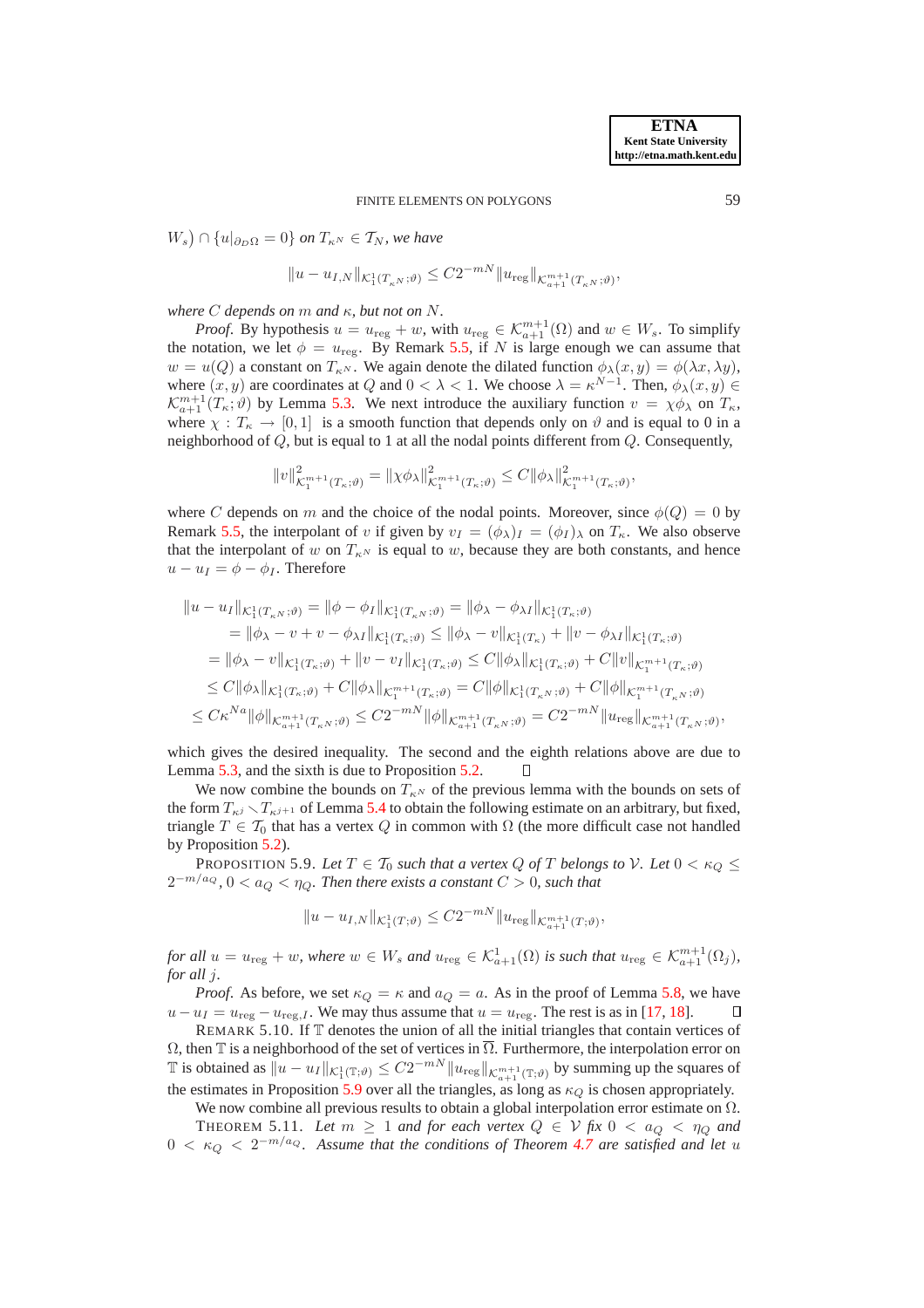*be the corresponding solution problem* [\(2.13\)](#page-6-0) *with*  $f : \Omega \to \mathbb{R}$  *such that*  $f \in \mathcal{K}_{\overline{a}-1}^{m-1}(\Omega_j)$ *for all j. Let*  $\mathcal{T}_n$  *be the n-th refinement of an intial triangulation*  $\mathcal{T}_o$  *as in Definition* [5.7.](#page-17-1) Let  $S_n := S_n(T_n, m)$  *be the associated Finite Element space given in equation* [\(5.3\)](#page-16-3) *and let*  $u_n = u_{S_n} \in S_n$  be the Finite Element solution defined in [\(5.1\)](#page-15-0). Then there exists  $C > 0$  such *that*

$$
||u - u_n||_{\mathcal{K}_1^1(\Omega)} \leq C2^{-mn} \sum_j ||f||_{\mathcal{K}_{\overrightarrow{\mathbf{a}}-1}^{m-1}(\Omega_j)}.
$$

*Proof.* Let  $\mathbb{T}_i$  be the union of initial triangles that contain a given vertex  $Q_i$ . Recall from Theorem [4.7](#page-14-0) that the solution of problem [\(2.13\)](#page-6-0) can be written as  $u = u_{\text{reg}} + w$  with  $w \in W_s$ and  $||w|| + \sum_j ||u_{\text{reg}}||_{\mathcal{K}_{\vec{a}+1}^{m+1}(\Omega_j)} \leq C \sum_j ||f||_{\mathcal{K}_{\vec{a}-1}^{m-1}(\Omega_j)}$ . Because  $u - u_I = u_{\text{reg}} - u_{\text{reg},I}$  on  $V_i$ , we use the previous estimates to obtain

$$
||u - u_n||_{\mathcal{K}_1^1(\Omega)} \leq C ||u - u_I||_{\mathcal{K}_1^1(\Omega)}
$$
  
\n
$$
\leq C \sum_j (||u - u_I||_{\mathcal{K}_1^1(\Omega_j \setminus \cup \mathbb{T}_i; \vartheta)} + \sum ||u_{\text{reg}} - u_{\text{reg},I}||_{\mathcal{K}_1^1(\Omega_j \cap \mathbb{T}_i; \vartheta)})
$$
  
\n
$$
\leq C 2^{-mn} \sum_j (||u||_{\mathcal{K}_1^{m+1}(\Omega_j \setminus \cup \mathbb{T}_i; \vartheta)} + \sum_j ||u_{\text{reg}}||_{\mathcal{K}_{\frac{n}{a}+1}^{m+1}(\Omega_j \cap \mathbb{T}_i; \vartheta)})
$$
  
\n
$$
\leq C 2^{-mn} (\sum_j ||u_{\text{reg}}||_{\mathcal{K}_{\frac{n}{a}+1}^{m+1}(\Omega_j)} + ||w||) \leq C 2^{-mn} \sum_j ||f||_{\mathcal{K}_{\frac{n}{a}-1}^{m-1}(\Omega_j)}.
$$

The first inequality is based on Céa's Lemma and the second inequality follows from Propositions [5.2](#page-15-1) and [5.9.](#page-18-1) П

We can finally state the main result of this section, namely the quasi-optimal convergence rate of the Finite Element solution computed using the meshes  $\mathcal{T}_n$ .

<span id="page-19-0"></span>THEOREM 5.12. *Under the notation and assumptions of Theorem [5.11,](#page-18-0)*  $u_n = u_{S_n} \in$  $S_n := S(\mathcal{T}_n, m)$  *satisfies* 

$$
||u - u_n||_{\mathcal{K}_1^1(\Omega)} \leq C \dim(S_n)^{-m/2} \sum_j ||f||_{\mathcal{K}_{\overrightarrow{a}-1}^{m-1}(\Omega_j)},
$$

*for a constant*  $C > 0$  *independent of*  $f$  *and*  $n$ *.* 

*Proof.* Let again  $\mathcal{T}_n$  be the triangulation of  $\Omega$  after *n* refinements. Then, the number of triangles is  $O(4^n)$  given the refinement procedure of Definition [5.6.](#page-17-2) Therefore  $\dim(S_n) \simeq 4^n$ so that Theorem [5.11](#page-18-0) gives

$$
||u - u_n||_{\mathcal{K}_1^1(\Omega)} \le C2^{-nm} \sum_j ||f||_{\mathcal{K}_{a-1}^{m-1}(\Omega_j)} \le C \dim(S_n)^{-m/2} \sum_j ||f||_{\mathcal{K}_{a-1}^{m-1}(\Omega_j)}.
$$

The proof is complete.  $\square$ 

Using that  $H^{m-1}(\Omega_j) \subset \mathcal{K}_{\overline{a}-1}^{m-1}(\Omega_j)$  if  $a_Q \in (0,1)$  for all vertices q, we obtain the following corollary.

COROLLARY 5.13. Let  $0 < a_Q \le \min\{1, \eta_Q\}$  and  $0 < \kappa_Q < 2^{-m/a_Q}$  for each vertex Q ∈ V*. Then, under the hypotheses of Theorem [5.12,](#page-19-0)*

$$
||u - u_n||_{H^1(\Omega)} \leq C||u - u_n||_{\mathcal{K}_1^1(\Omega)} \leq C \dim(S_n)^{-m/2} ||f||_{H^{m-1}(\Omega)},
$$

*for a constant*  $C > 0$  *independent of*  $f \in H^{m-1}(\Omega)$  *and n*.

Note that we do not claim that  $u \in \mathcal{K}_1^1(\Omega)$  (which is in general not true).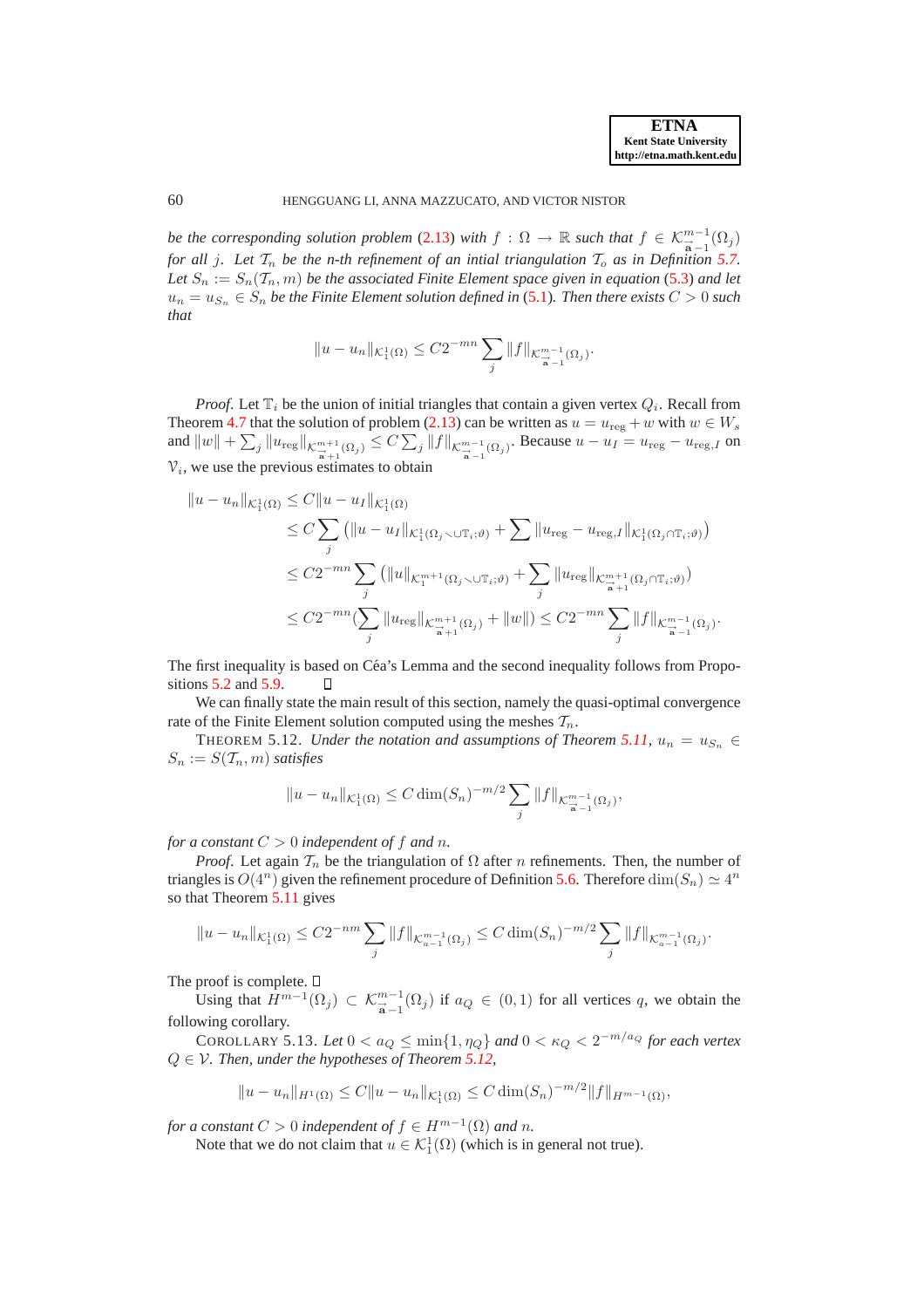|                | $ e:\kappa = 0.1 \quad e:\kappa = 0.2 \quad e:\kappa = 0.3 \quad e:\kappa = 0.4 \quad e:\kappa = 0.5$ |      |      |      |      |
|----------------|-------------------------------------------------------------------------------------------------------|------|------|------|------|
| 3              | 0.76                                                                                                  | 0.79 | 0.79 | 0.83 | 0.77 |
| $\overline{4}$ | 0.88                                                                                                  | 0.90 | 0.89 | 0.82 | 0.76 |
| 5              | $\pm 0.94$                                                                                            | 0.95 | 0.91 | 0.79 | 0.70 |
| 6              | 0.97                                                                                                  | 0.97 | 0.92 | 0.76 | 0.63 |
|                | 0.99                                                                                                  | 0.98 | 0.91 | 0.73 | 0.57 |
| 8              | 0.99                                                                                                  | 0.98 | 0.91 | 0.71 | 0.54 |
| 9              |                                                                                                       | 0.99 | 0.90 | 0.69 | 0.52 |

<span id="page-20-2"></span>TABLE 6.1 *Convergence history for a crack domain.*

<span id="page-20-0"></span>**6. Numerical tests.** In this section, we present numerical examples which test for the quasi-optimal rates of convergence established *a priori* in the previous section. The convergence history of the Finite Element solution supports our results. Recall the Finite Element solution  $u_n \in S_n$  is defined by

<span id="page-20-1"></span>
$$
a(u_n, v_n) := \sum_{i,j=1}^2 \int_{\Omega} A^{ij} \partial_i u_n \partial_j v_n dx = (f, v_n), \qquad \forall v_n \in S_n.
$$

To verify the theoretical prediction, we focus on the more challenging problem where Neumann-Neumann vertices and interfaces are present. We start by testing different configurations of mixed Dirichlet/Neumann boundary conditions, but no interface, on several different domains for the simple model problem  $(6.1)$ ,

(6.1) 
$$
-\Delta u = 1 \text{ in } \Omega, \quad u = 0 \text{ on } \partial_D \Omega, \quad \partial_{\nu} u = 0 \text{ on } \partial_N \Omega.
$$

In particular, we consider non-convex domains  $\Omega$  with a crack. In this case, the optimal grading can be computed explicitly beforehand. We then perform a test for the model transmission problem

<span id="page-20-3"></span>(6.2) 
$$
-\operatorname{div}(a(x,y)\nabla u) = 1 \text{ in } \Omega, \quad u = 0 \text{ on } \partial\Omega,
$$

where a is a piece-wise constant function. We have run also a few tests with  $m = 2$ , which also seem to confirm our theoretical results. However, more refinement steps seem to be necessary in this case to achieve results that are as convincing as in the case  $m = 1$ . Thus more powerful (i. e., faster) algorithms and codes will need to be used to test the case  $m = 2$ completely.

**6.1. Domains with cracks and Neumann-Neumann vertices.** We discuss the results of two tests for the mixed boundary value problem  $(6.1)$ . In the first test, we impose pure Dirichlet boundary conditions, i. e., we take  $\partial_D \Omega = \partial$ , but on a domain with a crack. Specifically, we let  $\Omega = (0, 1) \times (0, 1) \setminus \{(x, 0.5), 0 < x < 0.5\}$  with a crack at the point (0.5, 0.5); see Figure [6.1.](#page-21-0) The presence of the crack forces a singularity for  $H^2$  solutions at the tip of the crack. By the arguments in Section [4,](#page-10-0) any mesh grading  $0 < a < \eta = \pi/2\pi = 1/2$ should yield quasi-optimal rates of convergence as long as the decay ratio  $\kappa$  of triangles in subsequent refinements satisfies  $\kappa = 2^{-1/a} < 2^{-1/\eta} = 0.25$  near the crack tip. In fact, in this case the solution is  $H^2$  away from the crack, but is only in  $H^s$ ,  $s < 1 + \eta = 1.5$ , near the crack (following [\[46\]](#page-27-7)). Recall that the mesh size h after j refinements is  $O(2<sup>j</sup>)$ . Thus, quasi-uniform meshes should give a convergence rate no better than  $h^{0.5}$  [\[78\]](#page-28-8).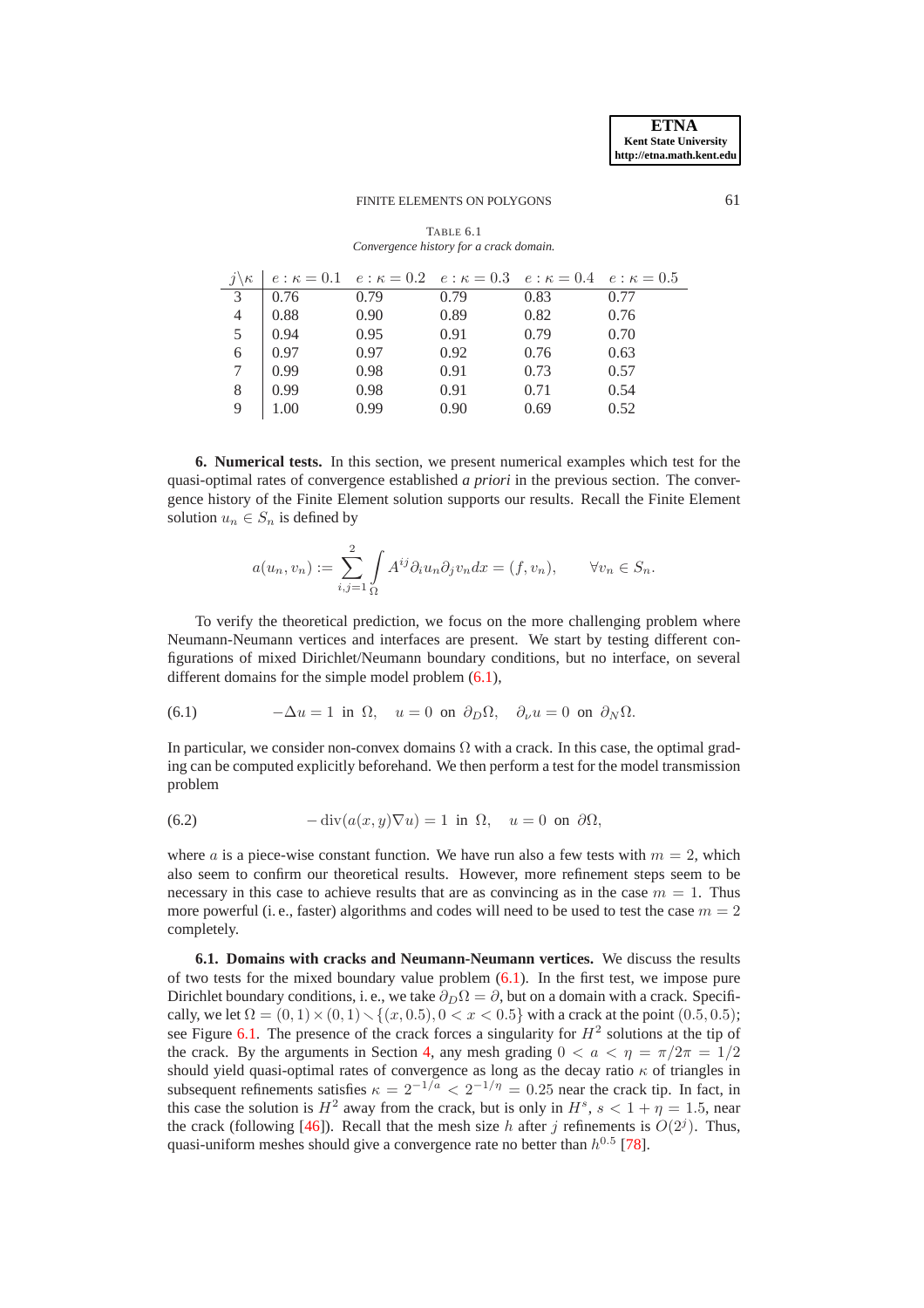



FIG. 6.1. *The domain with a crack: initial triangles (left); the triangulation after one refinement,*  $\kappa = 0.2$  *(right).* 

<span id="page-21-0"></span>

<span id="page-21-1"></span>FIG. 6.2. *Initial triangles for a Neumann-Neumann vertex* Q *(left); the triangulation after one refinement,*  $\kappa = 0.2$  *(right).* 

In the second test,  $\Omega$  is the non-convex domain of Figure [6.2](#page-21-1) with a reentrant vertex Q. The interior angle at Q is 1.65π. We impose Neumann boundary conditions on *both* sides adjacent to the vertex Q, and Dirichlet boundary conditions on other edges. Again, an  $H<sup>2</sup>$  solution will have a singularity at the reentrant corner In this case, the arguments of Sections [4](#page-10-0) and [5](#page-14-1) imply that we can take  $0 < a < \eta = \pi/1.65\pi \approx 0.61$  for the mesh grading, and consequently, the quasi-optimal rates of convergence should be recovered as long as the decay ratio  $\kappa$  of triangles in subsequent refinements satisfies  $\kappa = 2^{-1/a} < 2^{-1/\eta} \approx 0.32$ near Q.

The convergence history for the FEM solutions in the two tests are given respectively in Table [6.1](#page-20-2) and Table [6.2.](#page-22-0) Both tables confirm the predicted rates of convergence. The leftmost column in each table of this section contains the number of refinements from the initial triangulation of the domain. In each of the other columns, we list the convergence rate of the numerical solution for the problem  $(6.1)$  computed by the formula

<span id="page-21-2"></span>(6.3) 
$$
e = \log_2\left(\frac{|u_{j-1} - u_j|_{H^1}}{|u_j - u_{j+1}|_{H^1}}\right),\,
$$

where  $u_j$  is the Finite Element solution after j mesh refinements. Therefore, since the dimension of the space  $S_n$  grows by the factor of 4 with every refinement for linear finite element approximations, e should be very close to 1 if the numerical solutions yield quasi-optimal rates of convergence, an argument convincingly verified in the two tables. In Table [6.2,](#page-22-0) for example, we achieve quasi-optimal convergence rate whenever the decay ratio  $\kappa < 0.32$ ,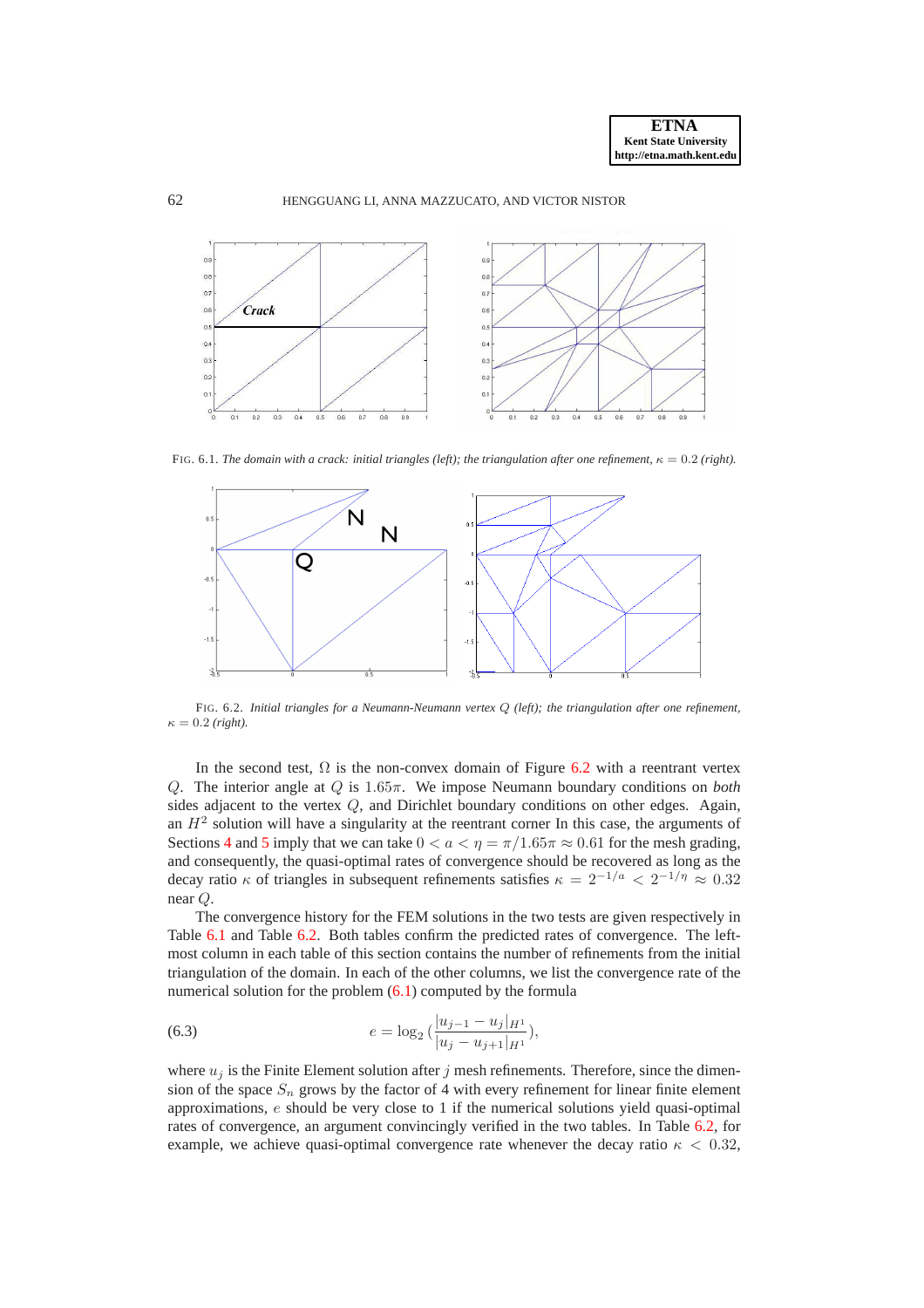

FIG. 6.3. *The numerical solution for the mixed problem with a Neumann-Neumann vertex.*

<span id="page-22-0"></span>TABLE 6.2 *Convergence history in the case of a Neumann-Neumann vertex.*

|               |              | $e: \kappa = 0.1$ $e: \kappa = 0.2$ $e: \kappa = 0.4$ $e: \kappa = 0.5$ |      |      |
|---------------|--------------|-------------------------------------------------------------------------|------|------|
| $\mathcal{E}$ | 0.91         | 0.93                                                                    | 0.95 | 0.94 |
| 4             | 0.96         | 0.97                                                                    | 0.97 | 0.96 |
| 5             | 0.98         | 0.99                                                                    | 0.98 | 0.95 |
| 6             | $\mid$ 0.99  | 1.00                                                                    | 0.98 | 0.93 |
|               | $\vert$ 1.00 | 1.00                                                                    | 0.97 | 0.89 |
| 8             | 1.00         | 1.00                                                                    | 0.96 | 0.84 |

since  $e \rightarrow 1$  after a few refinements. On the other hand, if  $\kappa > 0.32$ , the convergence rates decrease with successive refinements due to the effect of the singularity at Q. In fact, for  $\kappa = 0.5$  we expect the values of e to approach 0.61, which is the asymptotical convergence rate on quasi-uniform meshes for a function in  $H^{1.61}$ .

**6.2. Domains with artificial vertices.** We discuss again a test for the model mixed boundary value problem [\(6.1\)](#page-20-1), but now we test convergence in the presence of an artificial vertex, where the boundary conditions change on a given side. We take the domain to be the unit square  $\Omega = (0, 1) \times (0, 1)$  and we impose the the mixed boundary conditions  $\partial_N \Omega =$  $\{(x, 0), 0 < x < 0.5\}, \partial_D\Omega = \Omega \setminus \partial_N\Omega$  (see Figure [6.4\)](#page-23-0). In this case, the solution is  $H^2$ near all geometric vertices, as the interior angle is  $\pi/2$ , but it does possess a singularity at the artificial vertex  $Q = (0.5, 0)$ , where the boundary conditions change. Near such a vertex, the maximum mesh grading from Section [4](#page-10-0) is  $\eta_Q = 0.5\pi/\pi = 0.5$ . Then, quasi-optimal rates of convergence can be obtained on graded meshes if the decay ratio  $\kappa$  of triangles in subsequent refinements satisfies  $0 < \kappa = 2^{-1/a} < 2^{-1/\eta} = 0.25$  near the singular point (0.5, 0). The optimal rate is again supported by the convergence history of the numerical solution in Table [6.3.](#page-23-1)

**6.3. Transmission problems.** We discuss finally a test for the model transmission problem  $(6.2)$ , The singularities in the solution arise from jumps in the coefficient a across the interface. As discussed in Section [5,](#page-14-1) quasi-optimal rates of convergence can be achieved *a priori* by organizing triangles in the initial triangulation so that each side on the interface is a side of one the triangles as well. We verify *a posteriori* that this construction yields the predicted rates of convergence. We choose the domain again to be the square  $\Omega = (-1, 1) \times (-1, 1)$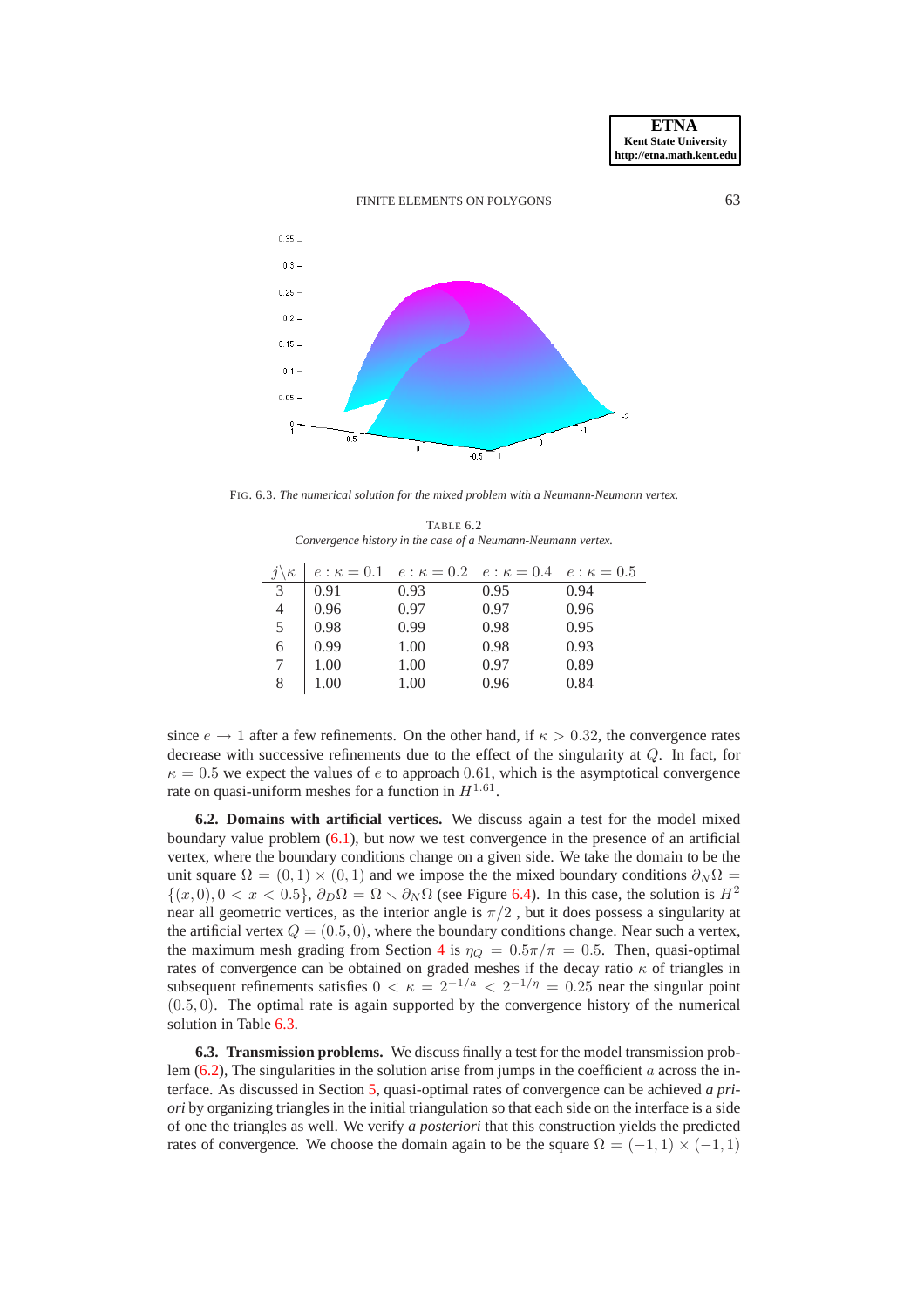



FIG. 6.4. *The domain with an artificial vertex: initial triangles (left); the triangulation after four refinements,*  $\kappa = 0.2$  (right).

<span id="page-23-0"></span>

| $j\setminus \kappa$ | $ e:\kappa = 0.1 \quad e:\kappa = 0.2 \quad e:\kappa = 0.3 \quad e:\kappa = 0.4 \quad e:\kappa = 0.5$ |      |      |      |      |
|---------------------|-------------------------------------------------------------------------------------------------------|------|------|------|------|
| 3                   | 0.84                                                                                                  | 0.87 | 0.87 | 0.84 | 0.81 |
| $\overline{4}$      | 0.91                                                                                                  | 0.93 | 0.91 | 0.85 | 0.77 |
| 5                   | $\vert 0.95 \vert$                                                                                    | 0.95 | 0.91 | 0.82 | 0.70 |
| 6                   | 0.97                                                                                                  | 0.96 | 0.91 | 0.78 | 0.63 |
|                     | 0.99                                                                                                  | 0.97 | 0.90 | 0.75 | 0.57 |
| 8                   | 0.99                                                                                                  | 0.98 | 0.90 | 0.72 | 0.54 |
|                     | 1.00                                                                                                  | 0.98 | 0.89 | 0.70 | 0.52 |

<span id="page-23-1"></span>TABLE 6.3 *Convergence history in the case of an artificial vertex.*

with a single, but nonsmooth, interface  $\Gamma$  as in Figure [6.5,](#page-24-0) which identifies two subdomains  $\Omega_i$ ,  $j = 1, 2$ . We also pick the coefficient  $a(x, y)$  in [\(6.2\)](#page-20-3) of the form

$$
a(x,y) = \begin{cases} 1 & \text{on } \Omega_1, \\ 30 & \text{on } \Omega_2. \end{cases}
$$

The large jump across the interface makes the numerical analysis more challenging. The solution of [\(6.2\)](#page-20-3) may have singularities in  $H^2$  at the points  $Q_1 = (-1, 1), Q_2 = (1, 0)$  where the interface joins the boundary, and at  $Q_3 = (0, 0)$ , which is a vertex for the interface (there are no singularities again in  $H^2$  at the square geometric vertices).

Again based on the results of Sections [4](#page-10-0) and [5,](#page-14-1) for each singular point  $Q_i$ ,  $i = 1, 2, 3$ , there exists a positive number  $\eta_i$ , depending on the interior angle and the coefficients, such that, if the decay rate  $\kappa_i$  of triangles in successive refinements satisfies  $0 < \kappa_i < 2^{-1/\eta_i}$  near each vertex  $Q_1$ , quasi-optimal rate of convergence can be obtained for the finite element solution. We observe that the solution belongs to  $H^2$  in the neighborhood of a vertex, whenever  $\eta_i \geq 1$ , and therefore, a quasi-uniform mesh near that vertex is sufficient in this case.

Instead of computing  $\eta_i$  explicitly, as a formula is not readily available, we test different values of  $\kappa_i < 0.5$  near each singular points until we obtain values of e approaching 1. This limit signals, as discussed above, that we have reached quasi-optimal rates of convergence for the numerical solution. The value of  $e$  is given in equation [\(6.3\)](#page-21-2). Once again, the convergence history in Table [6.4](#page-25-0) strongly supports the theoretical findings. In particular, no special mesh grading is needed near the points  $(-1, 1)$  and  $(1, 0)$ . Near the internal vertex  $(0, 0)$ , however, we found the optimal grading ratio to be  $\kappa_3 \in (0.3, 0.4)$ , in agreement with the results of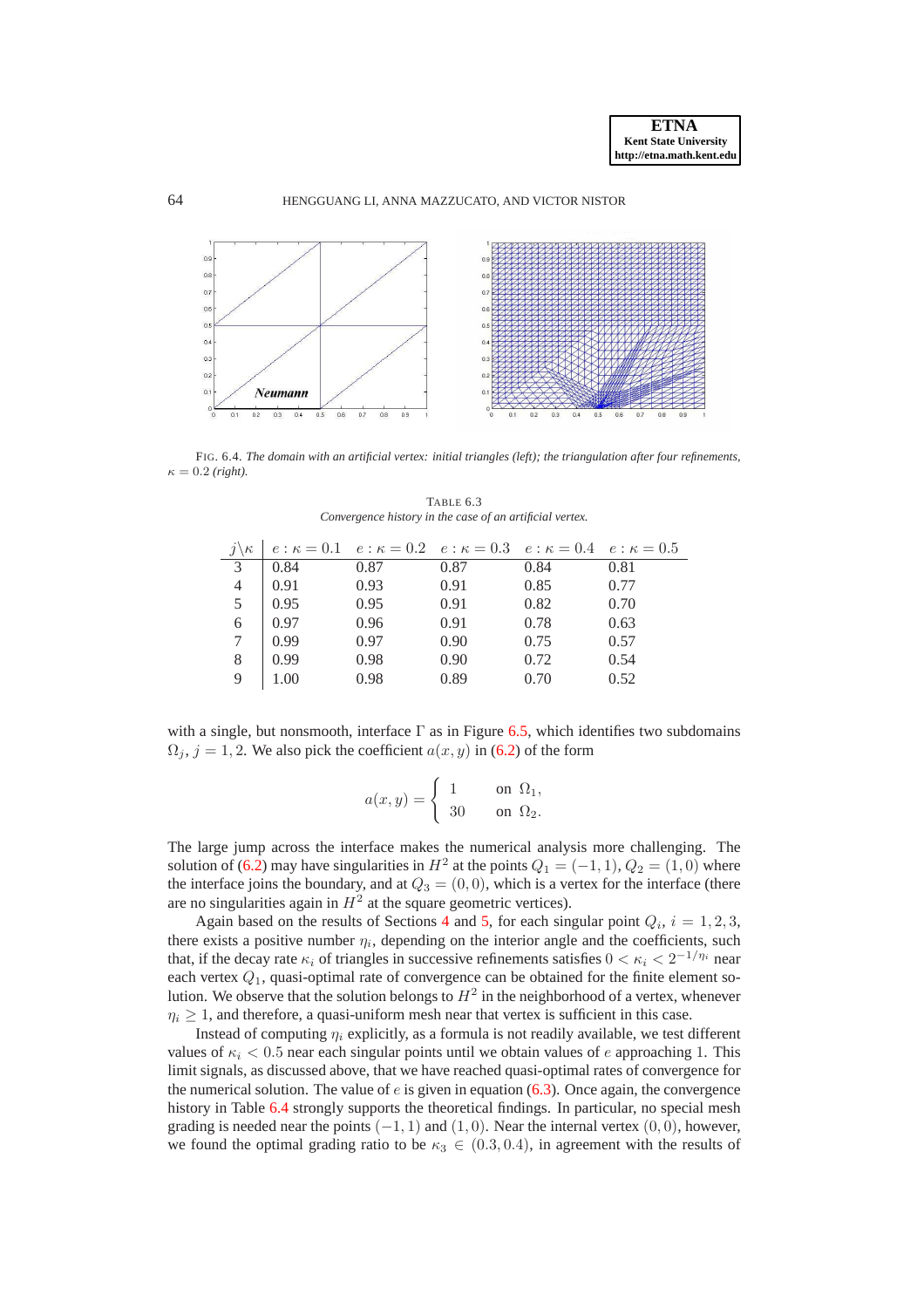



FIG. 6.5. *The transmission problem: initial triangles (left); the triangulation after four refinements,*  $\kappa = 0.2$ *(right).*

<span id="page-24-0"></span>

FIG. 6.6. *The numerical solution for the transmission problem.*

Theorem [4.7](#page-14-0) and Theorem [5.12.](#page-19-0) Figure [6.5](#page-24-0) shows the mesh refinement near  $(0, 0)$  when  $\kappa = 0.2$ .

We notice that our tests involve values of  $\kappa$  that are very small, yet the optimal convergence rate is preserved. We expect, however, that if  $\kappa$  becomes even smaller, it may take longer to observe the optimal rate of convergence. On the other hand, the angle condition is not an issue, by the results of Babuška and Aziz, who have shown that the problem arises when some angles of the triangles become large [\[9\]](#page-26-26). In fact, in our refinement, the maximum size of the resulting angles does not increase with each refinement. This maximum size can also be chosen not to be too large in the initial triangulation, and hence in all triangulations. However, as  $\kappa$  becomes smaller, our procedure leads to smaller and smaller angles, although the minimum size of these angles do not decrease with each refinement. Even the smallness of the angles can be dealt with by choosing a different method of dividing the triangles close to the singularities, leading to a slightly different graded mesh, as in [\[52\]](#page-27-22). The constant  $\kappa_Q$ associated to each singular point  $Q$  will be the same in the new family of graded meshes.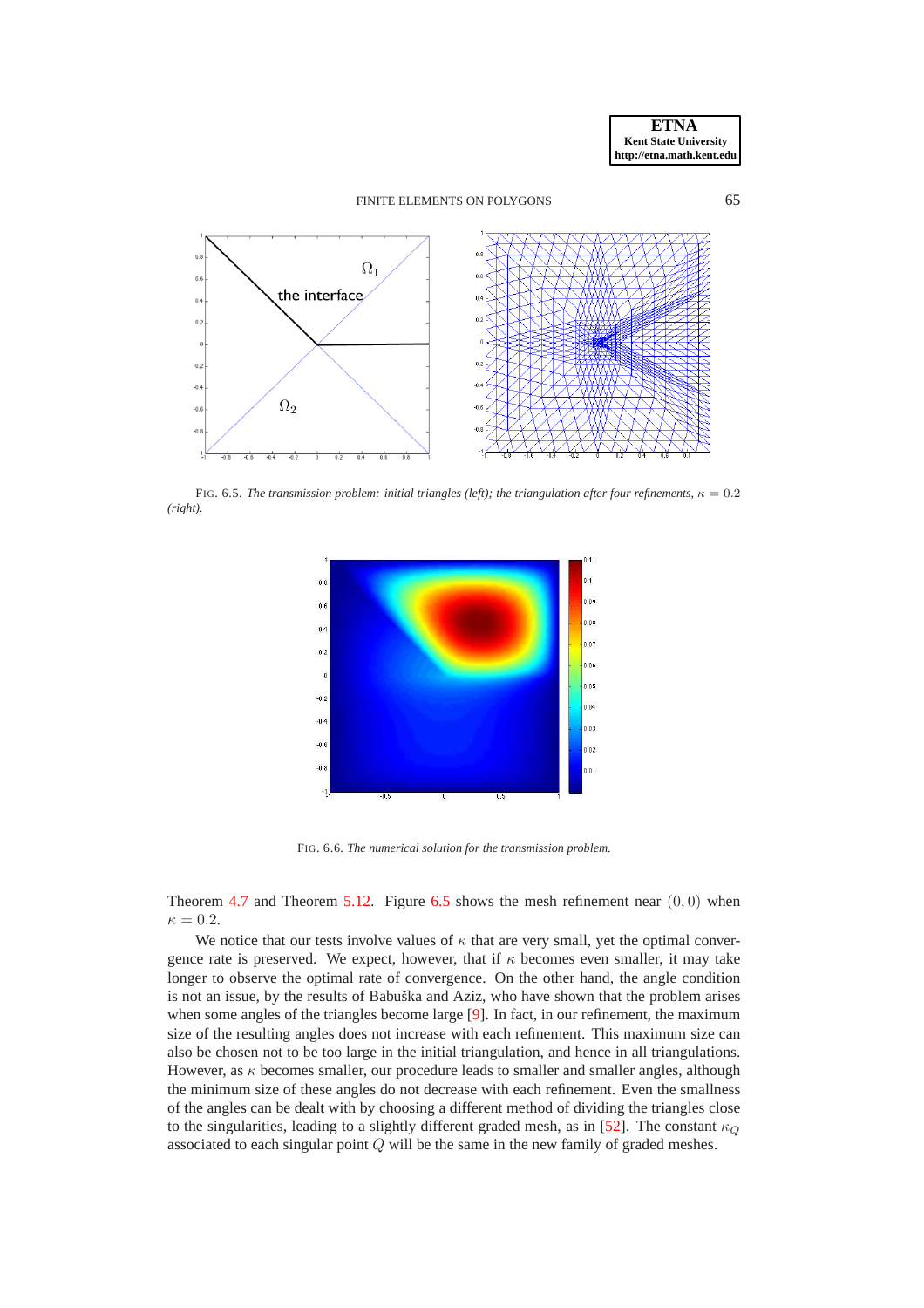|                | $j\backslash \kappa$   $e:\kappa = 0.1$ $e:\kappa = 0.2$ $e:\kappa = 0.3$ $e:\kappa = 0.4$ $e:\kappa = 0.5$ |      |      |      |      |
|----------------|-------------------------------------------------------------------------------------------------------------|------|------|------|------|
| 3              | $\vert$ 0.82                                                                                                | 0.83 | 0.84 | 0.83 | 0.78 |
|                | $\begin{array}{c c} 4 & 0.91 \\ 5 & 0.97 \end{array}$                                                       | 0.91 | 0.91 | 0.90 | 0.83 |
|                |                                                                                                             | 0.97 | 0.96 | 0.94 | 0.86 |
| $\overline{6}$ | 0.99                                                                                                        | 0.99 | 0.98 | 0.95 | 0.85 |
|                | $\vert$ 1.00                                                                                                | 0.99 | 0.99 | 0.95 | 0.82 |
| 8              | 1.00                                                                                                        | 1.00 | 1.00 | 0.95 | 0.80 |

<span id="page-25-0"></span>TABLE 6.4 *Convergence history for the transmission problem.*

The methods used in this paper can be generalized to deal with polyhedral domains in three dimensions. See [\[19\]](#page-26-27) and the references therein. However, the resulting algorithm is significantly more complicated and it leads to meshes that do not satisfy the minimum angle condition. On the other hand, for point singularities such as the ones arising in the study of Schrödinger operators, this procedure simplifies and is almost identical to the one in two dimensions presented here [\[15,](#page-26-28) [41\]](#page-27-28).

**6.4. Conclusion.** It is well known that the singular solutions of elliptic equations in polyhedral domains can be conveniently studied using the weighted Sobolev spaces  $\mathcal{K}_a^m$ . However, the classical results on solvability (i.e., well-posedness) in weighted spaces  $\mathcal{K}_a^m$ do not extend to the case of boundary-value problems where adjacent sides of a corner are endowed with Neumann boundary conditions, or to transmission problems. In this paper, we succeed to establish new a priori estimates (well-posedness, regularity and the Fredholm property) for the solution of the transmission problem  $(1.1)$  in augmented weighted Sobolev spaces (see Section [4\)](#page-10-0) in the presence of non-smooth interfaces and Neumann–Neumann vertices. Using these theoretical results, we construct a class of graded meshes that recover the optimal rate of convergence of the Finite Element approximation. Our numerical tests for different problems give convincing evidence of the improvement in the convergence rate on these graded meshes. The use of augmented weighted Sobolev spaces in the analysis of other numerical methods for these transmission problems, for example in the study of the adaptive Finite Element Method, is a promising future direction of our research [\[59,](#page-28-11) [63\]](#page-28-12).

**Acknowledgements.** We thank Constantin Bacuta, Bruce Kellogg, and Ludmil Zikat– anov for useful discussions. We thank Anne-Margarette Sändig and Serge Nicaise for sending us their papers and for useful suggestions. We would like to also thank an anonymous referee for carefully reading our paper.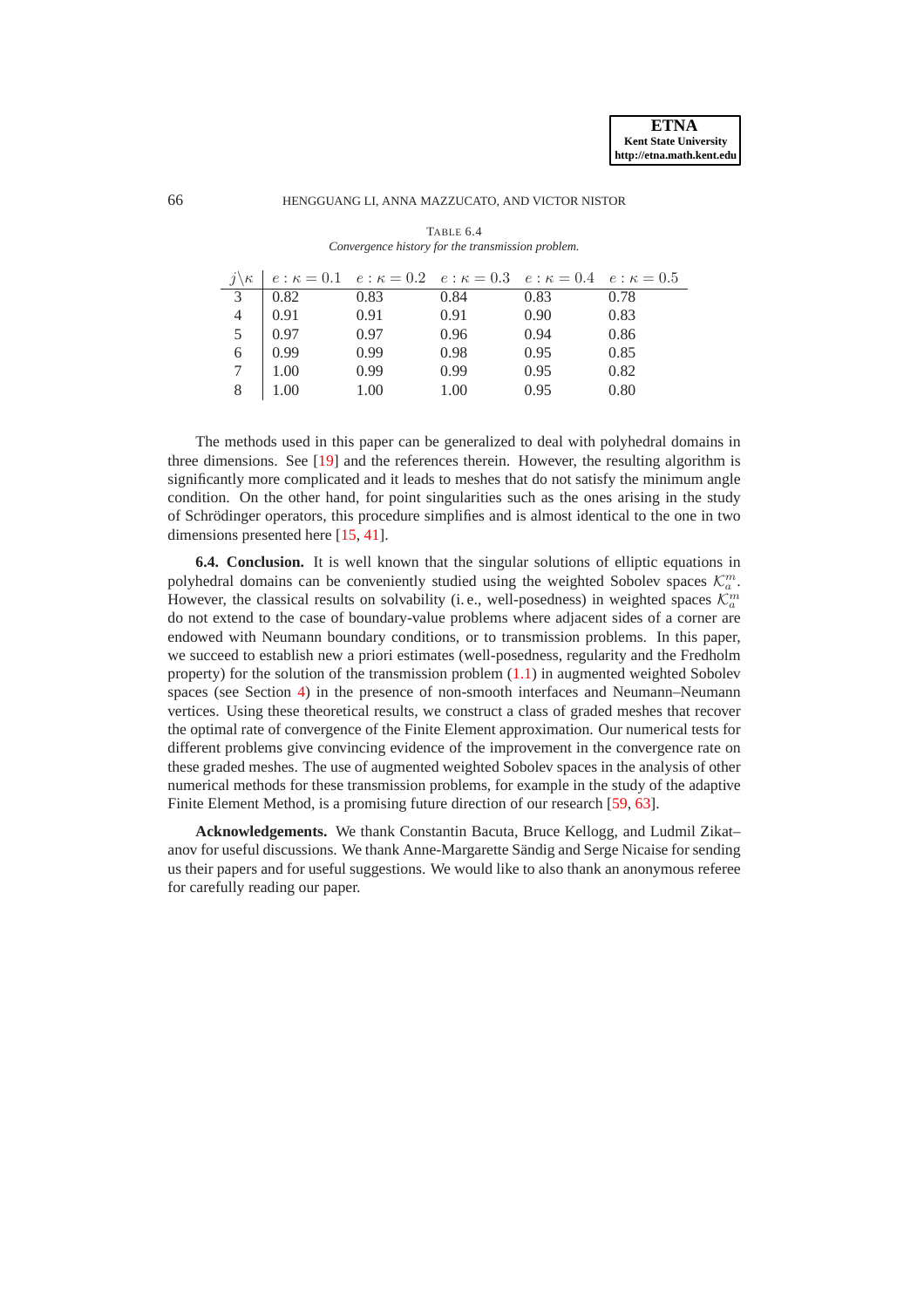#### **REFERENCES**

- <span id="page-26-24"></span>[1] B. AMMANN AND V. NISTOR, *Weighted sobolev spaces and regularity for polyhedral domains*, CMAM, 196 (2007), pp. 3650–3659.
- <span id="page-26-9"></span>[2] T. APEL, *Anisotropic finite elements: local estimates and applications*, Advances in Numerical Mathematics, B. G. Teubner, Stuttgart, 1999.
- <span id="page-26-25"></span>[3] T. APEL, A. SÄNDIG, AND J. R. WHITEMAN, *Graded mesh refinement and error estimates for finite element solutions of elliptic boundary value problems in non-smooth domains*, Math. Methods Appl. Sci., 19 (1996), pp. 63–85.
- <span id="page-26-18"></span>[4] D. ARNOLD AND R. FALK, *Well-posedness of the fundamental boundary value problems for constrained anisotropic elastic materials*, Arch. Rational Mech. Anal., 98 (1987), pp. 143–165.
- <span id="page-26-19"></span>[5] D. ARNOLD, R. SCOTT, AND M. VOGELIUS, *Regular inversion of the divergence operator with Dirichlet boundary conditions on a polygon*, Ann. Scuola Norm. Sup. Pisa Cl. Sci. (4), 15 (1988), pp. 169–192 (1989).
- <span id="page-26-0"></span>[6] A. K. AZIZ AND B. KELLOGG, *On homeomorphisms for an elliptic equation in domains with corners*, Differential Integral Equations, 8 (1995), pp. 333–352.
- <span id="page-26-20"></span><span id="page-26-1"></span>[7] I. BABUŠKA, *Finite element method for domains with corners*, Computing, 6 (1970), pp. 264–273.
- [8] I. BABUŠKA AND A. K. AZIZ, *Survey Lectures on the Mathematical Foundations of the Finite Element Method*, Proc. Sympos., Univ. Maryland, Baltimore, 1972.
- <span id="page-26-26"></span><span id="page-26-21"></span>[9] , *On the angle condition in the finite element method*, SIAM J. Numer. Anal., 13 (1976), pp. 214–226.
- [10] I. BABUŠKA, U. BANERJEE, AND J. OSBORN, *Survey of meshless and generalized finite element methods: a unified approach*, Acta Numer., 12 (2003), pp. 1–125.
- <span id="page-26-10"></span>[11] I. BABUŠKA AND B. O. GUO, *The h-p version of the finite element method for domains with curved boundaries*, SIAM J. Numer. Anal., 25 (1988), pp. 837–861.
- <span id="page-26-2"></span>[12] I. BABUŠKA, R. B. KELLOGG, AND J. PITKARANTA, Direct and inverse error estimates for finite elements *with mesh refinements*, Numer. Math., 33 (1979), pp. 447–471.
- <span id="page-26-11"></span>[13] I. BABUŠKA, T. VON PETERSDORFF, AND B. ANDERSSON, *Numerical treatment of vertex singularities and intensity factors for mixed boundary value problems for the Laplace equation in*  $\mathbb{R}^3$ , SIAM J. Numer. Anal., 31 (1994), pp. 1265–1288.
- <span id="page-26-13"></span>[14] C. BACUTA, J. BRAMBLE, AND J. XU, *Regularity estimates for elliptic boundary value problems in Besov spaces*, Math. Comp., 72 (2003), pp. 1577–1595.
- <span id="page-26-28"></span>[15] C. BACUTA, H. LI, AND V. NISTOR, *Analysis of Schrodinger operators with more singluar potentials ¨* . work in progress, preliminary title.
- <span id="page-26-3"></span>[16] C. BACUTA, A. MAZZUCATO, V. NISTOR, AND L. ZIKATANOV, *Interface and mixed boundary value problems on n-dimensional polyhedral domains*. IMA preprint, 2009.
- <span id="page-26-12"></span>[17] C. BACUTA, V. NISTOR, AND L. ZIKATANOV, *Improving the rate of convergence of 'high order finite elements' on polygons and domains with cusps*, Numer. Math., 100 (2005), pp. 165–184.
- <span id="page-26-17"></span>[18] , *Improving the rate of convergence of high-order finite elements on polyhedra. I. A priori estimates*, Numer. Funct. Anal. Optim., 26 (2005), pp. 613–639.
- <span id="page-26-27"></span>[19] , *Improving the rate of convergence of high-order finite elements on polyhedra. II. Mesh refinements and interpolation*, Numer. Funct. Anal. Optim., 28 (2007), pp. 775–824.
- <span id="page-26-22"></span>[20] U. BANERJEE AND J. OSBORN, *Estimation of the effect of numerical integration in finite element eigenvalue approximation*, Numer. Math., 56 (1990), pp. 735–762.
- <span id="page-26-6"></span>[21] M. BERNDT, T. A. MANTEUFFEL, AND S. MCCORMICK, *Analysis of first-order system least squares (FOSLS) for elliptic problems with discontinuous coefficients. II*, SIAM J. Numer. Anal., 43 (2005), pp. 409–436.
- <span id="page-26-7"></span>[22] M. BERNDT, T. A. MANTEUFFEL, S. MCCORMICK, AND G. STARKE, *Analysis of first-order system least squares (FOSLS) for elliptic problems with discontinuous coefficients. I*, SIAM J. Numer. Anal., 43 (2005), pp. 386–408.
- <span id="page-26-14"></span>[23] P. BINEV, W. DAHMEN, AND R. DEVORE, *Adaptive finite element methods with convergence rates*, Numer. Math., 97 (2004), pp. 219–268.
- <span id="page-26-5"></span>[24] J. BRANNICK, H. LI, AND L. ZIKATANOV, *Uniform convergence of the multigrid* V *-cycle on graded meshes for corner singularities*, Numer. Linear Algebra Appl., 15 (2008), pp. 291–306.
- <span id="page-26-15"></span>[25] S. C. BRENNER, *Multigrid methods for the computation of singular solutions and stress intensity factors. I. Corner singularities*, Math. Comp., 68 (1999), pp. 559–583.
- <span id="page-26-4"></span>[26] S. C. BRENNER, J. CUI, F. LI, AND L.-Y. SUNG, *A nonconforming finite element method for a twodimensional curl-curl and grad-div problem*, Numer. Math., 109 (2008), pp. 509–533.
- <span id="page-26-23"></span>[27] S. C. BRENNER AND R. SCOTT, *The mathematical theory of finite element methods*, vol. 15 of Texts in Applied Mathematics, Springer, New York, second ed., 2002.
- <span id="page-26-16"></span>[28] S. C. BRENNER AND L.-Y. SUNG, *Multigrid methods for the computation of singular solutions and stress intensity factors. II. Crack singularities*, BIT, 37 (1997), pp. 623–643.
- <span id="page-26-8"></span>[29] Z. CAI, T. A. MANTEUFFEL, S. F. MCCORMICK, AND J. RUGE, *First-order system* LL<sup>∗</sup> (FOSLL<sup>∗</sup> )*:*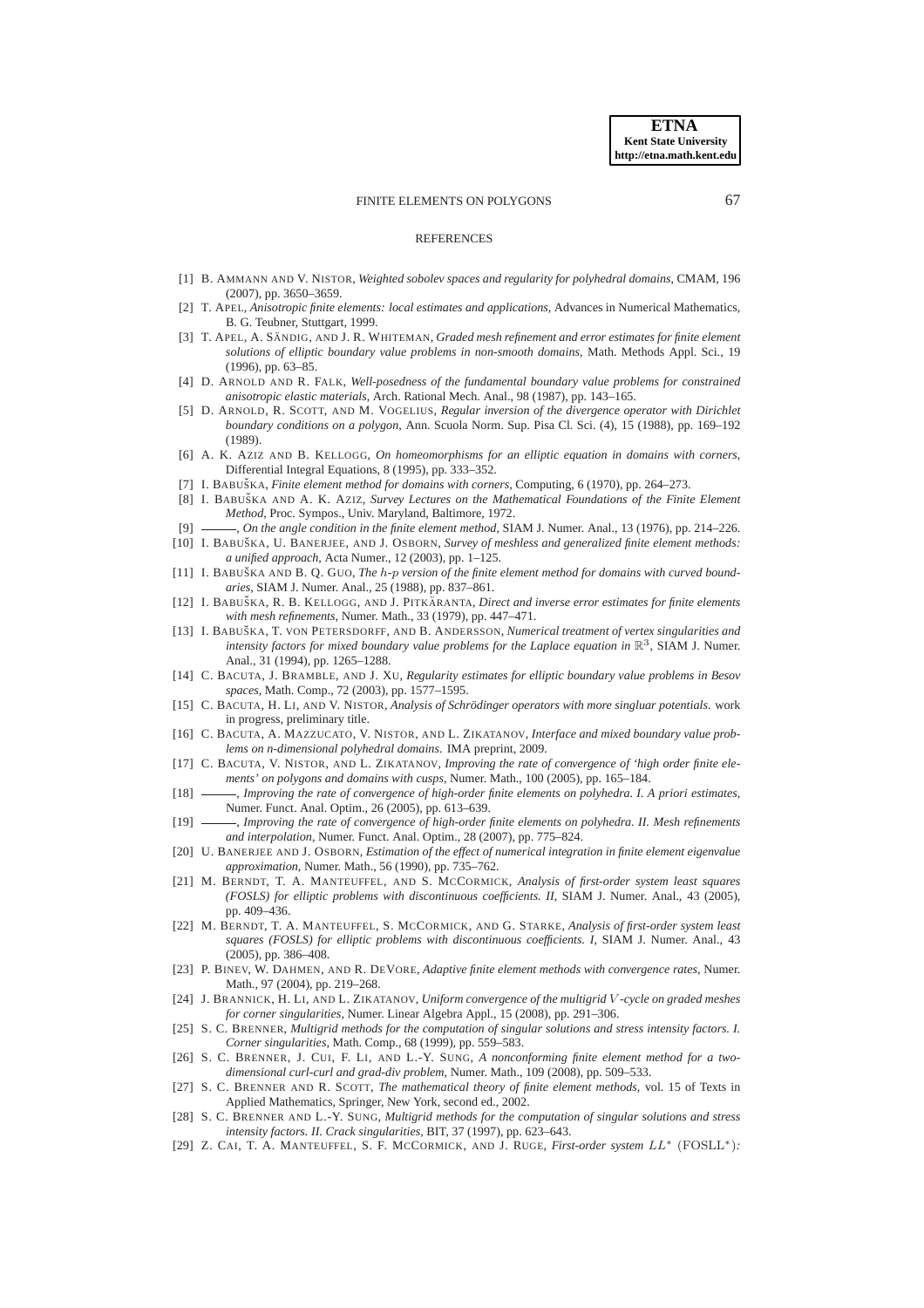*scalar elliptic partial differential equations*, SIAM J. Numer. Anal., 39 (2001), pp. 1418–1445.

- <span id="page-27-18"></span>[30] F. CAKONI, D. COLTON, AND P. MONK, *On the use of transmission eigenvalues to estimate the index of refraction from far field data*, Inverse Problems, 23 (2007), pp. 507–522.
- <span id="page-27-19"></span>[31] P. CIARLET, *The Finite Element Method for Elliptic Problems*, vol. 4 of Studies in Mathematics and Its Applications, North-Holland, Amsterdam, 1978.
- <span id="page-27-27"></span>[32] M. COSTABEL, *Boundary integral operators on curved polygons*, Ann. Mat. Pura Appl. (4), 133 (1983), pp. 305–326.
- <span id="page-27-13"></span>[33] M. COSTABEL AND M. DAUGE, *Singularities of electromagnetic fields in polyhedral domains*, Arch. Ration. Mech. Anal., 151 (2000), pp. 221–276.
- <span id="page-27-14"></span>[34] M. DAUGE, *Elliptic Boundary Value Problems on Corner Domains*, vol. 1341 of Lecture Notes in Mathematics, Springer, Berlin, 1988.
- <span id="page-27-17"></span>[35] C. DUARTE, O. HAMZEH, T. LISZKA, AND W. TWORZYDLO, *A generalized finite element method for the simulation of three dimensional dynamic crack propagation*, Comput. Methods Appl. Mech. Engrg., 190 (2001), pp. 2227–2262.
- <span id="page-27-15"></span>[36] P. GRISVARD, *Elliptic problems in nonsmooth domains*, vol. 24 of Monographs and Studies in Mathematics, Pitman, Boston, 1985.
- <span id="page-27-12"></span>[37] B. GUO AND I. BABUŠKA, *Regularity of the solutions for elliptic problems on nonsmooth domains in*  $\mathbb{R}^3$ . *I. Countably normed spaces on polyhedral domains*, Proc. Roy. Soc. Edinburgh Sect. A, 127 (1997), pp. 77–126.
- <span id="page-27-9"></span>[38] J. GUZMAN´ , *Quadrature and Schatz's pointwise estimates for finite element methods*, BIT, 45 (2005), pp. 695–707.
- <span id="page-27-20"></span>[39] W. HACKBUSCH, *Multigrid methods and applications*, vol. 4 of Springer Series in Computational Mathematics, Springer-Verlag, Berlin, 1985.
- <span id="page-27-6"></span>[40] G. HARUTYUNYAN AND B.-W. SCHULZE, *Elliptic mixed, transmission and singular crack problems*, vol. 4 of EMS Tracts in Mathematics, European Mathematical Society, Zurich, 2008. ¨
- <span id="page-27-28"></span>[41] E. HUNSICKER, V. NISTOR, AND J. SOFO, *Analysis of periodic Schrodinger operators: regularity and ¨ approximation of eigenfunctions*, J. Math. Phys., 49 (2008), pp. 083501, 21.
- <span id="page-27-25"></span>[42] R. B. KELLOGG, *Singularities in interface problems*, in Numerical Solution of Partial Differential Equations, II (SYNSPADE 1970) (Proc. Sympos., Univ. of Maryland, College Park, Md., 1970), Academic Press, New York, 1971, pp. 351–400.
- <span id="page-27-5"></span>[43]  $\_\_\_\_\$ *Higher order singularities for interface problems*, in The mathematical foundations of the finite element method with applications to partial differential equations (Proc. Sympos., Univ. Maryland, Baltimore, Md., 1972), Academic Press, New York, 1972, pp. 589–602.
- <span id="page-27-21"></span><span id="page-27-2"></span>[44] , *On the Poisson equation with intersecting interfaces*, Applicable Anal., 4 (1974/75), pp. 101–129.
- [45] R. B. KELLOGG AND J. E. OSBORN, *A regularity result for the Stokes problem in a convex polygon*, J. Functional Analysis, 21 (1976), pp. 397–431.
- <span id="page-27-7"></span>[46] V. A. KONDRAT′EV, *Boundary value problems for elliptic equations in domains with conical or angular points*, Transl. Moscow Math. Soc., 16 (1967), pp. 227–313.
- <span id="page-27-24"></span>[47] V. KOZLOV, V. MAZ′YA, AND J. ROSSMANN, *Spectral problems associated with corner singularities of solutions to elliptic equations*, vol. 85 of Mathematical Surveys and Monographs, American Mathematical Society, Providence, RI, 2001.
- <span id="page-27-26"></span>[48] R. LAUTER AND V. NISTOR, *Analysis of geometric operators on open manifolds: a groupoid approach*, in Quantization of Singular Symplectic Quotients, N. Landsman, M. Pflaum, and M. Schlichenmaier, eds., vol. 198 of Progress in Mathematics, Birkhäuser, Basel - Boston - Berlin, 2001, pp. 181–229.
- <span id="page-27-11"></span>[49] E. LEE AND T. A. MANTEUFFEL, *FOSLL\* method for the eddy current problem with three-dimensional edge singularities*, SIAM J. Numer. Anal., 45 (2007), pp. 787–809.
- <span id="page-27-10"></span>[50] E. LEE, T. A. MANTEUFFEL, AND C. WESTPHAL, *Weighted-norm first-order system least squares (FOSLS) for problems with corner singularities*, SIAM J. Numer. Anal., 44 (2006), pp. 1974–1996.
- <span id="page-27-0"></span>[51] R. LEVEQUE AND Z. LI, *The immersed interface method for elliptic equations with discontinuous coefficients and singular sources*, SIAM J. Numer. Anal., 31 (1994), pp. 1019–1044.
- <span id="page-27-22"></span><span id="page-27-3"></span>[52] H. LI, A. MAZZUCATO, AND V. NISTOR, *Numerical methods for exceptional domains*. in preparation.
- [53] Y. LI AND L. NIRENBERG, *Estimates for elliptic systems from composite material*, Comm. Pure Appl. Math., 56 (2003), pp. 892–925.
- <span id="page-27-4"></span>[54] Y. LI AND M. VOGELIUS, *Gradient estimates for solutions to divergence form elliptic equations with discontinuous coefficients*, Arch. Ration. Mech. Anal., 153 (2000), pp. 91–151.
- <span id="page-27-1"></span>[55] Z. LI AND S. LUBKIN, *Numerical analysis of interfacial two-dimensional Stokes flow with discontinuous viscosity and variable surface tension*, Internat. J. Numer. Methods Fluids, 37 (2001), pp. 525–540.
- <span id="page-27-16"></span>[56] J. LUBUMA AND S. NICAISE, *Dirichlet problems in polyhedral domains. II. Approximation by FEM and BEM*, J. Comput. Appl. Math., 61 (1995), pp. 13–27.
- <span id="page-27-23"></span>[57] V. MAZ'YA AND J. ROSSMANN, *Weighted* L<sup>p</sup> *estimates of solutions to boundary value problems for second order elliptic systems in polyhedral domains*, Z. Angew. Math. Mech., 83 (2003), pp. 435–467.
- <span id="page-27-8"></span>[58] A. MAZZUCATO AND V. NISTOR, *Well posedness and regularity for the elasticity equation with mixed bound-*